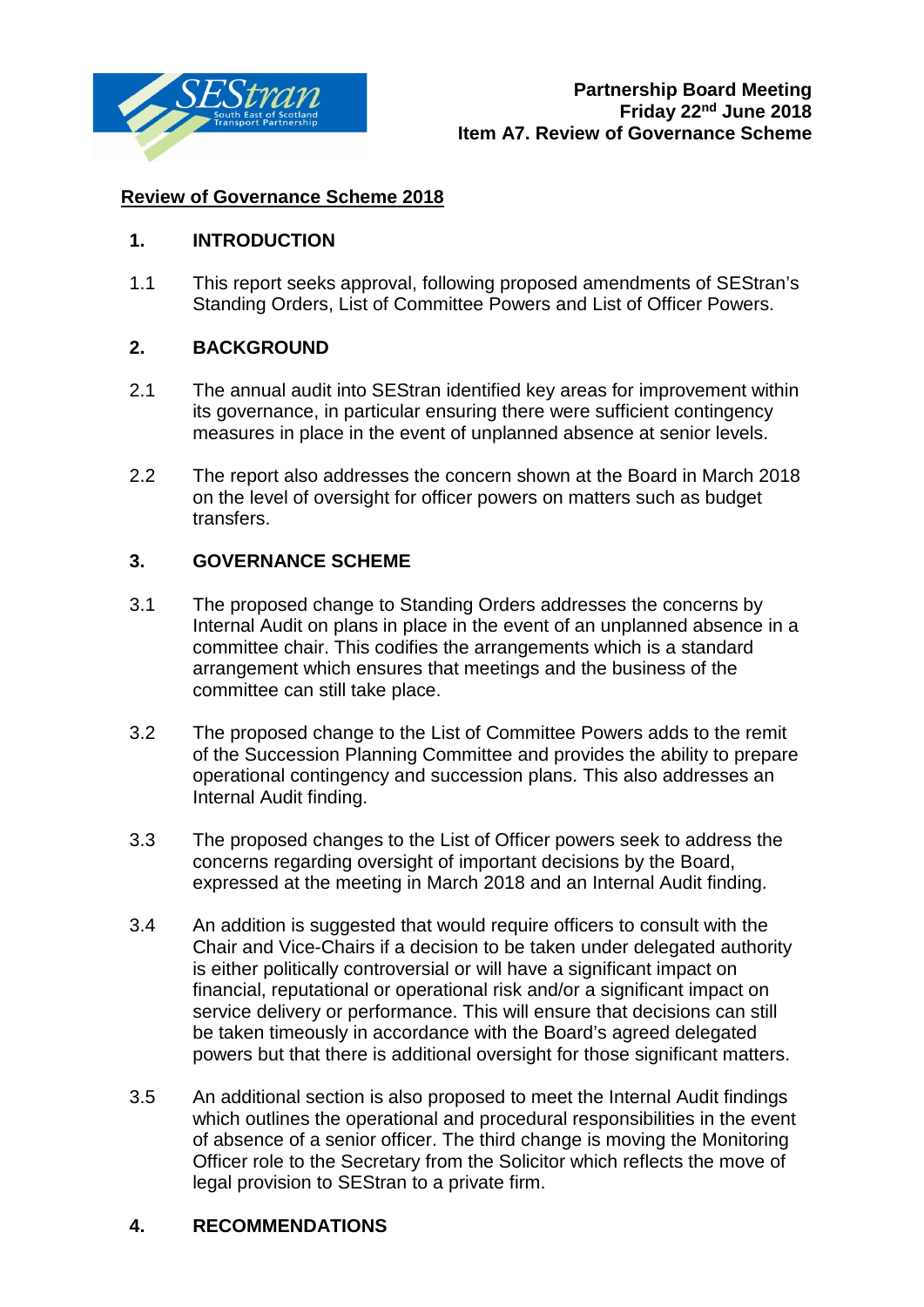#### 4.1 The Board are asked to:

- Repeal and approve the governance documents appended to the report to take effect from 23 June 2018;
- Delegate approval to the Secretary to make any such amendments necessary to the Governance documentation to implement the decision of the Board.

Gavin King **Secretary** 15th June 2018

- Appendices: 1. Standing Orders
	- 2. List of Committee Powers
	- 3. List of Officers Powers

| <b>Policy Implications</b>         | None        |
|------------------------------------|-------------|
| <b>Financial Implications</b>      | None        |
| <b>Equalities Implications</b>     | <b>None</b> |
| <b>Climate Change Implications</b> | <b>None</b> |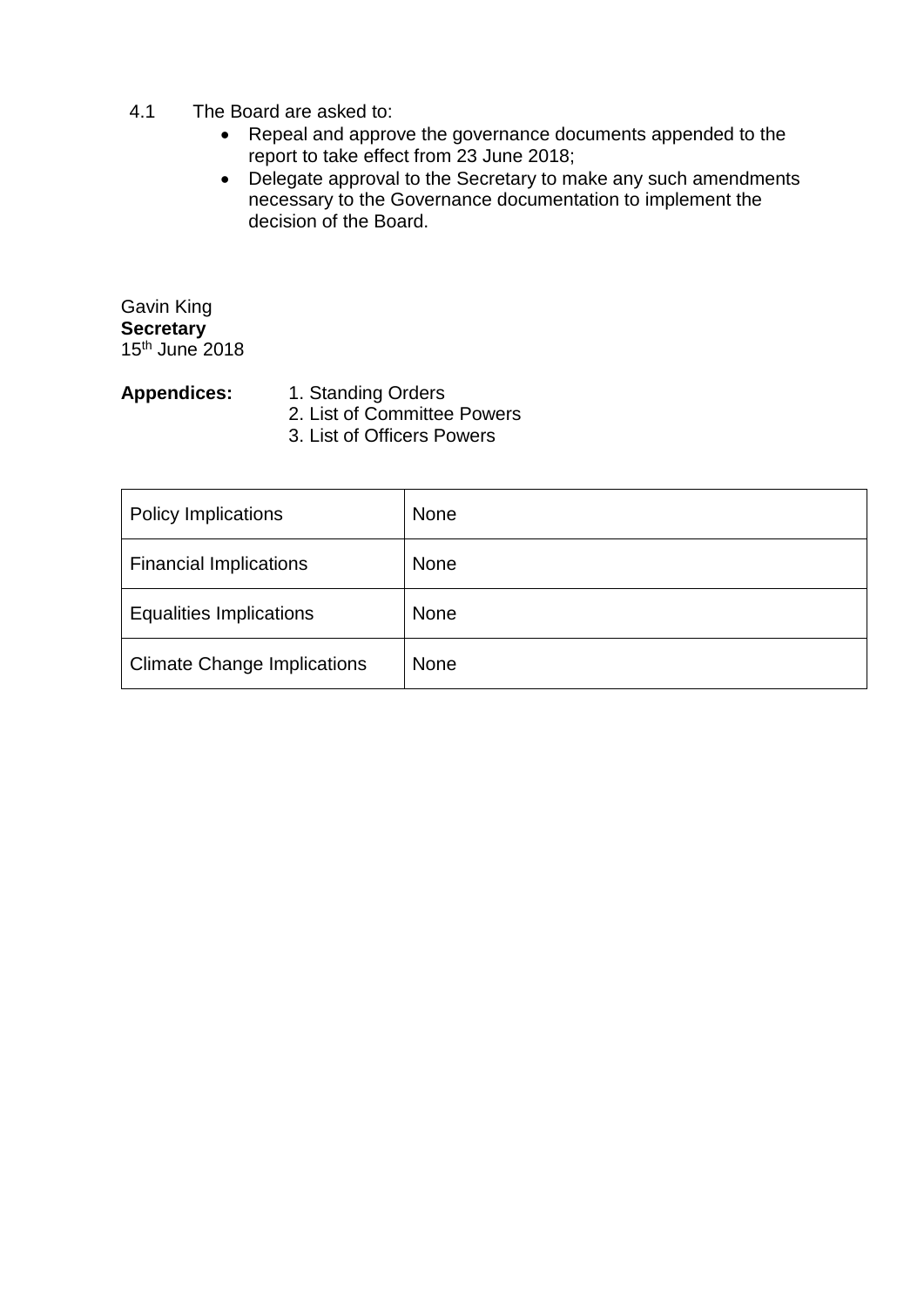

# Standing Orders of<br>The South-East of Scotland Transport<br>Partnership

As amended August 2017 June 2018

Item A7 Appendix 1

## **CONTENTS**

| 2.  |
|-----|
| 3.  |
| 4.  |
|     |
|     |
|     |
| 6.2 |
|     |
|     |
|     |
|     |
|     |
|     |
|     |
|     |
|     |
|     |
|     |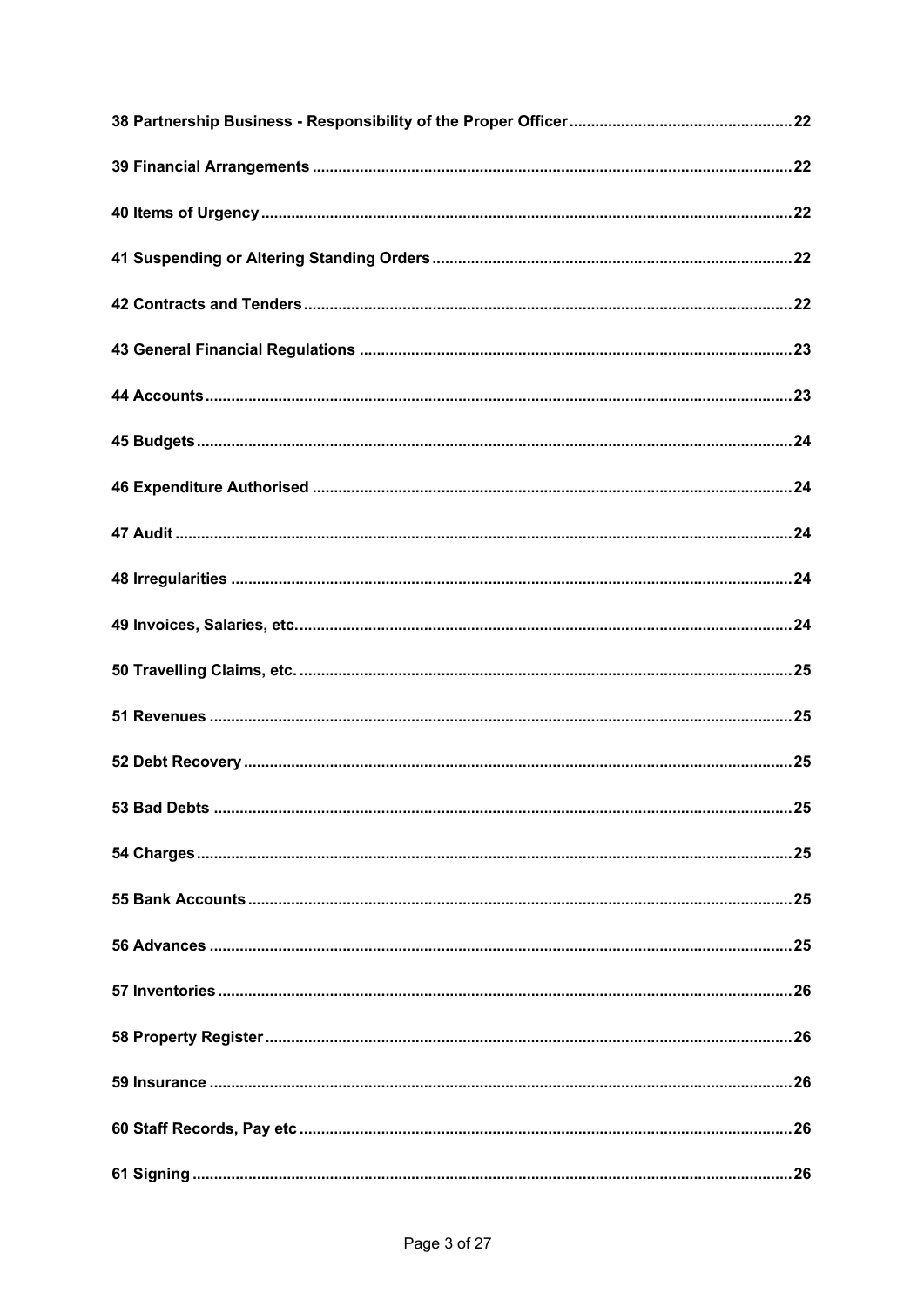## **Document Version Control – Standing Orders**

| <b>Date</b> | <b>Author</b>   | <b>Version</b> | <b>Status</b>         | <b>Reason for Change</b> |
|-------------|-----------------|----------------|-----------------------|--------------------------|
| Aug 2017    | Andrew Ferguson | 1.0            | <b>Board Approval</b> | Implementation           |
| Oct 2017    | Andrew Ferguson | 1.0            |                       |                          |
|             |                 |                |                       |                          |
|             |                 |                |                       |                          |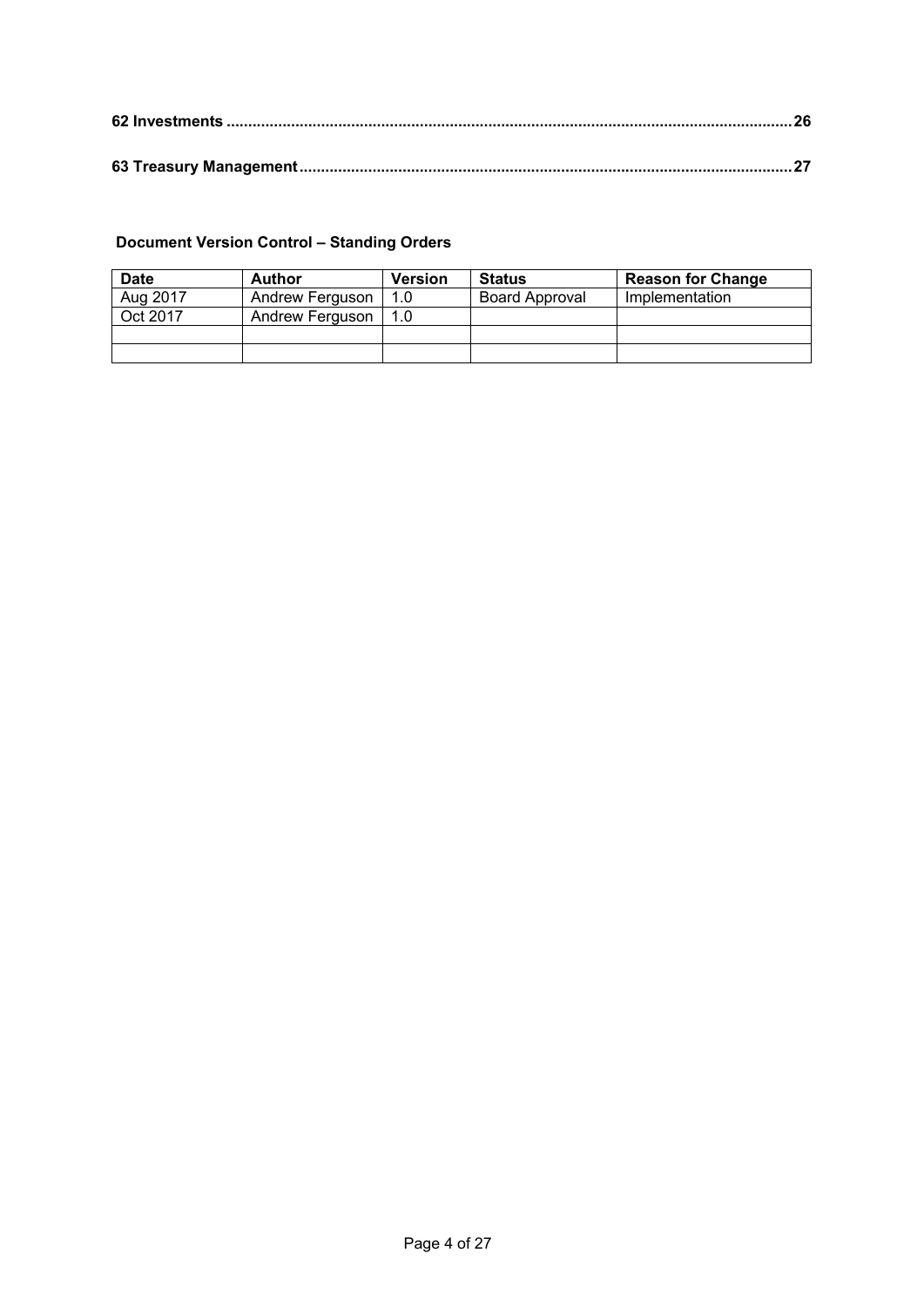## **Definitions**

**1.** In these Standing Orders the following words and expressions have the following meanings:

"1973 Act" means the Local Government (Scotland) Act 1973 as amended;

"The 2005 Act" means the Transport (Scotland) Act 2005;

 "The 2005 Order" means the Regional Transport Partnerships (Establishment, Constitution and Membership) (Scotland) Order 2005;

 "constituent council" means constituent local authority as listed in paragraph  $4$ :

"The Partnership" means the South-East of Scotland Transport Partnership;

 "Chairperson" means the Chairperson of the South-East of Scotland Transport Partnership;

 "Deputy Chairperson" means any deputy chairperson of the South-East of Scotland Transport Partnership;

 "Partnership Director" means the officer appointed as Partnership Director by the Partnership and the "Treasurer", "Secretary", "Solicitor", and "Estates Functions Officer" similarly refer to officers as appointed by the Partnership; "appropriate officer", as contained in these Standing Orders refers to any of the appointed officers of the Partnership;

 "councillor member" in reference to the Partnership means a member appointed by the constituent councils, that is the City of Edinburgh, Clackmannanshire, East Lothian, Falkirk, Fife, Midlothian, Scottish Borders and West Lothian Councils.

 "non-councillor member" means a member not appointed as a councillor member, that is to say, a member appointed by the Scottish Ministers in the first year of operation of the Partnership, and thereafter by the Partnership with the approval of the Scottish Ministers.

 "working day" means any day which is not a Saturday, a Sunday, or a public holiday in any part of the area for which the Partnership is responsible.

 "Governance Scheme" means the suite of governance documents for SEStran from time to time in force of which these standing orders form part, including the List of Committee Powers, List of Officer Powers, Financial Rules, Contract Standing Orders, and any other documents which the Partnership deems necessary for the proper governance of the organisation.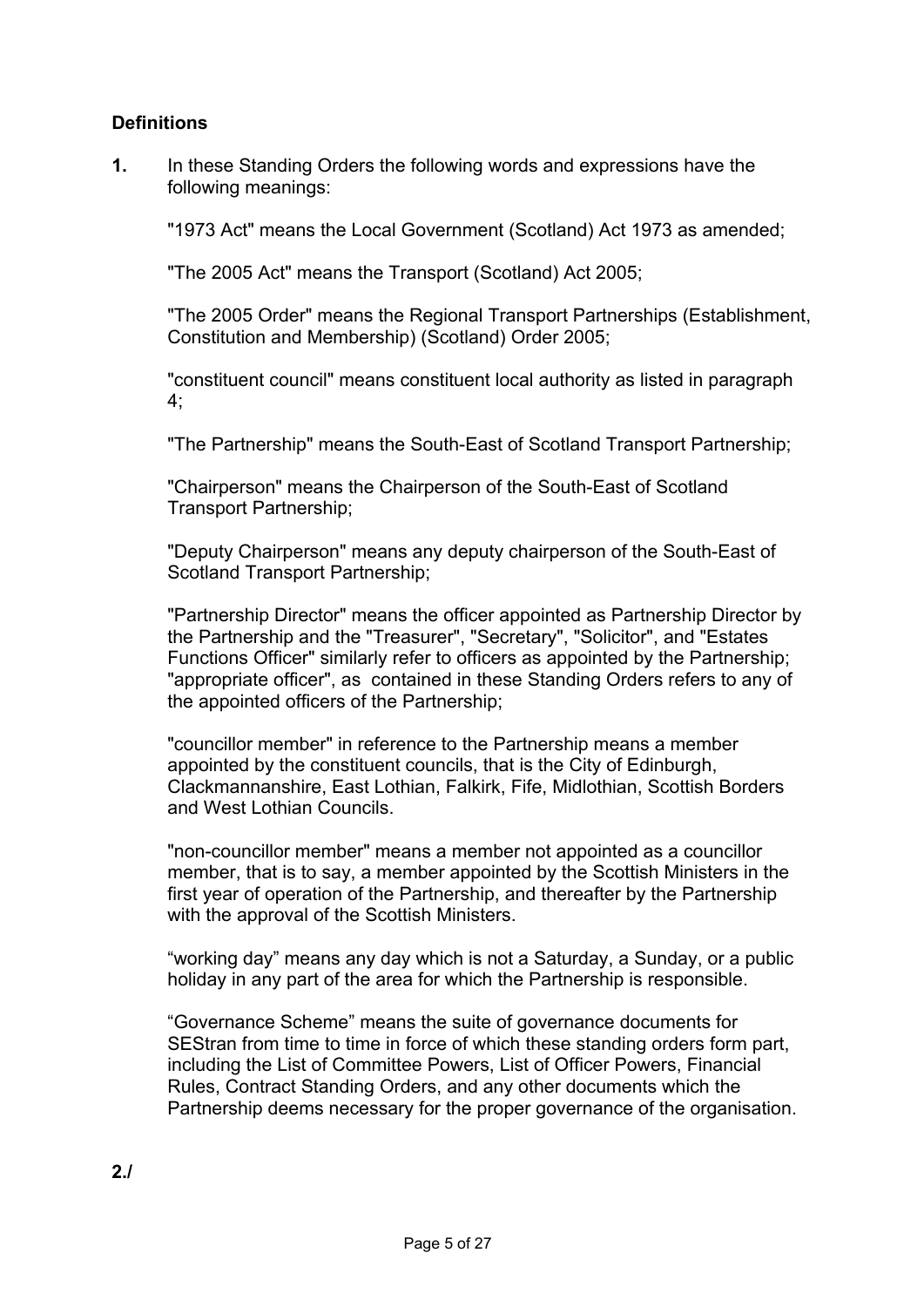## **2. Applying the Interpretation Act**

 The Interpretation Act 1978 applies to these Standing Orders in the same way as it applies to an Act of Parliament.

#### **3. Commencement**

 These Standing Orders will apply from 22nd September, 2017. They shall constitute the Standing Orders of the Partnership under paragraph 6(5) of Schedule 2 of the 2005 Order, until otherwise amended or revoked.

#### **4. The Partnership - Constitution**

 The Partnership was established under the 2005 Act and the 2005 Order which came into effect on 1 December 2005. The Order specifies the functions of the Partnership and its powers.

 The Partnership is constituted under section 1(1) of the 2005 Act and comprises (Firstly) representatives of the constituent councils, as follows:-

| <b>Council</b>                  | <b>Member</b> | <b>Weighting of</b><br>votes |
|---------------------------------|---------------|------------------------------|
| The City of Edinburgh Council   | 5 members     | 2x                           |
| <b>Clackmannanshire Council</b> | 2 members     | 1x                           |
| <b>East Lothian Council</b>     | 2 members     | 1x                           |
| <b>Falkirk Council</b>          | 2 members     | 2x                           |
| <b>Fife Council</b>             | 3 members     | 2x                           |
| <b>Midlothian Council</b>       | 2 members     | 1x                           |
| <b>Scottish Borders Council</b> | 2 members     | 1x                           |
| <b>West Lothian Council</b>     | 2 members     | 2x                           |

and (Secondly), between 7 and 9 other members.

#### **5. Appointment of Members and Other Membership Arrangements**

The provisions of paragraphs 1 and 2 of Schedule 2 of the 2005 Order are set out below at paragraph 6 and shall be held to be incorporated into these Standing Orders, subject always to:-

- a) such amendments, deletions or additions as may be made to the relevant part of the 2005 Order from time to time
- b) such minor amendments made herein for cross-referencing purposes, and
- c) such additional provisions as are set out in these Standing Orders insofar as the same do not contradict the requirements of the 2005 Order.

#### **6. Appointment of members and other matters**

**6.1./**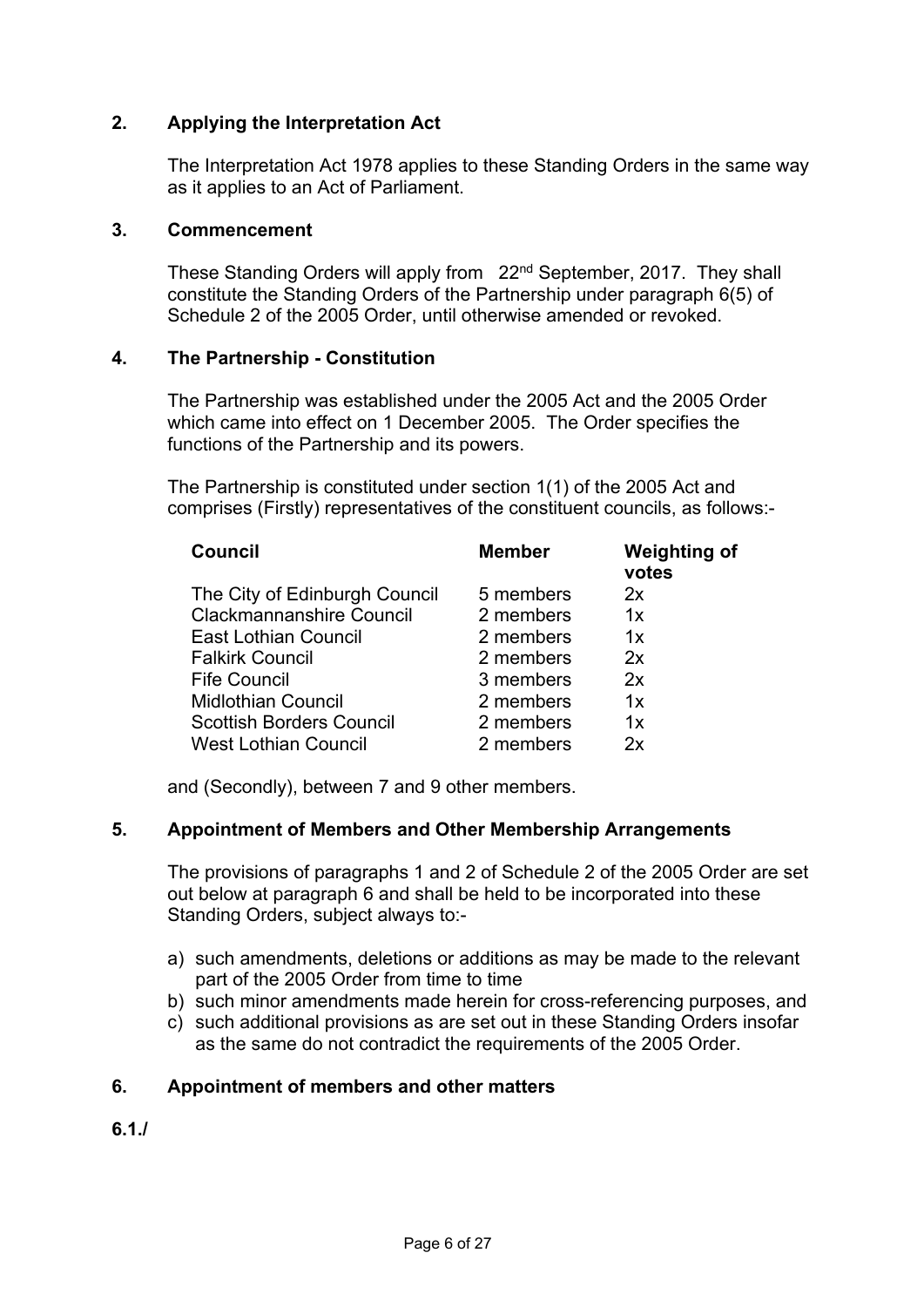## **6.1 Appointment of Members**

- (1) The Partnership shall have the number of councillor members appointed by and from each constituent council of the Partnership specified in Paragraph 4 of these Standing Orders opposite the name of that council (as shown in the second column).
- (2) The Partnership shall have such number of other members as they consider appropriate within the range specified in Paragraph 4,and each such member shall be appointed in accordance with sub paragraphs (3) and (4) below.
- (3) During the period ending with the holding of the poll at ordinary elections for councillors in 2007, each such other member shall be appointed by the Scottish Ministers.
- (4) After the period mentioned in sub paragraph (3), each such other member shall be appointed by the Partnership, subject to the consent of the Scottish Ministers, in line with the policies from time to time in force, including those related to equality of opportunity.
- (5) The Partnership and the Scottish Ministers may each appoint such number of observers as they consider appropriate to the Partnership.
- (6) Observers may participate in proceedings of the Partnership in the same manner as councillor members and other members but may not hold office in it or participate in its decisions.
- (7) A person shall be disqualified from being appointed as a member or observer of the Partnership if that person is an employee of the Partnership.
- (8) Subject to sub paragraph (9) below, each constituent council of the Partnership shall:-
	- (a) at the first meeting of that council taking place after each ordinary election appoint as councillor members of the Partnership the number of persons specified in Paragraph 4 in respect of that constituent council; and
	- (b) on a vacancy occurring due to a person appointed by that council ceasing to be a member of the Partnership in the circumstances described in paragraph 6.2(2) to (6) below, appoint another person in that person's place unless the council, having regard to the length of time until the next ordinary election, consider it unnecessary to do so.

(9)/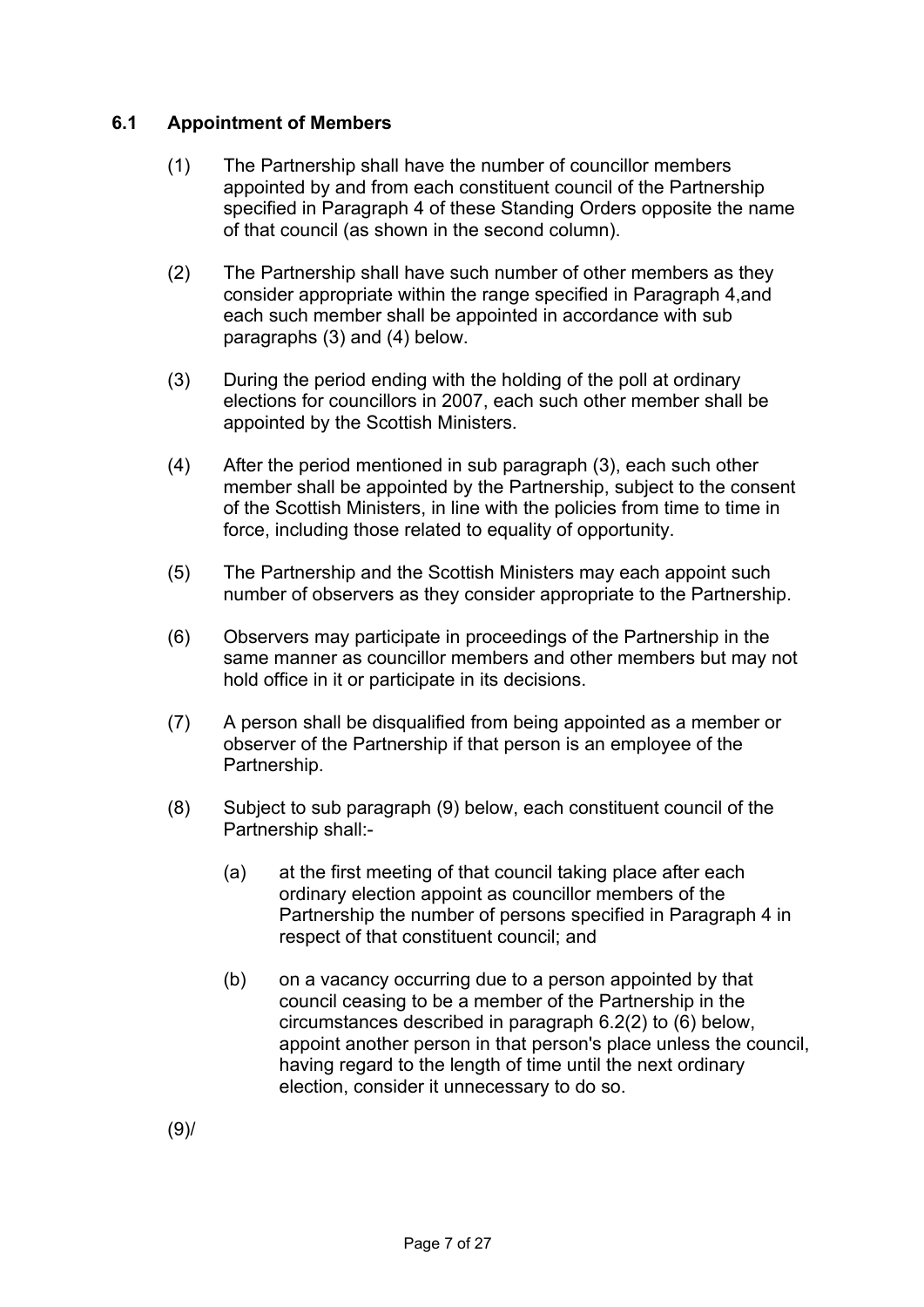- (9) The first appointment of councillor members of the Partnership established under this Order shall be made by each constituent council as soon as is practicable after the coming into force of this Order and at the latest by a month after the coming into force of this Order.
- (10) As soon as possible after making the first appointment of councillor members each constituent council of the Partnership shall intimate in writing to the Secretary, the names of those persons appointed.
- (11) Each constituent council may appoint persons as substitute councillor members to attend meetings of the Partnership, or of any of its committees or sub committees, in the absence of any councillor members appointed to the Partnership by that council, and where any such substitute councillor members are appointed:-
	- (a) only one substitute councillor member may attend in place of a councillor member who is absent; and
	- (b) the substitute councillor member shall have the same powers as the councillor member who is absent.
- (12) Any person appointed as a councillor member, or substitute councillor member, of the Partnership must be a councillor for the area of the constituent council making the appointment.
- (13) A constituent council shall intimate in writing to the Secretary of the Partnership:-
	- (a) as soon as possible after appointing any person as a councillor member or substitute councillor member of the Partnership, the name of that person; and
	- (b) as soon as possible after a vacancy has occurred due to a person appointed by that council ceasing to be a councillor member or substitute councillor member of the Partnership in the circumstances described in paragraph 6.2(2) or (4) below, the name of that person.
- (14) The proceedings of the Partnership shall not be invalidated by any vacancy or vacancies among its members or by any defects in the method of appointment of any of its members.

#### **Duration and termination of membership**

**6.2.** (1) Subject to sub paragraphs (2) to (6) below, any person appointed by a constituent council as a councillor member of the Partnership shall hold office until the first meeting of that council held after the next ordinary election following the date of that member's appointment.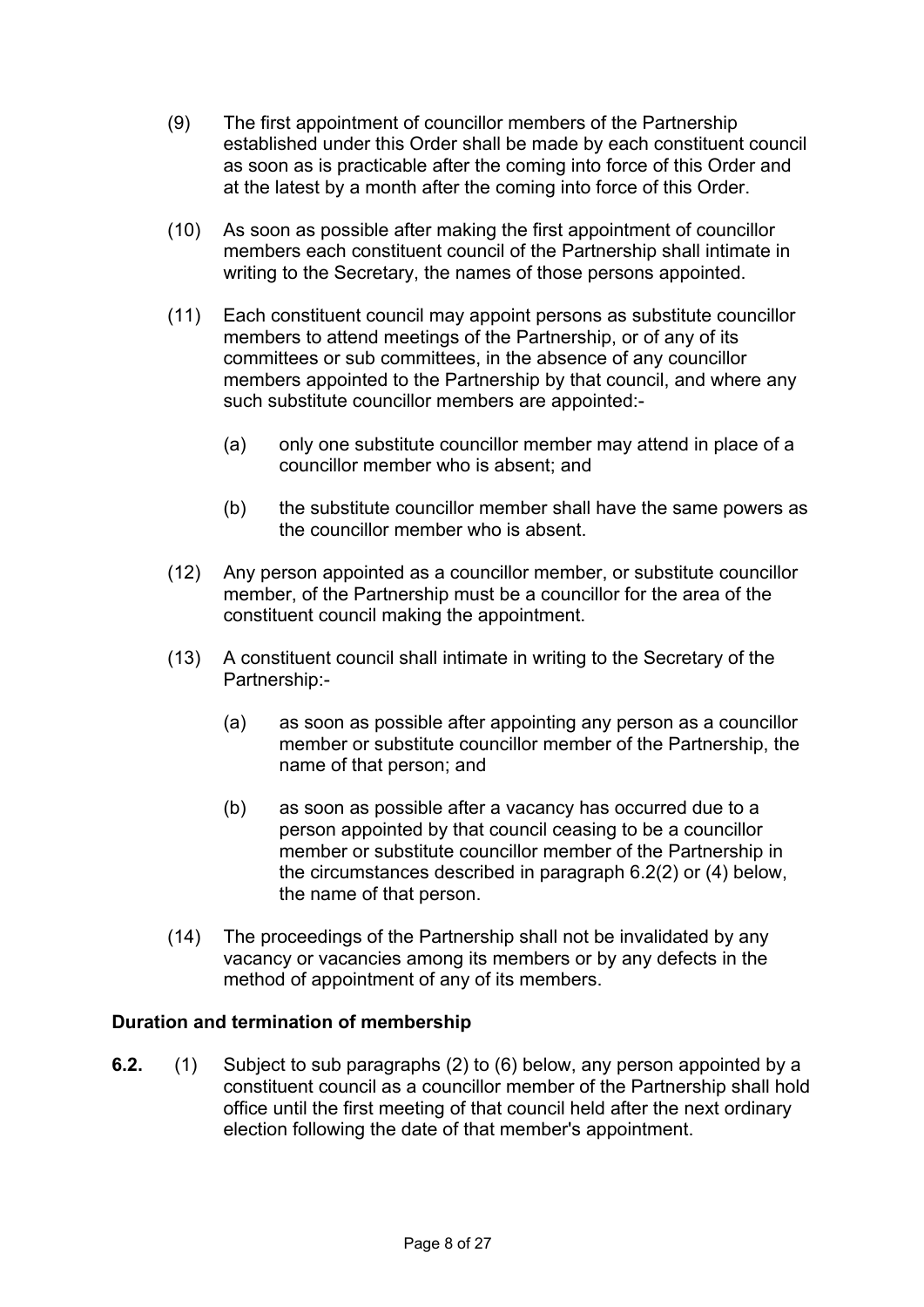- (2) If, prior to the next ordinary election following the date of the member's appointment, a councillor member of the Partnership ceases to be a councillor for the area of the constituent council which appointed the member, the member shall immediately cease to be a member of the Partnership.
- (3) A councillor member of the Partnership may resign their membership at any time by written intimation to that effect to:-
	- (a) the Secretary of the Partnership; and
	- (b) the constituent council which appointed the councillor member.
- (4) A constituent council may at any time terminate the membership of any person appointed by them as a councillor member of the Partnership if, immediately prior to this, the constituent council provides an explanation for the termination by written intimation to the Secretary of the Partnership, the Chairperson of the Partnership and that councillor member.
- (5) The Chairperson of the Partnership, following a vote to that effect by the Partnership, may write to a constituent council and request that the council terminates the membership of a councillor member.
- (6) Where the Chairperson of the Partnership writes to a constituent council in terms of sub paragraph (5) above, such a request shall not be refused unreasonably by the constituent council.
- (7) Subject to sub paragraphs (8) to (9) below, other members and observers appointed by the Partnership, or the Scottish Ministers as the case may be, shall hold office for a period of 4 years following the date of their appointment unless otherwise specified at the time of their appointment.
- (8) Other members of the Partnership and observers may resign their membership at any time by written intimation to that effect to the Secretary of the Partnership.
- (9) The Partnership may remove other members from office or observers if it is satisfied that:-
	- (a) the other member's or observer's estate has been sequestrated or the other member or observer has been adjudged bankrupt, has made an arrangement with creditors or has granted a trust deed for creditors or a composition contract; or
	- (b)/
	- (b) the other member or observer:-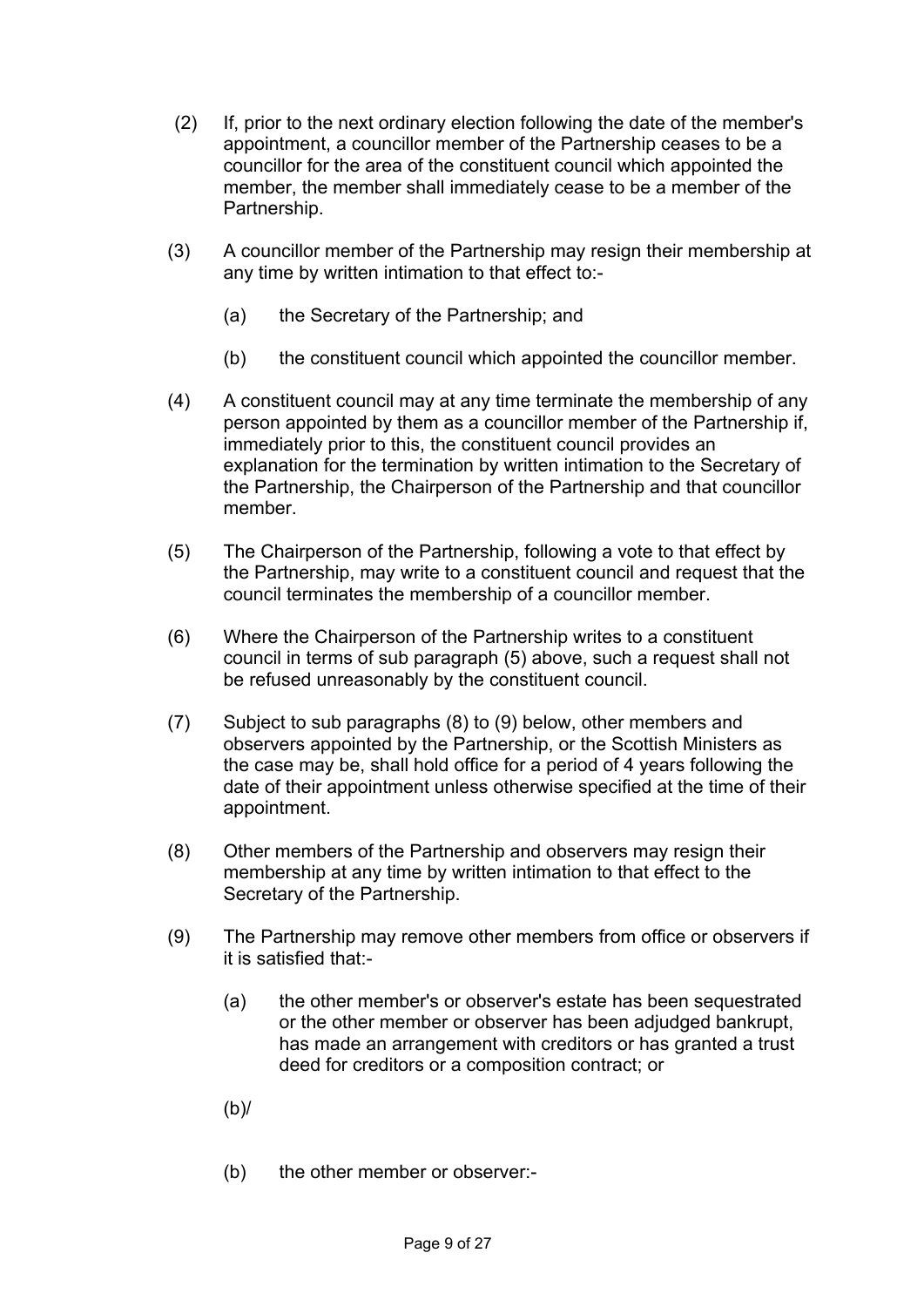- (i) is incapacitated by physical or mental illness;
- (ii) has been absent from meetings of the Partnership for a period exceeding whichever is the longer of (a) three consecutive months or (b) two consecutive meetings of the full Partnership, such period starting from the date of any meeting, without the permission of the Partnership; or
- (iii) is otherwise unable or unfit to discharge the member's functions as a member or is unsuitable to continue as an other member or observer.

#### **Voting arrangements of Partnerships**

- **6.3. (**1) Where any decision of the Partnership is to be determined by a vote, each councillor member of the Partnership has a single vote and may vote on all matters.
	- (2) Non-councillor members may vote on all matters with the exception of

(a) questions arising under s.3(2)(a) of the 2005 Act, or on whether or not to make a request for the making of an order under s.10(1) of that Act, or any other matter excluded by law ;

(b) those matters which would require expenditure outwith the Partnership's existing, approved budget;

 declaring that, in interpreting such exclusions, they will be so interpreted so as to give non-councillor members as full participation in decision-making as practicable.

- (3) Subject to sub paragraphs (4) and (5) below, where any decision of the Partnership is to be determined by a vote, it shall be determined by a simple majority of the votes cast.
- (4)/ Each councillor member of each constituent council within the Partnership shall have their vote weighted by making it count as one, two, three or four votes as specified in the third column of Paragraph 4.
- (5) The Partnership may determine by a two-thirds majority of the votes cast, subject to sub paragraph (4) above, to amend these Standing Orders to require that certain specified decisions be determined by a two thirds majority of the votes cast.

#### **Chairpersons/**

#### **Chairpersons and Deputy Chairpersons**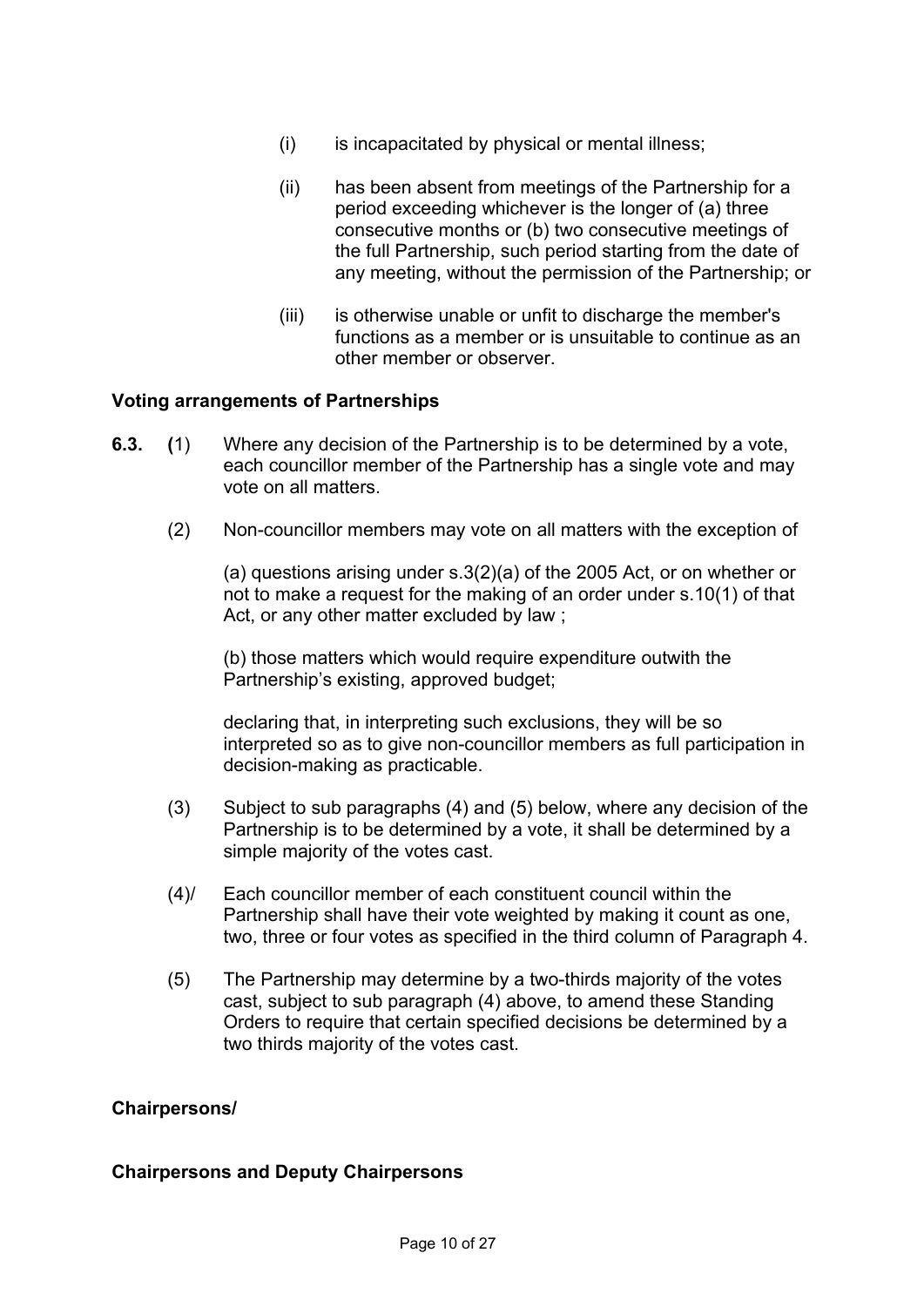- **6.4.** (1) The Partnership shall appoint from its membership a Chairperson and such number of Deputy Chairpersons as they consider appropriate. The Chairperson and Deputy Chairpersons shall each be from different Councils.
	- (2) Subject to sub paragraph (3) below, the Chairperson and Deputy Chairpersons of the Partnership shall each hold office for a period to be determined by the Partnership not exceeding two full council terms.
	- (3) If, prior to the end of their period of appointment, a Chairperson or Deputy Chairperson of the Partnership ceases to be a member of the Partnership, they shall immediately cease to hold office.
	- (4) The Chairperson, or in the Chairperson's absence a Deputy Chairperson, shall preside at all meetings of the Partnership, but where both the Chairperson and all Deputy Chairpersons are absent from any meeting the members present shall appoint a Chairperson for that meeting.
	- (5) In the event of an equality of votes at a meeting, the Chairperson of that meeting shall, subject to sub paragraph (6) below, have a casting vote as well as a deliberative vote.
	- (6) Where there is an equality of votes at a meeting and the matter which is the subject of the vote relates to the appointment of a member of the Partnership to any particular office, committee or sub committee of the Partnership, the decision shall be by lot. Reference is also made to paragraph 28 on method of voting
	- (7) In the event of the Chair of the Performance & Audit Committee not being present, the Committee will appoint a temporary chair until the Chair returns or a new Chair is appointed.

#### **Secretary of Partnership**

**6.5.** The Partnership shall appoint a Secretary, a Treasurer, an Estates Functions Officer and a solicitor any of whom may also be an officer of one of the constituent councils.

#### **Meetings and quorum**

- **6.6.** (1) The first meeting of the Partnership shall be held as soon as is practicable after the Partnership is established, and the Chief Executive or equivalent position of City of Edinburgh Council shall be responsible for its arrangement.
	- (2) Subject to sub paragraph (1) above, the Partnership shall hold such meetings as it shall consider necessary for it to carry out its functions at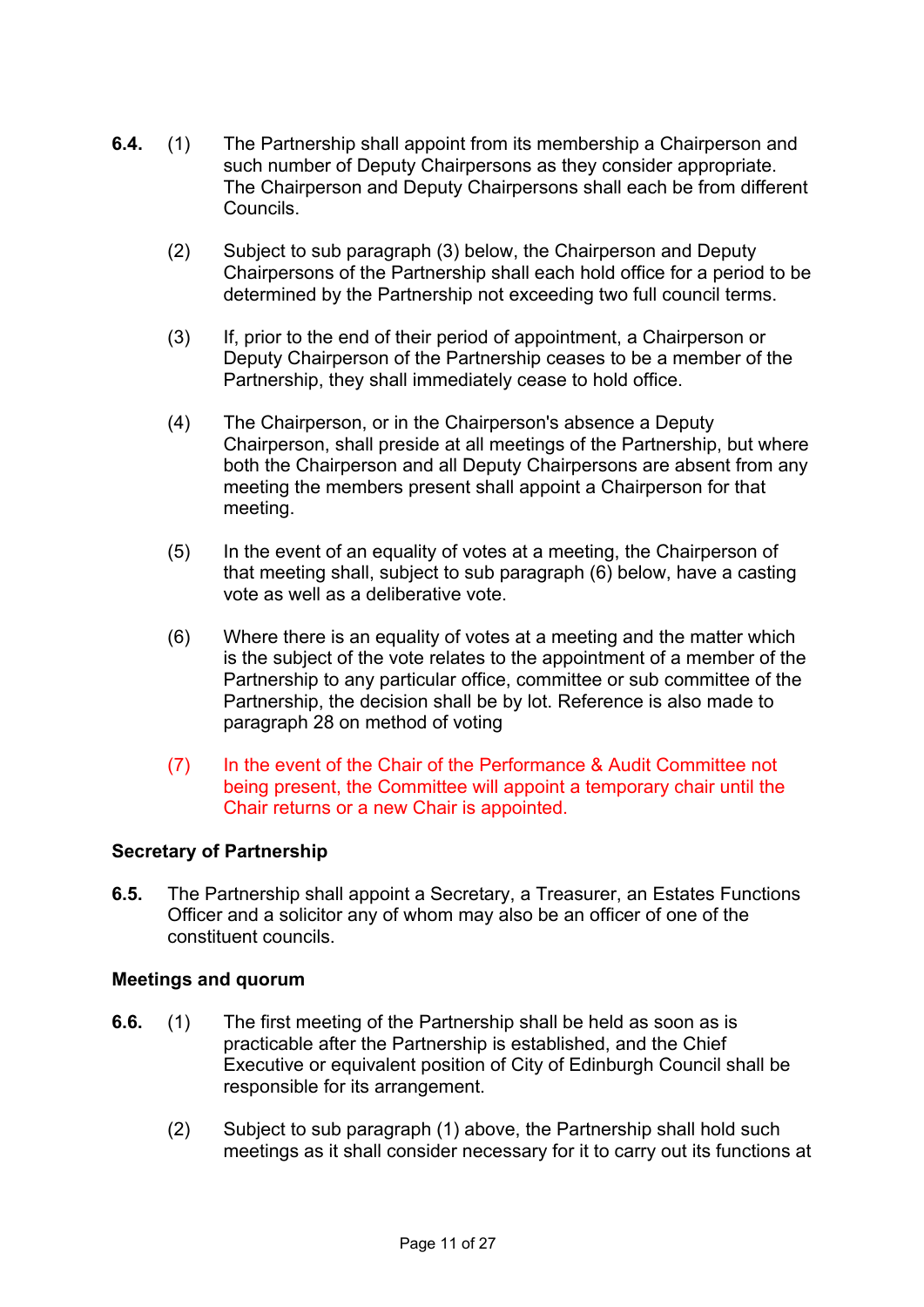such place or places as it may from time to time fix. Reference is made to paragraphs 8 to 40 for further provisions relating to meetings**.** 

- (3) The secretary of the Partnership shall send copies of the minutes of all its meetings to each of the constituent councils for their information. Reference is made to paragraphs 21 and 22 for further provisions relating to minutes of meetings.
- (4) At a meeting of the Partnership one third of all members of the Partnership is a quorum.
- (5) If, at any time during a meeting, a question arises on whether there is a quorum, the Chairperson shall instruct a count of the members who are present. If a quorum of members is not present, then the meeting shall be adjourned to a time and date decided by the Chairperson.
- (6) If less than a quorum of members is entitled to vote on an item because of declarations of interest, then that item cannot be dealt with at that meeting.
- (7) For the avoidance of doubt, Members will be entitled by remote means such as teleconferencing or videoconferencing as long as arrangements can be made to ensure that effective communication between Members attending in this way and the rest of the meeting can be implemented.
- (8) In all matters connected with Board or committee meetings, every effort shall be made to ensure that all members can fully participate in the meeting, and that all issues relating to equality are addressed and reasonable adjustments made to existing procedures where possible.

#### **Committees and Sub committees**

- **6.7.** (1) The Partnership may appoint from its membership such committees or sub committees as it may from time to time consider necessary or desirable and may refer to any such committee or sub committee such matters as the Partnership may from time to time specify.
	- (2) The Partnership may delegate any of its functions to any committee established by the Partnership. Further reference is made to the provisions on delegation set out at paragraphs 31 and 32.

# **Meetings**

# **Arrangement of Meetings**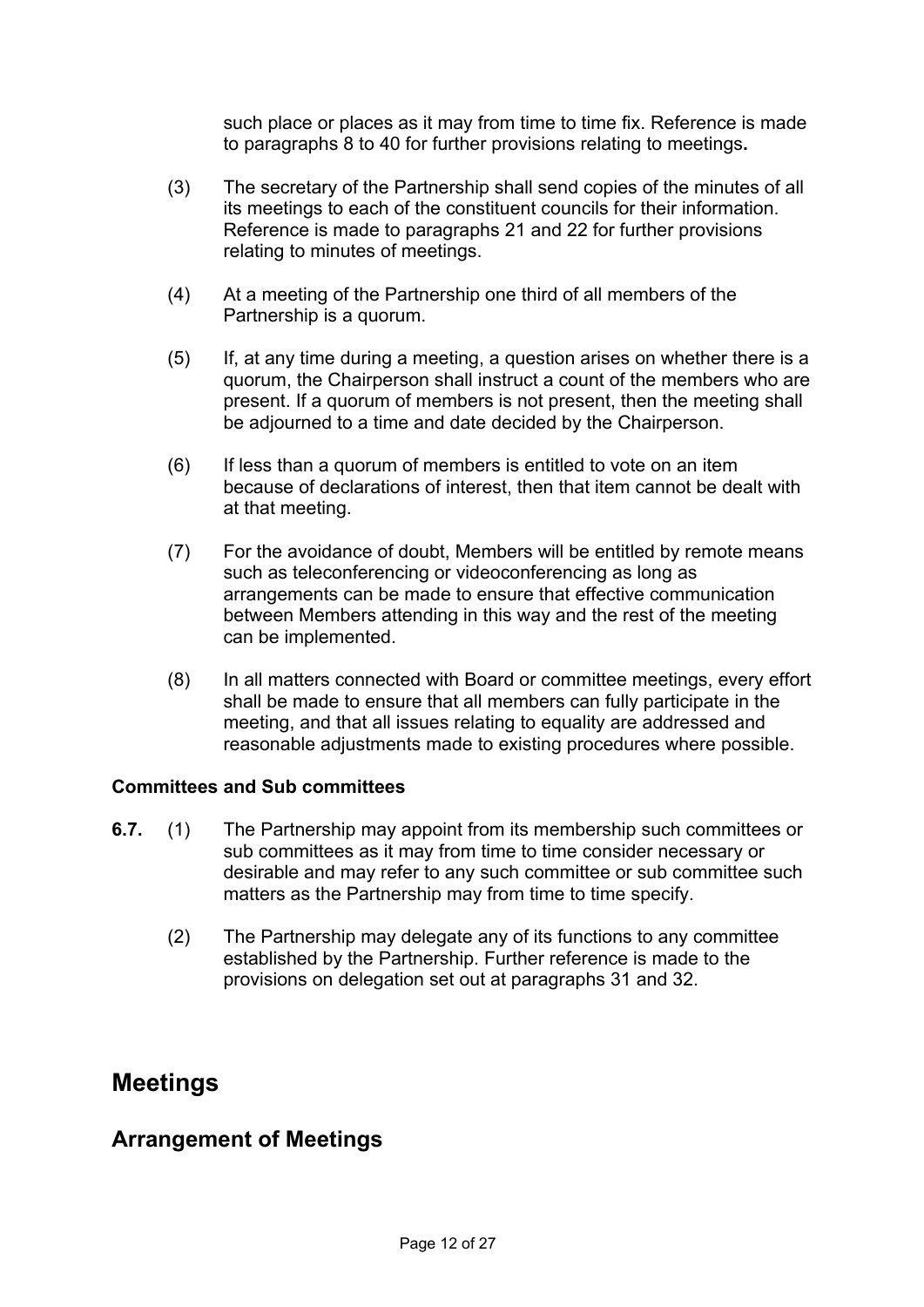**7.** All meetings of the Partnership and its committees will be called and arranged in accordance with the 1973 Act, as amended by inter alia the 2005 Act and the 2005 Order

# **Special Meetings**

- **8.** A special meeting of the Partnership may be called at any time by:
	- $\triangleright$  the Chairperson requesting the Secretary to do so, or
	- $\triangleright$  a written requisition, signed by at least one quarter of the members, and specifying the business to be transacted at the meeting. In such case, the meeting is to be held within 14 days of receipt of the requisition by the Secretary.

# **Notice of Meetings**

- **9.** (1) At least 7 clear working days before a meeting of the Partnership, or, if in the opinion of the Secretary, a meeting needs to be called at shorter notice in circumstances of extreme urgency, then at the time it is called, the following must occur: -
	- $\triangleright$  the Secretary must publish the time and place of the intended meeting at the offices of the Partnership and the headquarters of the constituent councils. If the meeting is called by members, then the notice must be signed by those members and must set out the business they want to deal with there;
	- $\triangleright$  a summons to attend the meeting must be sent to every member at his usual address. The summons must set out the business that is to be dealt with, and the Secretary must sign it.
	- (2) Any summons issued under paragraph (1) must give a note of the business and the proposed order for dealing with business at the meeting. No other business may be dealt with unless it is brought before the Board as a matter of urgency. However, if members requisition a meeting, only the business listed in the requisition may be considered.
	- (3) If 3 clear working days' notice has not been given for any item, the item may be considered at the meeting if the Chairperson rules that there are special reasons why it is a matter of urgency. The Chairperson must give those reasons. The item must be made known at the start of the meeting when the order of business is decided. If the Chairperson rules that the matter is not urgent, then it will be included as an item for the next ordinary meeting of the Partnership, unless it is dealt with before then.
	- (4) If a summons is not served on any member the meeting will still be valid.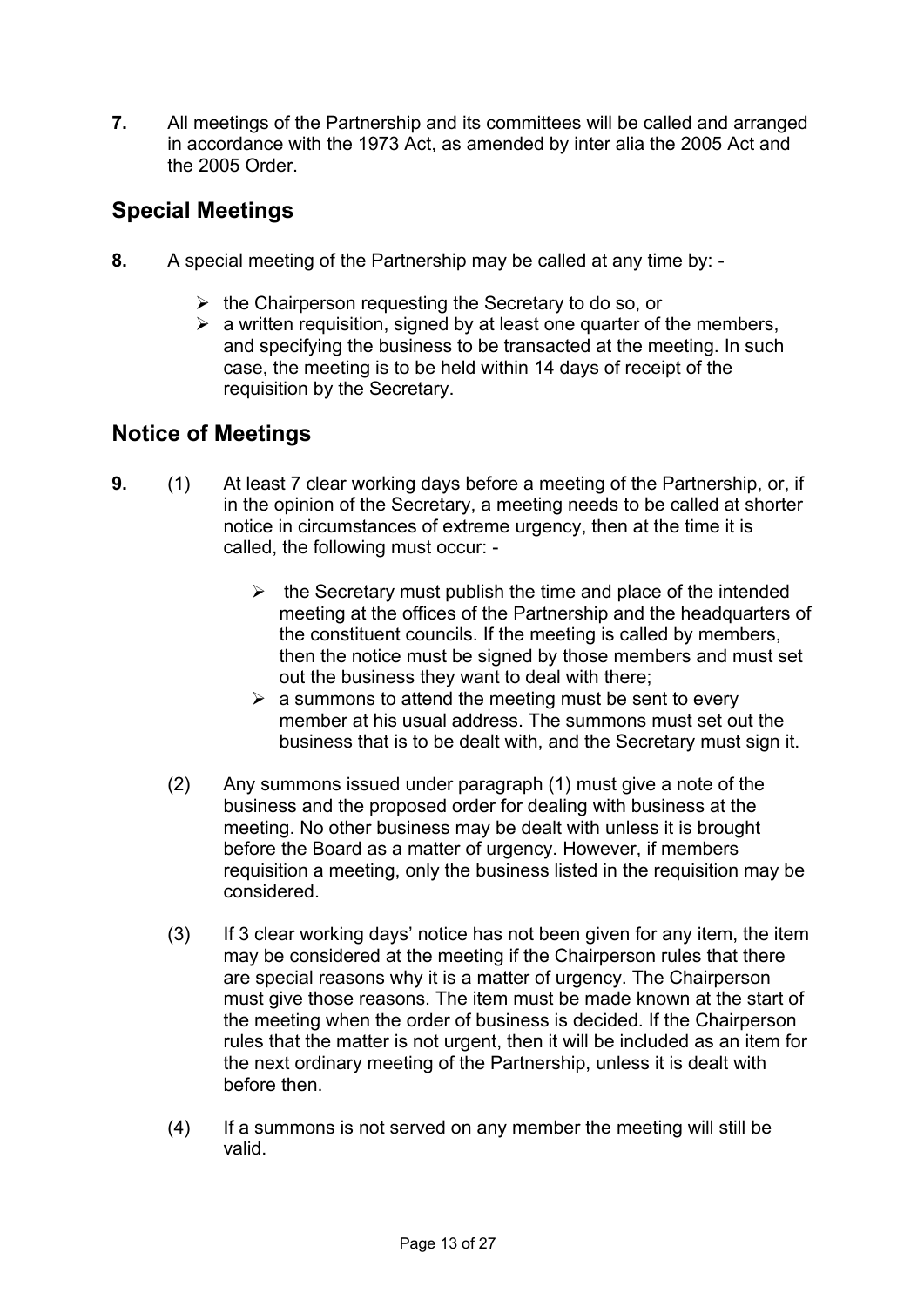(5) Publication and service of notices in relation to meetings, may be by written or electronic means except to the extent that any member has specified in writing to the contrary to the Secretary.

# **Chair**

- **10.** (1) The Chairperson will chair a meeting of the Partnership when he/she is present.
	- (2) If the Chairperson is absent, the Deputy Chairperson will take the chair. If the Chairperson and Deputy Chairperson are both absent, then another member (chosen by the members present) will chair the meeting. Any person presiding over a meeting will have the same powers and duties as Chairperson of the Partnership in relation to any meeting and its business.
	- (3) The Chairperson (or other person presiding at the meeting) will have a casting vote, as defined in Standing Order 6.4(5).

# **Attendance**

**11.** The Secretary will record the names of the members present at each meeting.

# **Access for the Public and Press**

- **12.** (1) Except where this Standing Order says otherwise, every meeting of the Partnership and its committees shall be open to the public and the press.
	- (2) The Partnership may keep any members of the public out of a meeting, or cause them to leave, if they are hindering or are likely to hinder the work of the Partnership. If a member of the public interrupts any meeting, the Chairperson may warn that person and, if the person continues with the interruption, the Chairperson may order the person to be removed from the meeting room. If there is general disturbance in any part of the meeting room, the Chairperson may order that part to be cleared.
	- (3) For the avoidance of doubt, sections 50A to 50F inclusive of the 1973 Act shall be imported into these Standing Orders as applying mutatis mutandis to the Partnership.
	- (4) The public will be kept out of a meeting when an item of business is being considered if it is likely that they will hear confidential information. Nothing in this Standing Order authorises or requires confidential information to be disclosed in breach of the obligation of confidence as defined in the 1973 Act.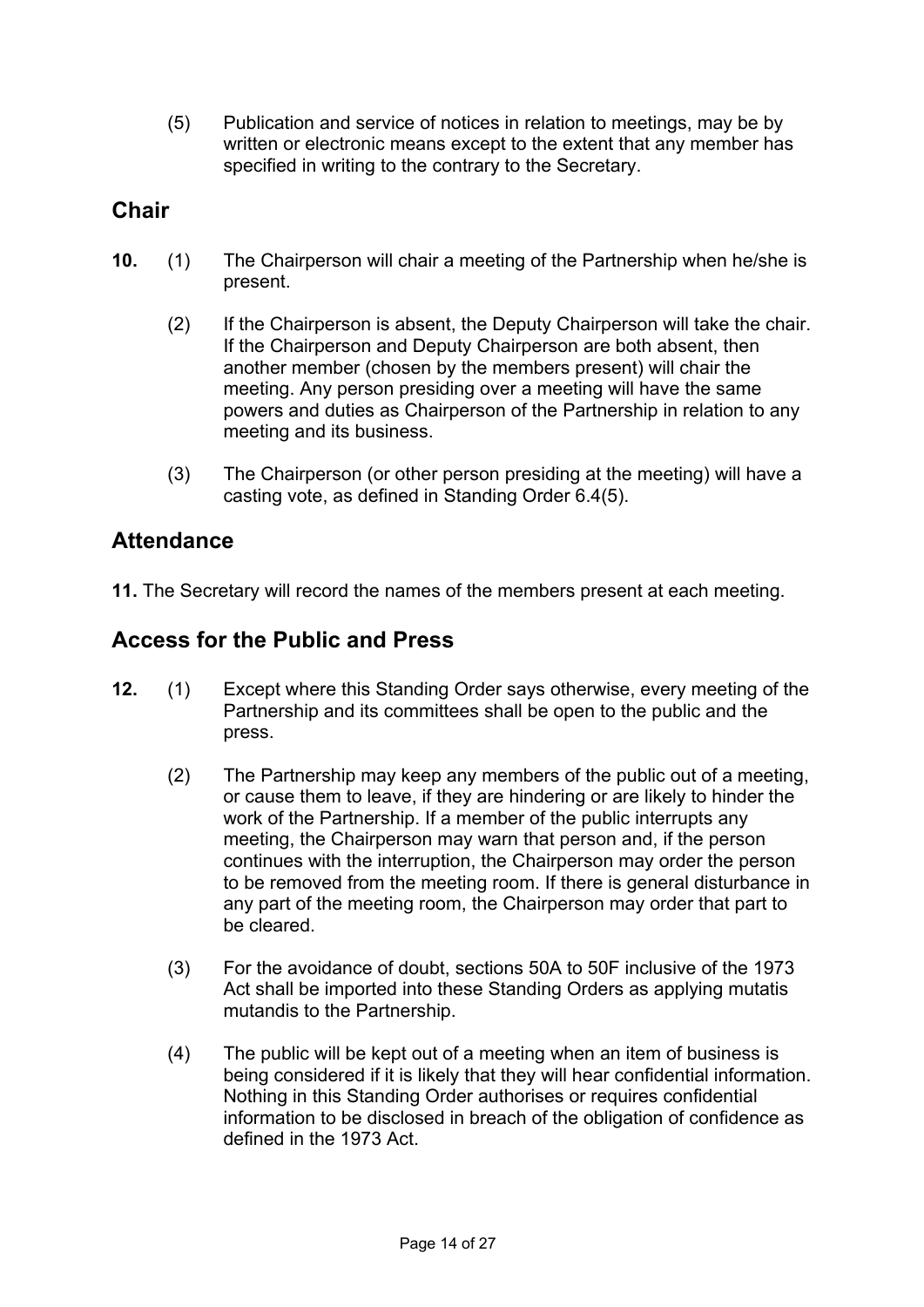- (5) The Partnership may decide to keep the public out of a meeting when an item of business is to be considered if it is likely that they will hear information that is defined as 'exempt' in the 1973 Act.
- (6) This Standing Order does not require the Partnership to allow the taking of photographs or access for radio or television broadcasting. Such access is at the discretion of the Chairperson or the person presiding at the meeting of the Partnership or any of its Committees.

## **Order of Business**

- **13.** The business of the Partnership at ordinary meetings will normally take place in the following order:-
	- (1) Order of business.
	- (2) Declaration of Interests by members.
	- (3) Deputations.
	- (4) Questions.
	- (5) Minutes of previous meetings.
	- (6) Motions of which notice has been given.
	- (7) Election business, including any matters of appointments.
	- (8) Special business (relating to annual estimates or budgets).
	- (9) Ordinary business.
	- (10) Motions given in at the start of the meeting, if the Chairperson rules they are matters of urgency, to be dealt with at that meeting.

Any item on the agenda may be taken out of its order if:-

- $\triangleright$  the Chairperson decides this; or
- $\triangleright$  a member suggests it and those at the meeting agree.

# **Chairperson - Powers and Duties**

**14**. On all points of order the Chairperson's decision is final. If asked, the Chairperson must explain the reasons for decisions. When the Chairperson speaks, any member who is addressing the meeting must stop. The Chairperson must keep order and make sure that members have a fair hearing. The Chairperson will decide all matters of order, competence and relevance arising at meetings. If two or more members want to speak, the Chairperson will decide who is to be first. If there is disorder at any meeting the Chairperson may adjourn the meeting to any other time or day that he may fix at the time or afterwards. In these circumstances, by simply leaving, the Chairperson will adjourn the meeting. The Chairperson may make a statement at the start of the meeting on any matter that affects the Partnership's interests.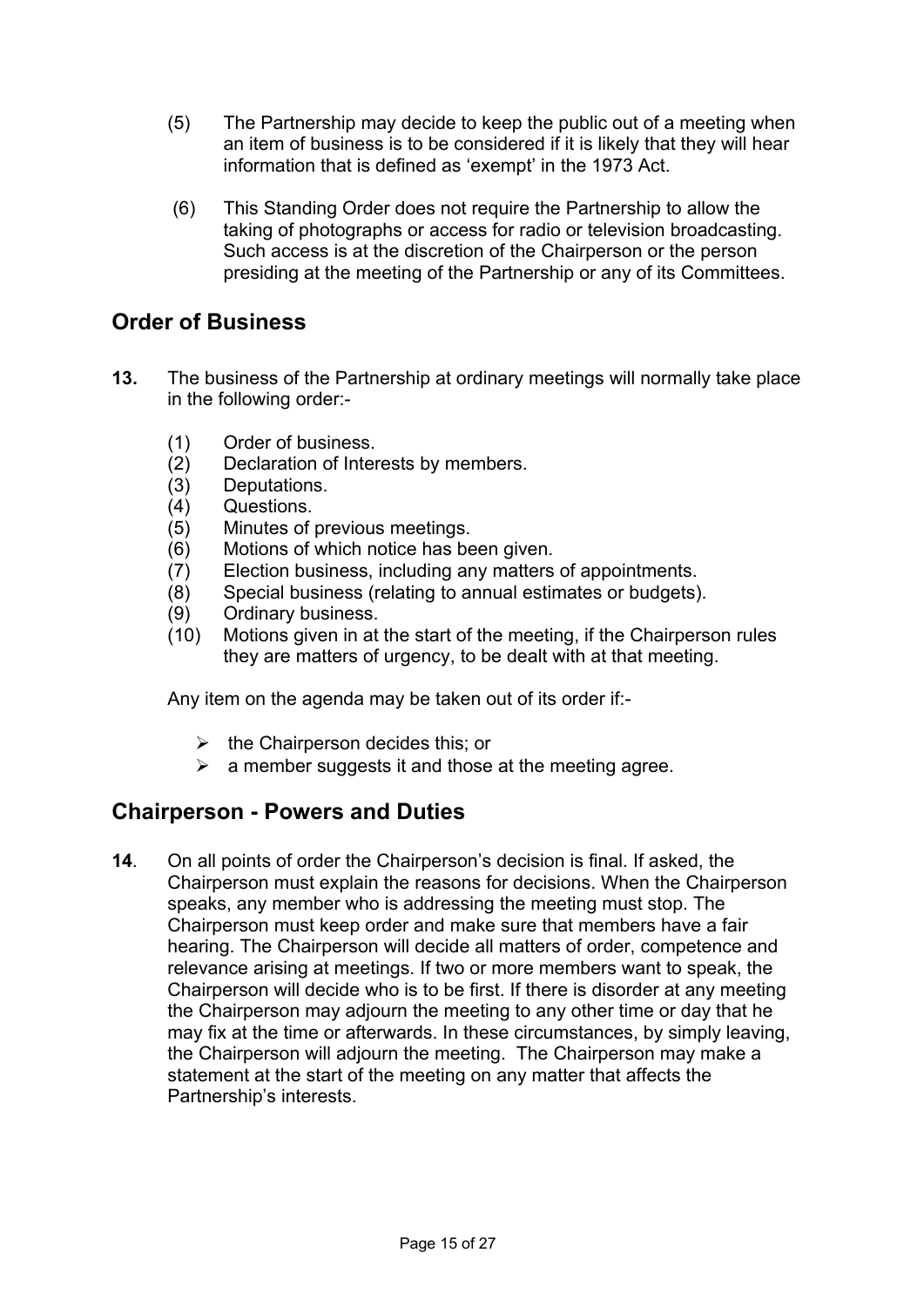# **Adjourning Meetings**

- **15.** (1) The Partnership may adjourn any meeting to any other time or day that the Chairperson may fix at the time or afterwards.
	- (2) The Partnership may adjourn any meeting for a reasonable interval. This adjournment will be made if:-
		- $\triangleright$  the Chairperson says so; or
		- $\triangleright$  a member proposes it, another seconds it, and the members vote in favour of it. There will be no amendments or discussion.

# **Order of Debate**

**16.** A member who wants to speak will, when called on, address the chair. The member shall speak directly on the motion or amendment that is being proposed, seconded or discussed, or on a question of order. No member can speak more than once on any subject that is being discussed, except for a point of order or (with the permission of the Chairperson) to give an explanation. However, the person proposing a motion has a right of reply. A member who is speaking when a question of order is raised will stop speaking until the Chairperson has dealt with the question of order.

# **Motion "That the Question Be Now Put"**

**17.** Any member who has not spoken on the question before the meeting may propose "that the question be now put". If this is seconded and the Chairperson thinks the question has been discussed enough, the Chairperson will order a vote on the motion (without amendment or discussion) by a show of hands. If the motion is carried, the proposer of the original motion will have a right to reply, and the question itself will then be put to the meeting. If the motion "that the question be now put" is not carried, a similar motion may be made after every two further members have spoken.

# **Length of Speeches**

**18.** Except with the Chairperson's permission, the proposer and the seconder of a motion or an amendment must not speak for more than five minutes and all other speakers for not more than three minutes. The proposer of the original motion may speak for up to five minutes in reply, and the reply must not introduce any new matter into the debate. After that the discussion will finish and the question will then be put by the Chairperson.

# **Obstructive or Offensive Conduct**

**19.** If any member at any meeting disregards the Partnership or the Chairperson, or behaves obstructively or offensively, a motion may then be proposed and seconded to suspend the member for the rest of the meeting. The motion will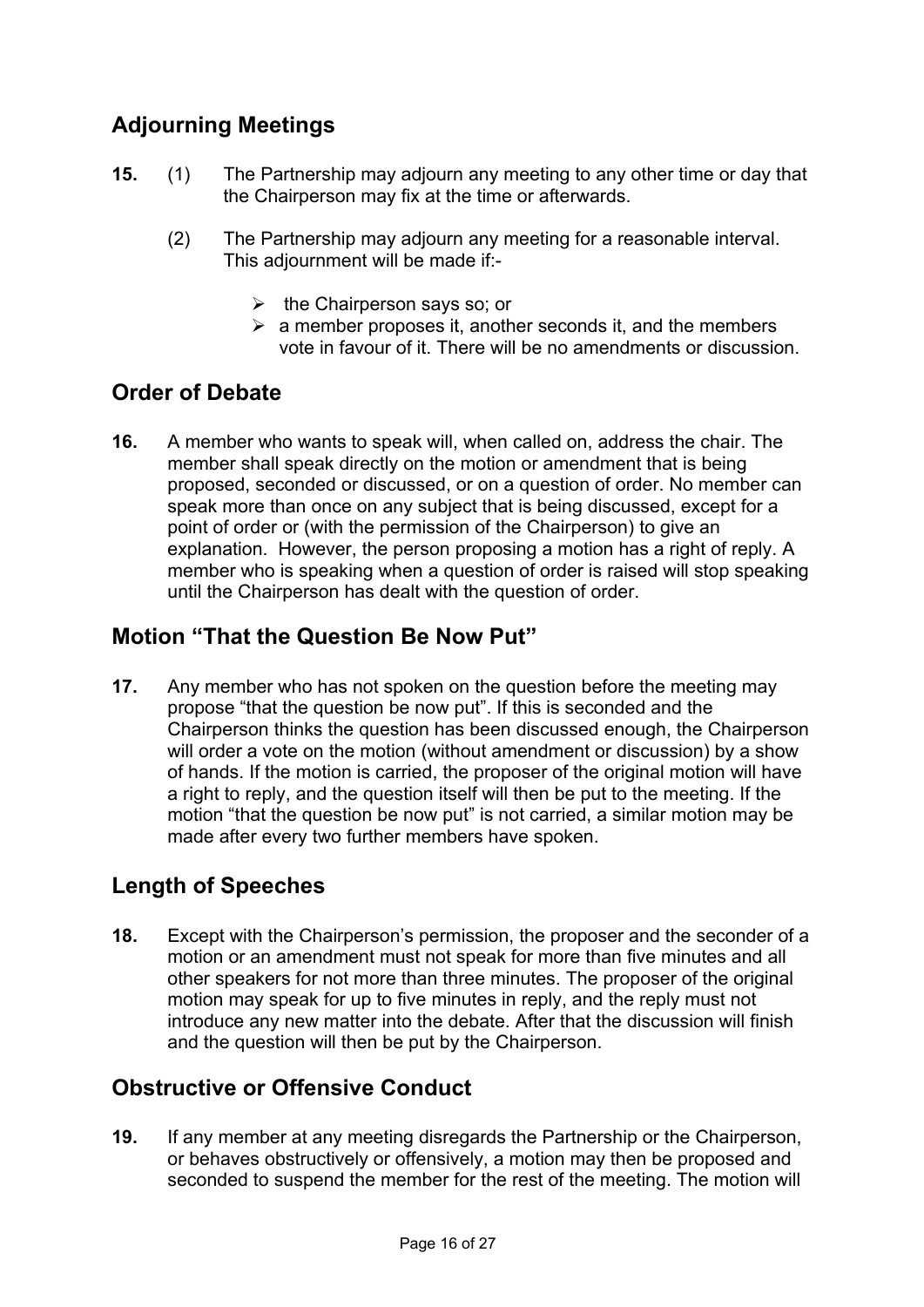be put without discussion. If it is carried, the Chairperson will order the member to leave the meeting.

# **Revoking a Resolution**

- **20.** A decision of the Partnership cannot be changed within 6 months unless:
	- $\triangleright$  the Chairperson rules that there has been a material change of circumstances; and
	- $\triangleright$  notice has been given of the proposed change.

# **Minutes of Meetings**

**21.** The Secretary (or a person nominated by him or her in writing to do so in his or her absence) will take the minutes of all Partnership meetings. The minutes will be printed and, as far as possible, circulated among members at least seven working days before the next ordinary meeting of the Partnership. There they will be presented and corrected if necessary. If the minutes are held to be a true record of the proceedings of the meeting they relate to, the person chairing the next meeting will sign them as a correct record.

# **Validating the Proceedings**

**22.** The proceedings at a meeting may be challenged on the ground that the meeting was not called properly. Confirming the minutes of the meeting at the next meeting will validate proceedings.

# **Questions in Writing**

- **23.** (1) At any meeting of the Partnership, a member may put a question to the Chairperson about any relevant and competent business not already on the summons for the meeting. However, the question must have been given in writing to the Secretary by 12 noon on the seventh working day before the meeting.
	- (2) A member may put a question to the Chairperson at a meeting of the Partnership about any matter that is on the summons for that meeting. He or she must give the question in writing to the Secretary by 10 am on the third working day before the meeting. The Chairperson will decide whether it will be answered verbally or in writing at the meeting.
	- (3) Arising from each verbal or written answer, the member who put the written question may put one supplementary question. These will be answered verbally by the Chairperson.
	- (4) The Chairperson may decide to disallow any supplementary question if:-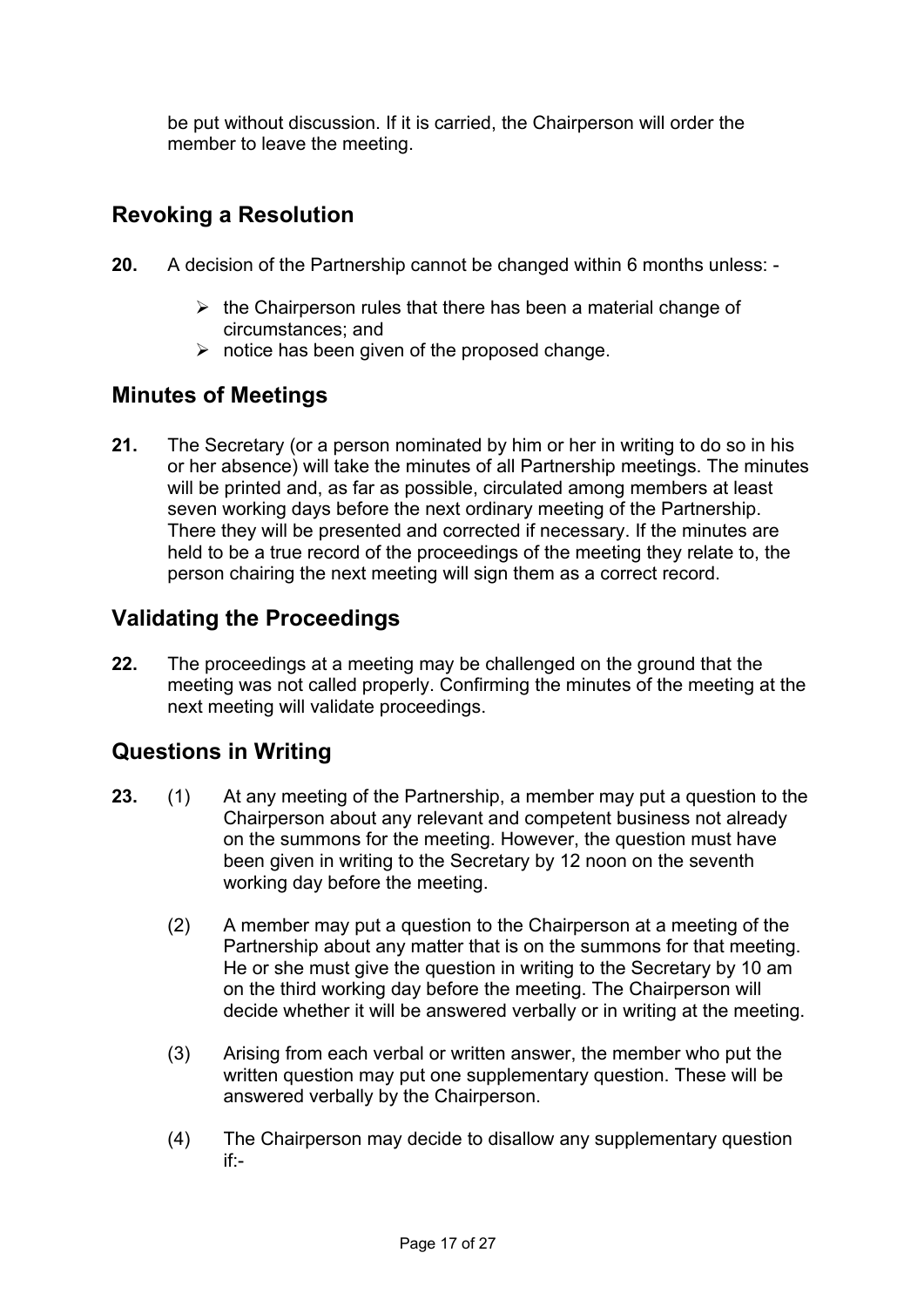- $\triangleright$  the Chairperson rules the supplementary question is not relevant to the subject of any written questions answered at the meeting; or
- $\blacktriangleright$
- $\triangleright$  the Chairperson gives another reason.
- (5) No discussion will be allowed on any verbal, written or supplementary questions or their answers.

# **Motions must be in Writing and Signed**

**24.** Every motion and amendment except where the context otherwise requires must be put into writing. It must be signed by the person proposing it and handed to the Secretary.

# **Motions Intended for Consideration at the End of a Meeting**

**25.** If there is a motion that does not relate to the business of the meeting, and the meeting has not been given adequate notice of the motion, it may be considered at the end of the meeting. However, this can only happen if the Chairperson rules there are special reasons why it is a matter of urgency. The Chairperson must give these reasons. Before the start of the meeting, the motion must be given to the Secretary who will read it to the meeting when the order of business is decided. If the Chairperson rules the matter is not urgent, it will be included as an item of business for the next ordinary meeting of the Partnership (unless it is dealt with before then).

# **Motions Intended for Consideration at the Next Meeting**

- **26.** (1) Notice of motions intended for consideration at a meeting of the Partnership must be given in writing. The notice must be signed by the member or members giving notice and delivered to the Secretary by 12 noon on the tenth working day before the next ordinary meeting of the Partnership. (This does not apply if it is a matter of urgency dealt with under Standing Order 25). All such motions will be included in the summons for the next meeting in the order in which they are received.
	- (2) If the Chairperson rules that more than one such motion deals with the same subject, only the motion that was proposed first will be considered.

# **Motions – Procedures**

**27.** (1) All motions and amendments will be proposed and seconded and then given in writing to the Secretary as soon as they are moved. This does not apply to motions simply seeking to approve or disapprove of any matter, purely negative amendments, amendments proposing further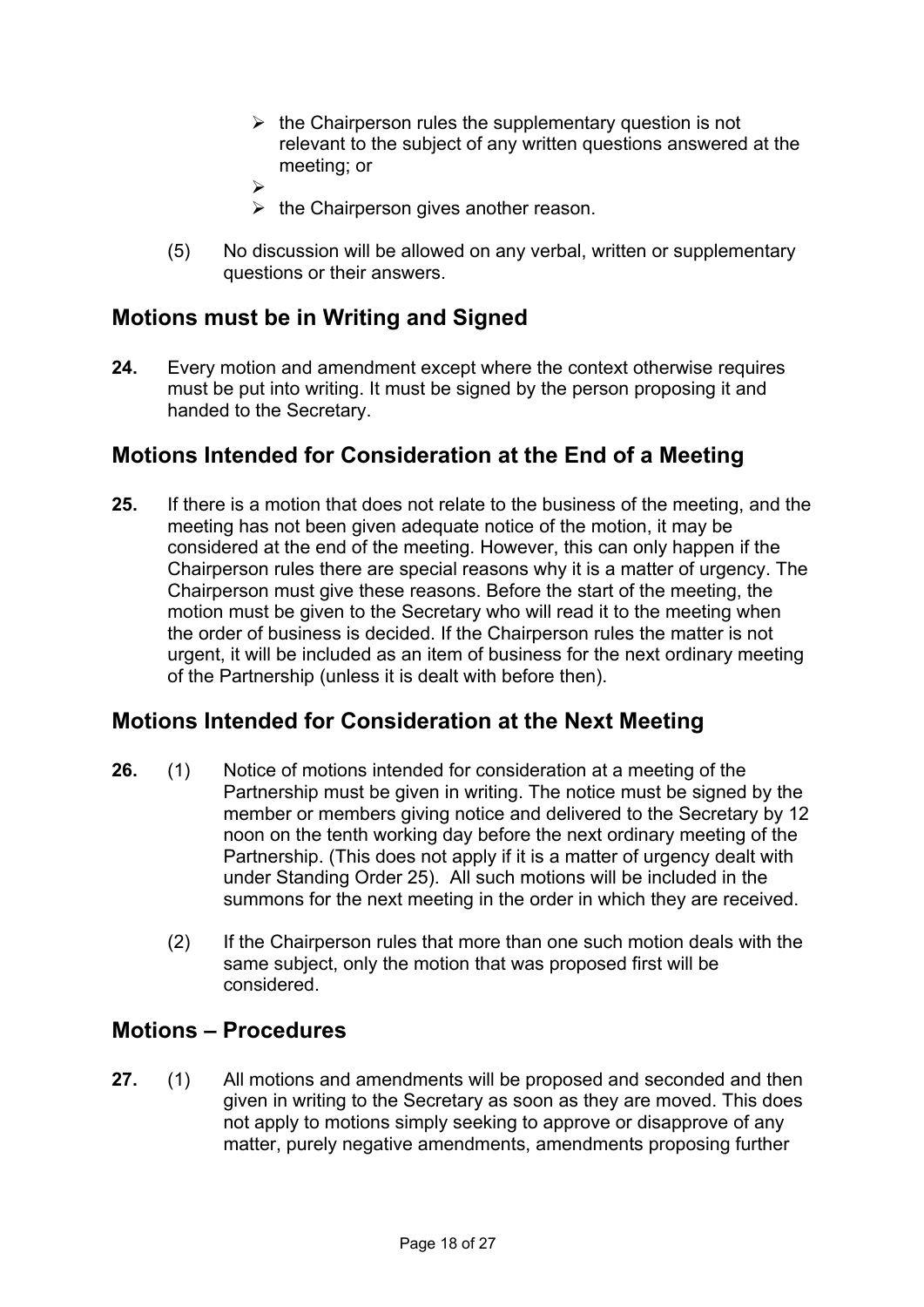consideration and reports, and motions and amendments that are fully set out in a minute of a meeting.

- (2) Every amendment must be relevant to the motion in question.
- (3) The proposer with the permission of the seconder may withdraw a motion or amendment.
- (4) A motion to approve a report or a minute of a Committee will be considered as an original motion. Any motion that involves altering or rejecting such a report or minute or any part of it will be dealt with as an amendment.
- (5) The Chairperson of a Committee will have the right to move the approval of the report or minute of that Committee.
- (6) Motions or amendments that are not seconded will not be discussed or recorded in the minutes. However, the proposer can ask for his dissent to be minuted. This does not apply if the vote is taken by roll call.
- (7) The mover of the motion or amendment may agree to add to it all or part of an amendment moved and seconded by other members, provided that:-
	- $\triangleright$  his/her seconder consents:
	- $\triangleright$  the mover and seconder of the added amendment consents; and
	- $\triangleright$  the agreement takes place before the mover of the motion has replied.

# **Method of Voting**

- **28**. (1) In a meeting of the Partnership or any Committee, the vote on any matter will be taken by calling the roll.
	- (2) If a vote has been taken and someone immediately challenges the accuracy of the count the Chairperson will decide whether to have a recount.
	- (3) Reference is also made to Standing Order 6.4 in relation to voting matters.

## **How Motions Must Be Put**

**29.** Where one or more amendments are made upon a motion, the vote shall be taken among the amendments and the motion in that order. In the event that the motion or any amendments, which shall include any motion or amendment relating to the appointment of a member to any particular office or Committee, receives an absolute majority of votes of the members present and voting,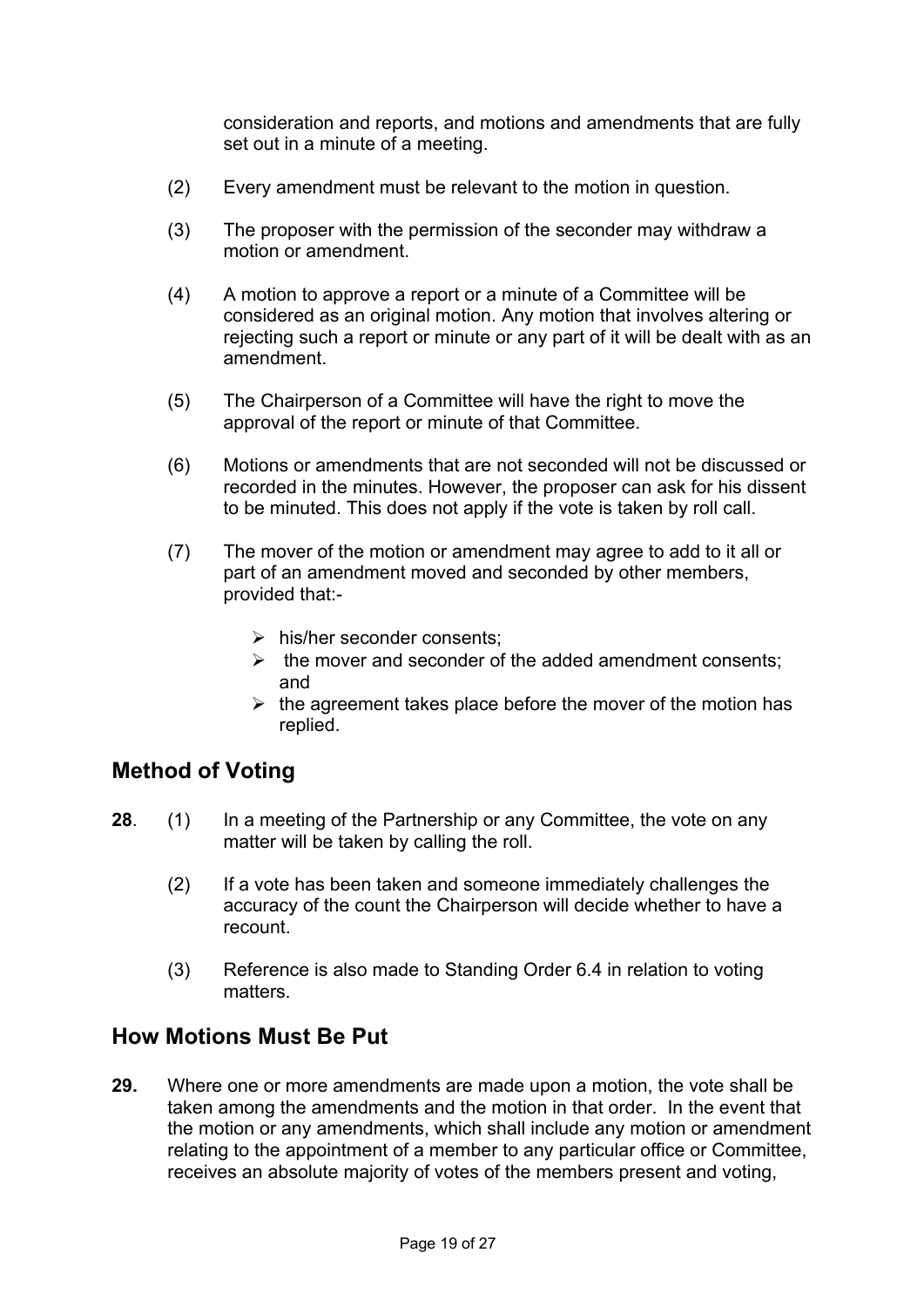then that proposition shall be carried. Where no such absolute majority obtains,/

obtains, the proposition with the least number of votes shall be eliminated and a further vote (or further votes as may be required) taken until an absolute majority of votes is received for a proposition.

# **Taking a Vote**

**30.** After the Secretary has started to take the vote, no member will be allowed to offer an opinion, ask a question, or interrupt the proceedings until the result of the vote has been announced.

# **Delegating to Committees and Officers**

- **31.** (1) The Partnership may appoint such committees as it considers necessary or desirable and to refer to such committees such matters as it may specify. Any committee may deal only with those matters referred to it from the Partnership.
	- (2) The Partnership's committees, their terms of reference and functions, are set out in the List of Committee Powers which also forms part of the Council's overall Governance Scheme.
	- (3) The Chairperson of any committee shall be appointed by the committee itself. Should the Chairperson be absent, then the members present will appoint someone from amongst themselves to chair the meeting.
	- (4) The Partnership may delegate powers to officers of the Partnership as may be set out in any List of Officer Powers as might be approved by the Partnership.
	- (5) The Partnership may delegate powers to a sub group comprised of members and/or officers in relation to specific matters.

# **Exceptions from Delegation**

- **32.** Subject to the terms of any law, the following will not be delegated to any committee: -
	- (1) Introduction of new policies or changes in policies which might have a significant impact on the resources of the Partnership.
	- (2) Any matter involving expense not in accordance with financial regulations.

## **Attendance/**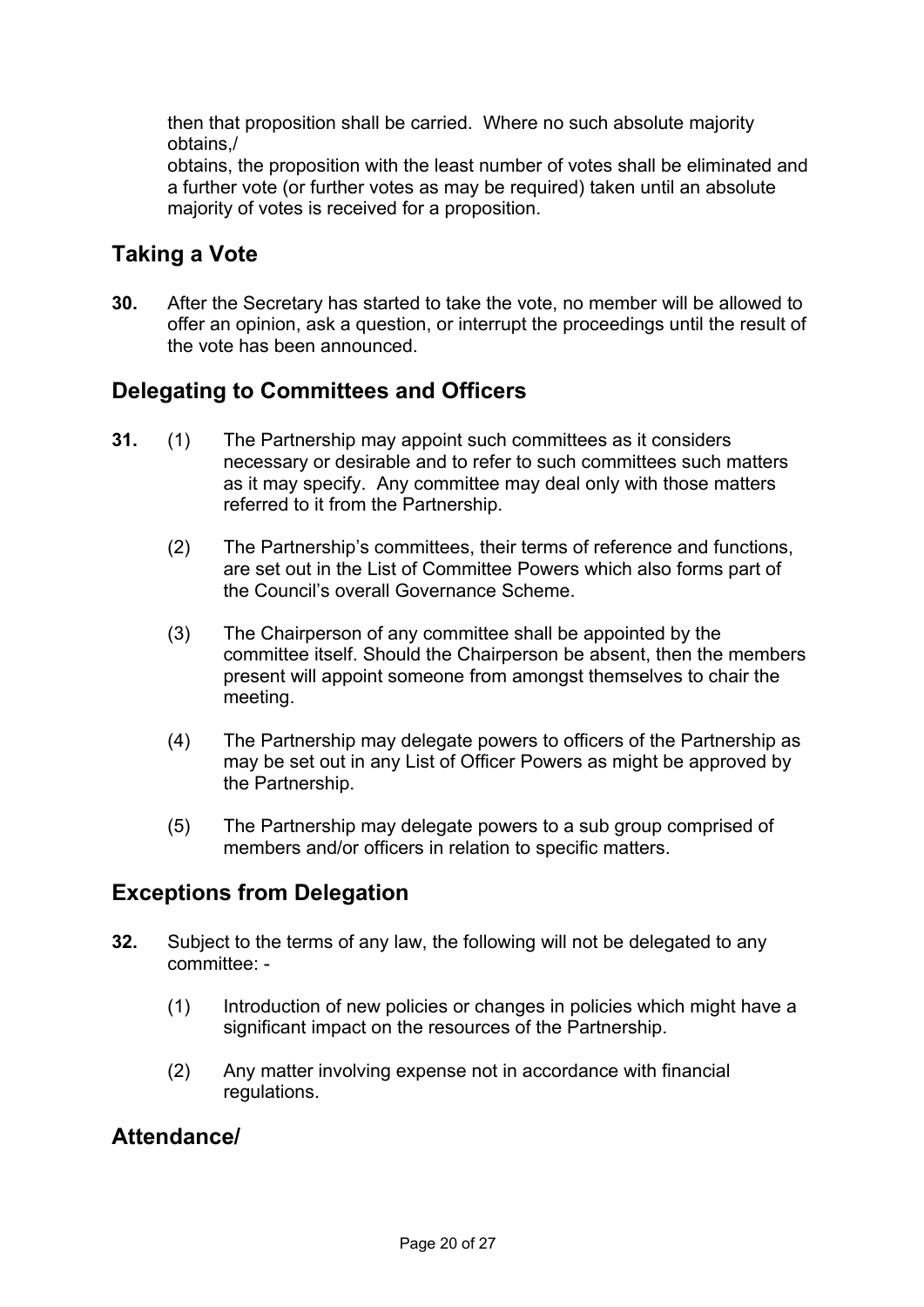# **Attendance of Members of the Partnership at Committee Meetings**

- **33.** (1) If a motion is referred to a committee, the proposer of the motion will be appointed as a member of the committee for that motion and any later consideration by the committee that directly relates to the motion.
	- (2) A member of the Partnership cannot be present at a meeting of a committee of which he or she is not a member when: -
		- $\triangleright$  the meeting is considering a matter where the decision may affect the interests of any person as an individual; and
		- $\triangleright$  the decision is made after a hearing by the committee where the person has a right to be heard (in person or through a representative).

# **Quorum for Committees**

**34.** For the avoidance of doubt, the quorum for the Performance and Audit Committee shall be 4.

# **Application of Standing Orders to Committees**

**35.** These Standing Orders shall apply to committees as they do to meetings of the Partnership, subject to the immediately preceding paragraph.

## **Deputations**

- **36.** (1) The Partnership or any committee can decide whether to hear any deputations from members of the public, staff or other interested parties on any matter that is referred or delegated to it. Any application for a deputation to speak to the meeting must be in writing, signed by a representative of the organisation or group wishing to be heard and delivered to the Secretary no later than one working day before the meeting concerned. However, the Chairperson can waive this requirement.
	- (2) When the Partnership is considering whether to hear a deputation, it must not discuss the merits of the case itself. Unless the meeting agrees unanimously to hear or to refuse to hear the deputation, a vote will be taken without discussion on whether to hear the deputation. A deputation will have 10 minutes to present its case.
	- (3) Any member can put a question to the deputation that is relevant to the subject but members must not discuss the merits of the case.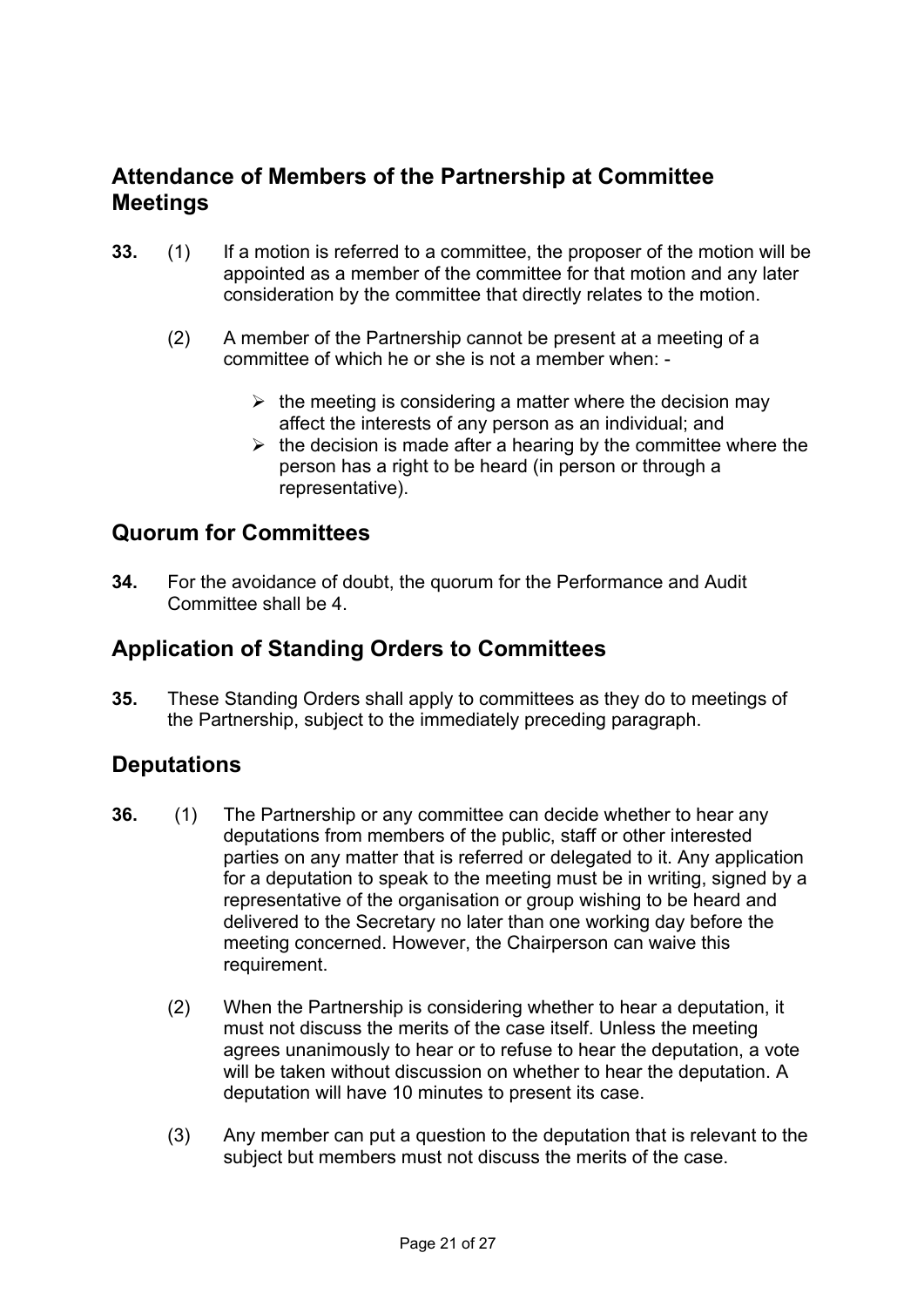# **Code of Conduct**

**37.** Members of the Partnership should comply with the Councillor's Code of Conduct, made under the Ethical Standards in Public Life etc. (Scotland) Act 2000, or in the case of non-councillor members such parts as apply to them.

# **Partnership Business - Responsibility of the Proper Officer**

**38.** Subject to the provisions of paragraph 80 (financial instruments) the Partnership Director shall be the Proper Officer for the Partnership for the purposes of sections 190, 191 and 193 of the Local Government (Scotland) Act 1973. In execution of such deeds the Partnership Director shall ensure that s/he takes appropriate advice from the appropriate officer or adviser to the Partnership.

# **Financial Arrangements**

**39.** The Partnership will adopt such protocols for the financial administration of the Partnership and including all arrangements for budgeting and financial planning of the Partnership as are necessary for the proper financial administration of the Partnership and the delivery of Best Value in terms of the Local Government in Scotland Act 2003.

# **Items of Urgency**

**40.** If a decision which would normally be made by the Partnership requires to be made urgently between meetings of the Board, the Partnership Director, in consultation with the Chairperson (whom failing, the Deputy Chairperson(s)), can take action subject to the matter being reported to the next meeting of the Partnership.

# **Suspending or Altering Standing Orders**

- **41.** (1) A Standing Order can only be suspended or abolished at any meeting if three-quarters of the Partnership members present agree.
	- (2) None of the Standing Orders can be cancelled or altered unless a resolution to do so is passed after notice has been given at a previous ordinary meeting of the Partnership.
	- (3) if the Secretary considers that any decision of the Partnership, on the conduct of its business, has altered Standing Orders, he should report this to the Partnership.

# **Contracts and Tenders**

## **General/**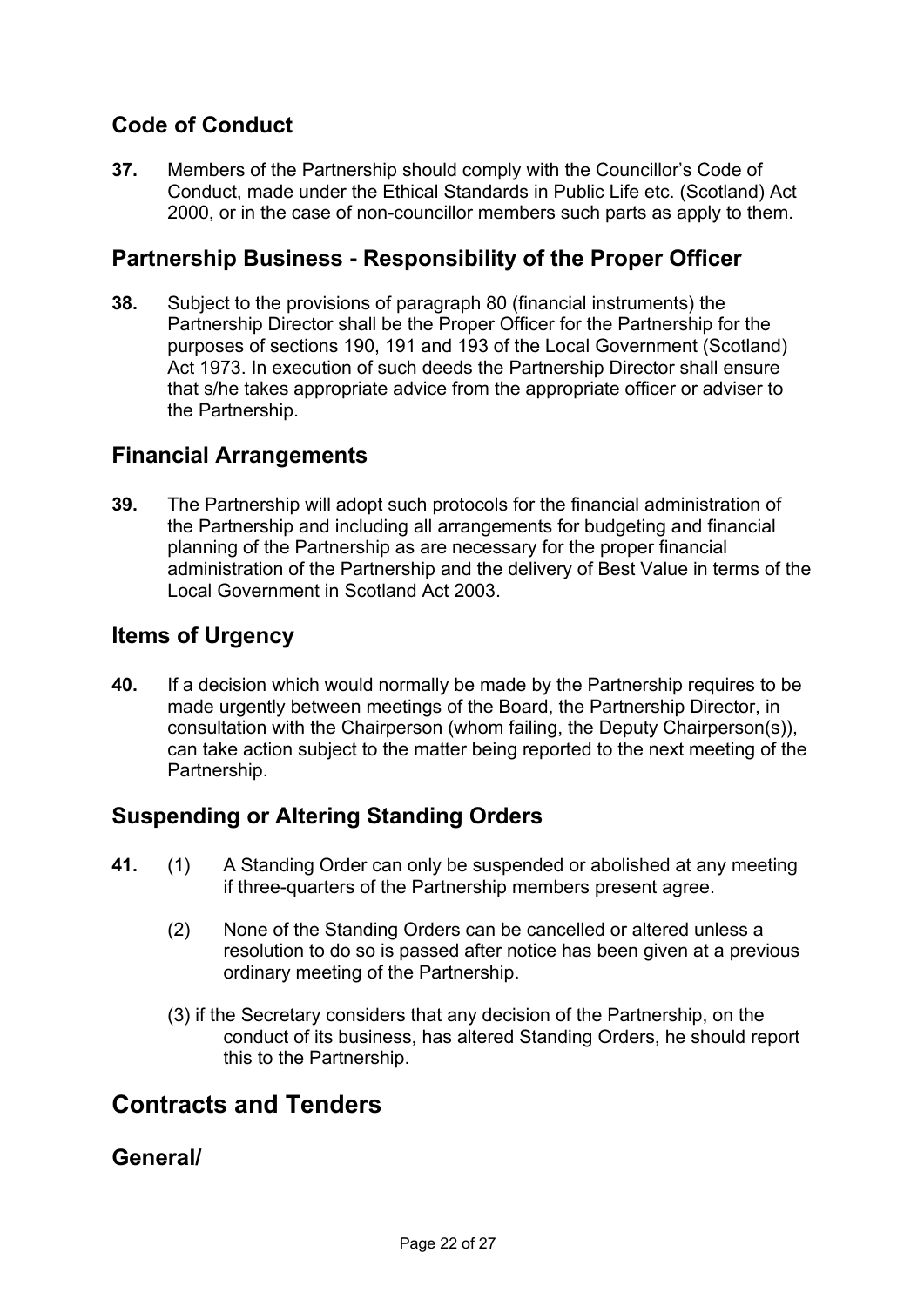# **General Procedures**

- **42.** (1) In these Standing Orders the word "contractor" means a works contractor, a supplier of consultancy services and a supplier of goods and services.
	- (2) All procedures for approval of contractors, inviting and receiving tenders and all other arrangements affecting contracts shall -
		- $\triangleright$  comply with relevant legal requirements, EC Procurement Directives and associated Statutory Instruments and Regulations; and
		- $\triangleright$  seek to ensure that tenders are genuinely competitive and that best value is achieved for the Partnership.
	- (3) Subject to the above, detailed procedures relating to all such procedures shall be set out in the Contract Standing Orders from time to time in force, which shall be observed by all members and officers of the Partnership, and are hereby deemed to be incorporated into these Standing Orders.

# **Financial Regulations**

# **General Financial Regulations**

- **43.** (1) These regulations are made in terms of Section 95 of the 1973 Act, as applied to the Partnership by Section 106(1)(ba) of the said Act.
	- (2) Section 95 of the 1973 Act empowers the Partnership to make arrangements for the proper administration of its financial affairs and to secure that the proper officer of the Partnership has responsibility for the administration of those affairs. The Partnership has appointed the Treasurer to be the proper officer. The Local Authority Accounts (Scotland) Regulations 1985 lay down that the system of accounting control and the form of the accounts and supporting records should be determined by the Treasurer. These regulations also provide that the Treasurer should ensure that the system of accounting control is observed and that the accounts and supporting records are kept up-todate.

# **Accounts**

**44**. The Treasurer, as proper officer, is statutorily responsible for all financial matters in which the Partnership is involved. As such the Treasurer, will provide means for procedural control which ensure that: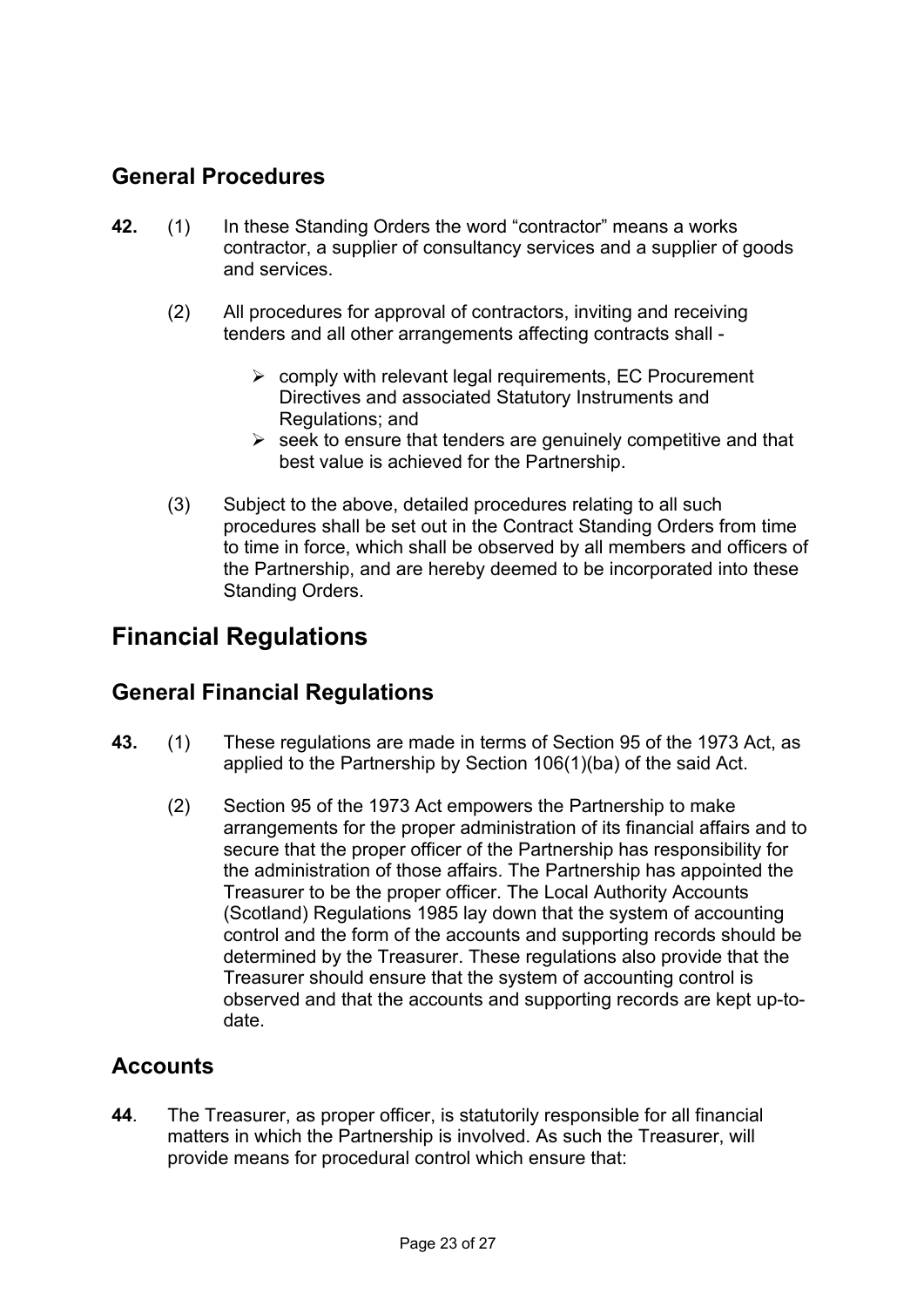- $\triangleright$  all expenditure is a proper charge;
- $\triangleright$  all income due to the Partnership is collected;
- $\triangleright$  all assets are protected:
- $\triangleright$  all liabilities are accounted for; and
- $\triangleright$  proper financial reports are prepared.

 The supervision and control of accounting, costing and other financial systems, records and operations together with the production of financial management information and the closing of accounts will be done in accordance with procedures and instructions issued by the Treasurer. The Treasurer will ensure that the accounts are properly maintained and prepared in accordance with Partnership policy, the relevant legislation and appropriate Codes of Practice.

# **Budgets**

**45.** The preparation of financial plans and budgets and their form will be done in accordance with procedures and instructions issued by the Treasurer in so far as such procedures and instructions do not exist in Standing Orders or any protocols that might be agreed by the Partnership.

# **Expenditure Authorised**

**46.** The authorisation of expenditure and operation of budgetary control will be done in accordance with procedures approved by the Treasurer insofar as such procedures do not exist in Standing Orders.

# **Audit**

**47.** The Treasurer will make arrangements for the internal audit of the accounts of the Partnership and the Partnership Director and other officers of the Partnership are to make available for inspection by internal auditors such cash, vouchers, documents, correspondence or other items as may be deemed necessary by the Treasurer. The Treasurer will ensure that arrangements for the carrying out of the Statutory Audit, in terms of Section 96 of the 1973 Act, are in order.

## **Irregularities**

**48.** Any member of the Partnership or of its staff discovering any suspected fraud or irregularity in the financial transactions of the Partnership is to immediately inform the Treasurer. In consultation with the Partnership Director, s/he will then conduct such investigation as he considers necessary and will take such action as may appear to him to be appropriate.

## **Invoices, Salaries, etc.**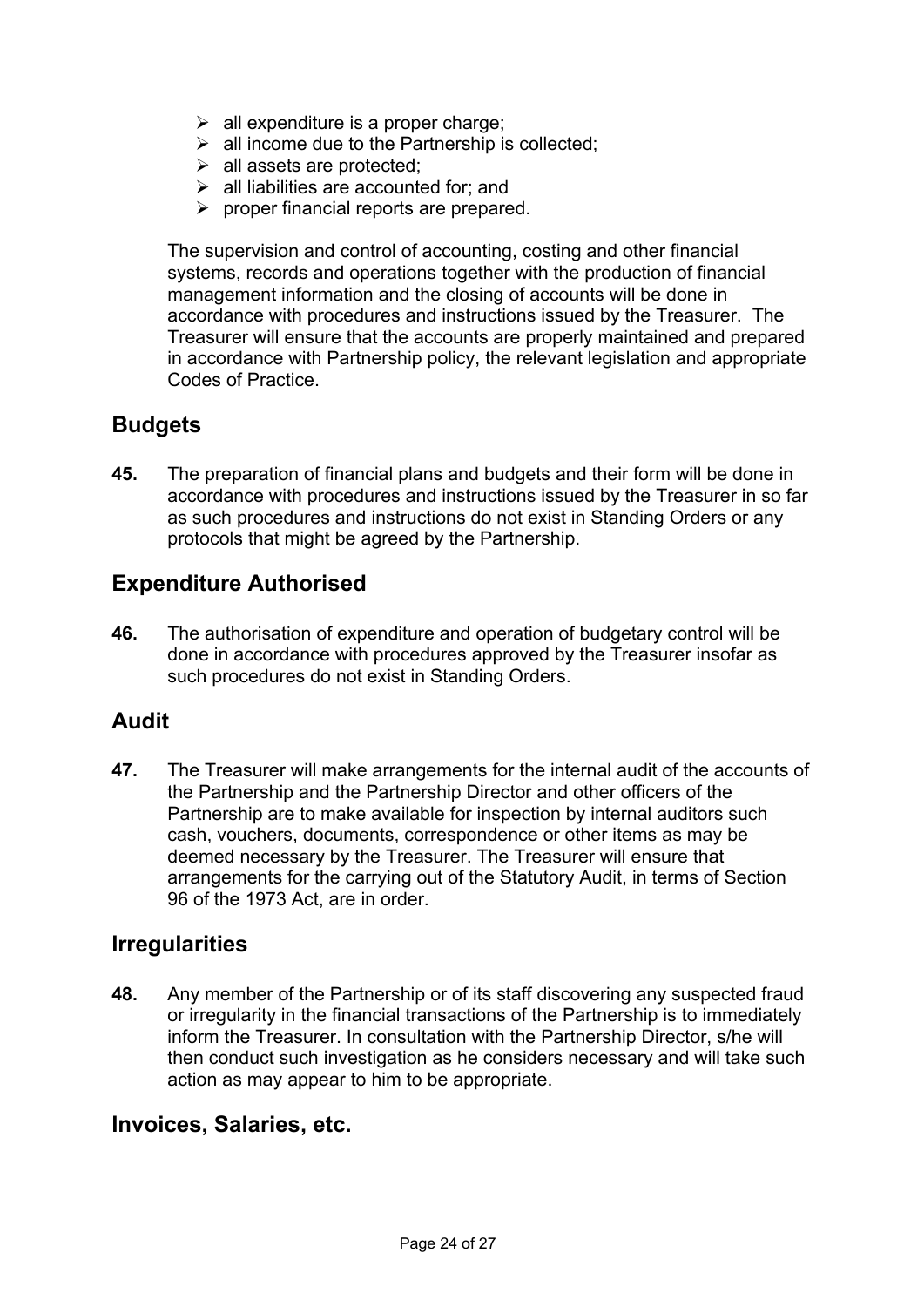**49.** The incurring of expenditure, the verification, certification, submission and payment of invoices, salaries, wages and pensions will be done in accordance with procedures and instructions issued by the Treasurer.

# **Travelling Claims, etc.**

**50.** The submission and processing of travelling, subsistence, financial loss claims and attendance allowances will be done in accordance with procedures and instructions issued by the Treasurer, including any travel policy from time to time in force.

# **Revenues**

**51.** The collection of all revenues accruing to the Partnership is to be arranged by or in consultation with the Treasurer.

# **Debt Recovery**

**52.** The Treasurer can sign petitions and certificates to the Sheriff Court for summary warrant applications. In consultation with the Treasurer, the Solicitor may settle or compromise any action of payment where the amount compromised does not reduce the amount recovered by more than £1,000.

# **Bad Debts**

- **53.** The Treasurer will have authority, having exhausted recognised means of debt collection, to authorise the writing off of bad debts up to a maximum of £1,000 in any case and for any sum where the debtor: -
	- (a) is a company in liquidation; or
	- (b) is untraceable.

Subject in the case of (a) above to an appropriate claim against the liquidator having been lodged. The Treasurer will report all other irrecoverable debts to the Partnership for authority to write off.

## **Charges**

**54.** The Treasurer will ensure that charges are reviewed annually by the Partnership.

## **Bank Accounts**

**55.** The Treasurer will operate the bank accounts on behalf of the Partnership.

## **Advances**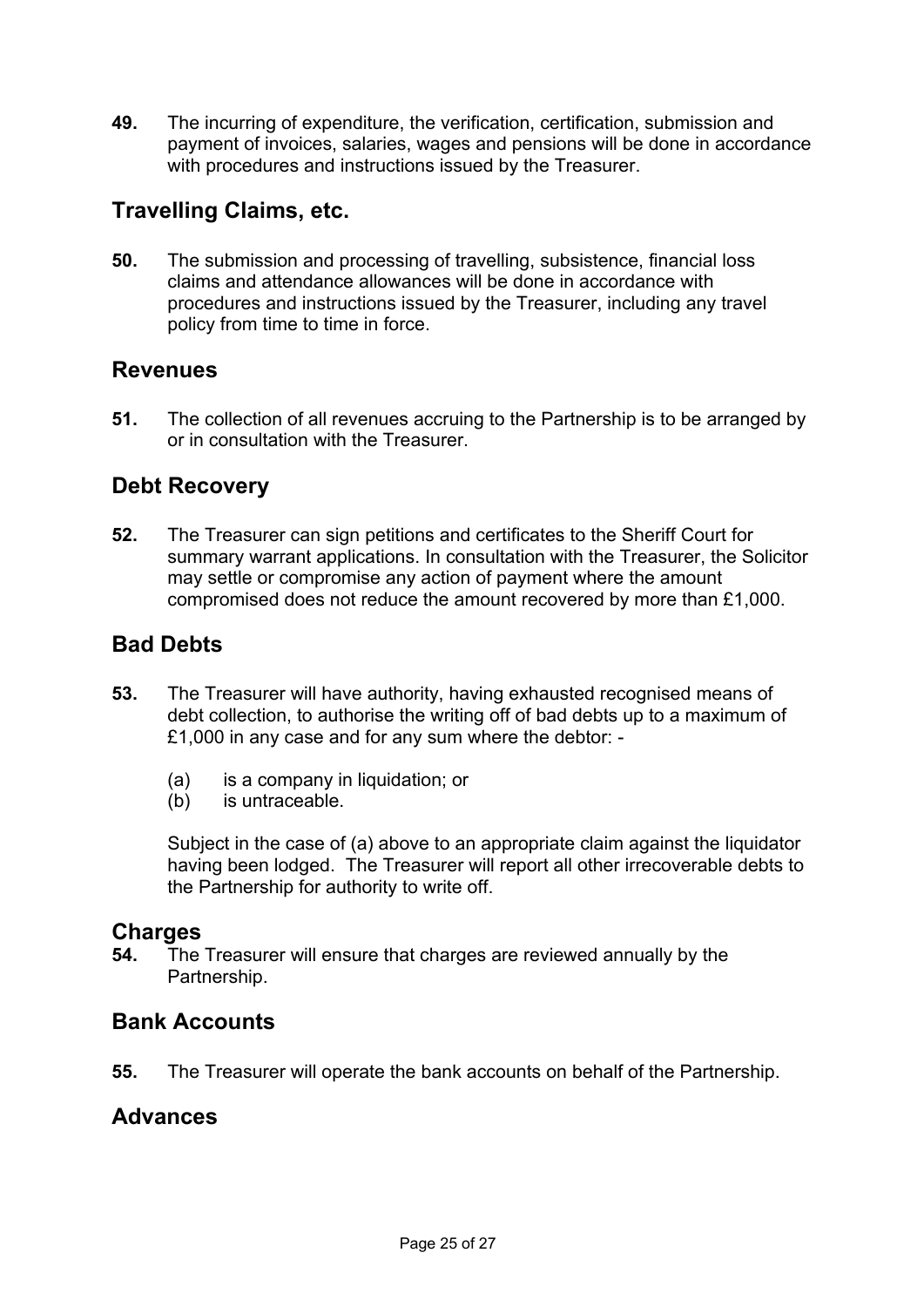**56.** The Treasurer will advance such amounts to such persons as he deems necessary in order that such persons may defray petty expenditure and the Treasurer, in consultation with the Partnership Director, will determine the conditions relating to such advances.

# **Inventories**

**57.** Records of stocks and stores will be kept in such form as shall be approved by the Partnership and the Partnership Director who will be jointly responsible for ensuring that up-to-date inventories of furnishings, office equipment, machinery, scientific apparatus, silverware, works of art and other valuable property are maintained.

# **Property Register**

**58.** The Estates Functions Officer of the Partnership will maintain an up-to-date register of all land and heritable property owned by or leased by the Partnership whether in its own right or in trust and will ensure that all such property is readily identifiable at any time.

## **Insurance**

**59.** The Treasurer will arrange for the insurance of all such risks as may be required to be covered and will negotiate all claims in respect of such insurance.

# **Staff Records, Pay etc**

**60.** The Treasurer will give instructions regarding the maintenance of such staff records as are necessary for pay and superannuation purposes.

# **Signing**

**61**. The Partnership Director is designated in terms of the 1973 Act as proper officer for the purposes of sections 193 (authentication of documents) and 194 (execution of Deeds) for signing (where necessary) of financial instruments or instruments effecting the transfer of any securities or otherwise giving effect to the powers of borrowing delegated to the Treasurer. In execution of such deeds the Partnership Director shall ensure that s/he takes appropriate advice from the Treasurer or, in the event of there being no Treasurer, such other appropriate adviser to the Partnership.

## **Investments**

**62.** The Treasurer can undertake any function, which might reasonably be deemed to be investment business and decide on specific purchases and sales of stocks, shares or any other allowable investments, as long as the Treasurer takes appropriate advice where necessary.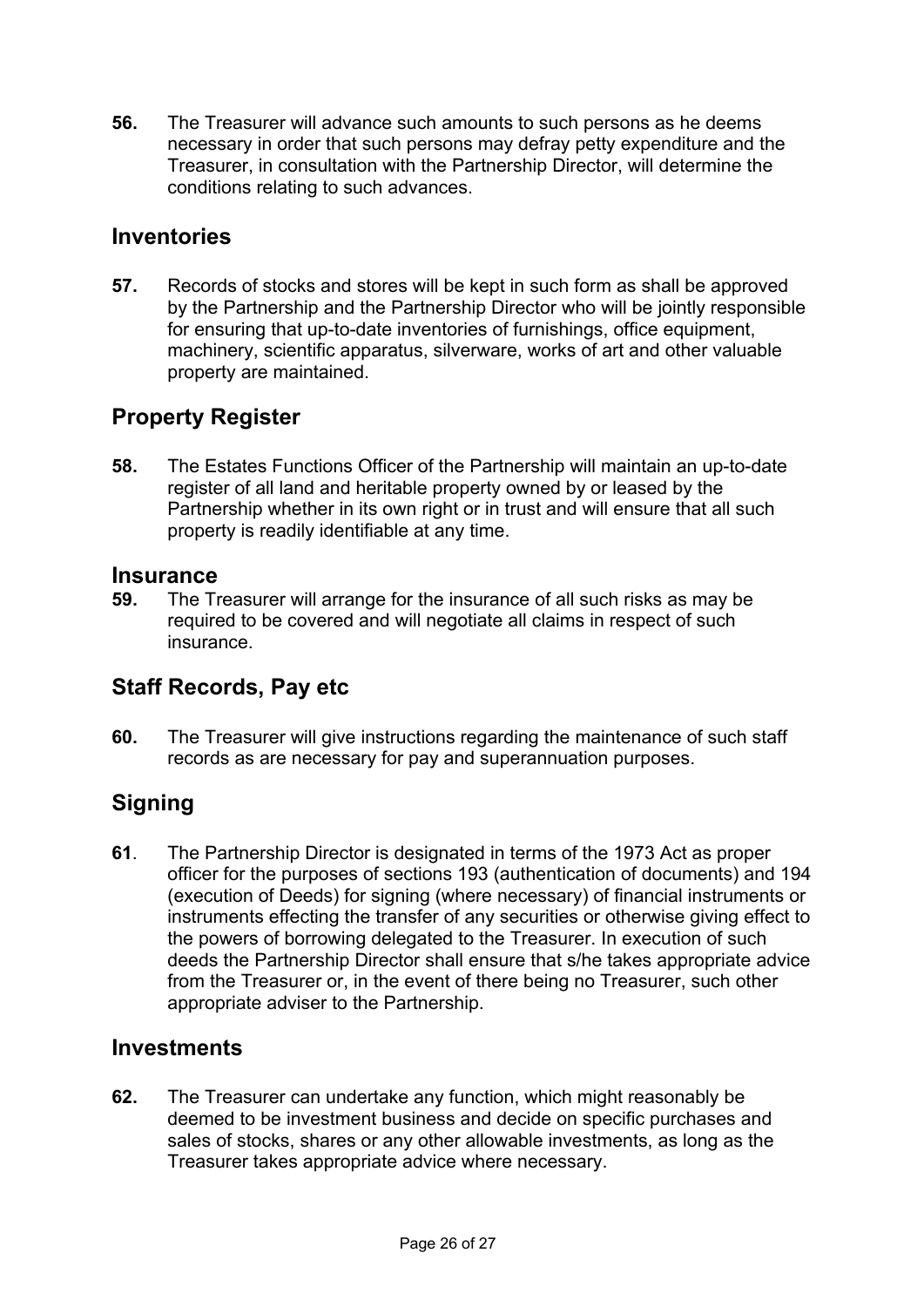# **Treasury Management**

**63.** The Partnership's treasury management will be carried out according to the Partnership's Treasury Policy Statement. Where practical, all Partnership money will be aggregated for the purposes of treasury management and will be under the control of the Treasurer. All executive decisions on the approved treasury management activities will be delegated to the Treasurer. The Treasurer will act according to CIPFA's *Code for Treasury Management in Public Service*. The Treasurer will arrange to borrow such sums as may be required from time to time by the Partnership in accordance with the Treasury Policy Statement and within the terms of section 3 of the 2005 Act. The signatories to any document or agreement relating to, constituting the security for, or acknowledging the existence of or receipt of any loan arranged under the terms of the Treasury Policy Statement and the foregoing powers will be those nominated by the Partnership in respect of the signing of cheques. Mortgage deeds in the name of the Partnership will be signed and sealed in accordance with Section 194 of the 1973 Act. The Treasurer will report to the Partnership each financial year on the activities of the treasury management operation.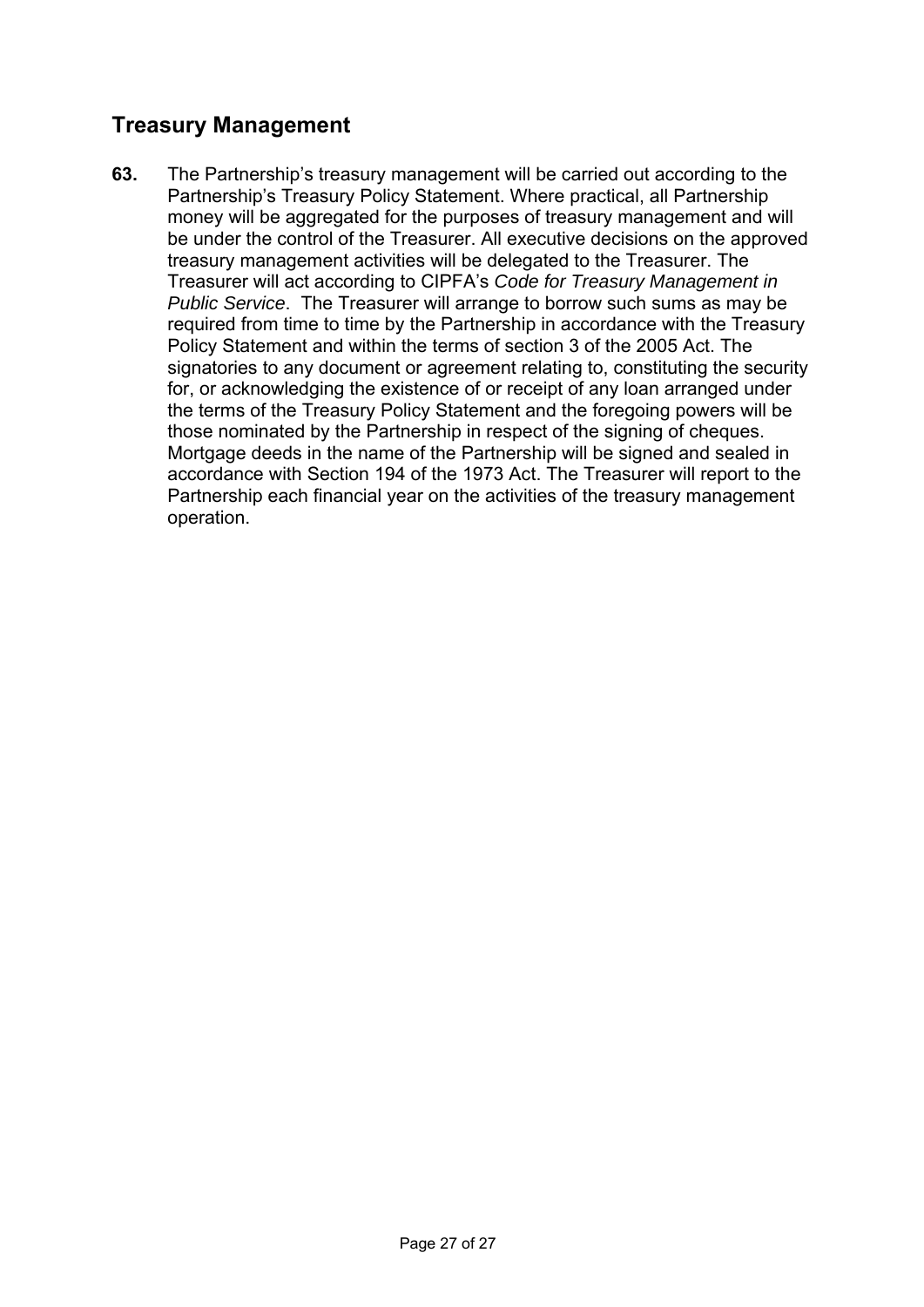**Item A7 Appendix 2** 



# LIST OF COMMITTEE POWERS

#### **Document Version Control – List of Committee Powers**

| <b>Date</b>      | <b>Author</b>     | Version | <b>Status</b>         | <b>Reason for Change</b>                                                                           |
|------------------|-------------------|---------|-----------------------|----------------------------------------------------------------------------------------------------|
| Aug 2017         | Andrew Ferguson   | 1.0     | <b>Board Approval</b> | Implementation                                                                                     |
| <b>June 2018</b> | <b>Gavin King</b> | 1.1     | Amended               | <b>Succession Planning</b><br>Committee remitted to<br>prepare contingency and<br>succession plans |
|                  |                   |         |                       |                                                                                                    |
|                  |                   |         |                       |                                                                                                    |

August 2017June 2018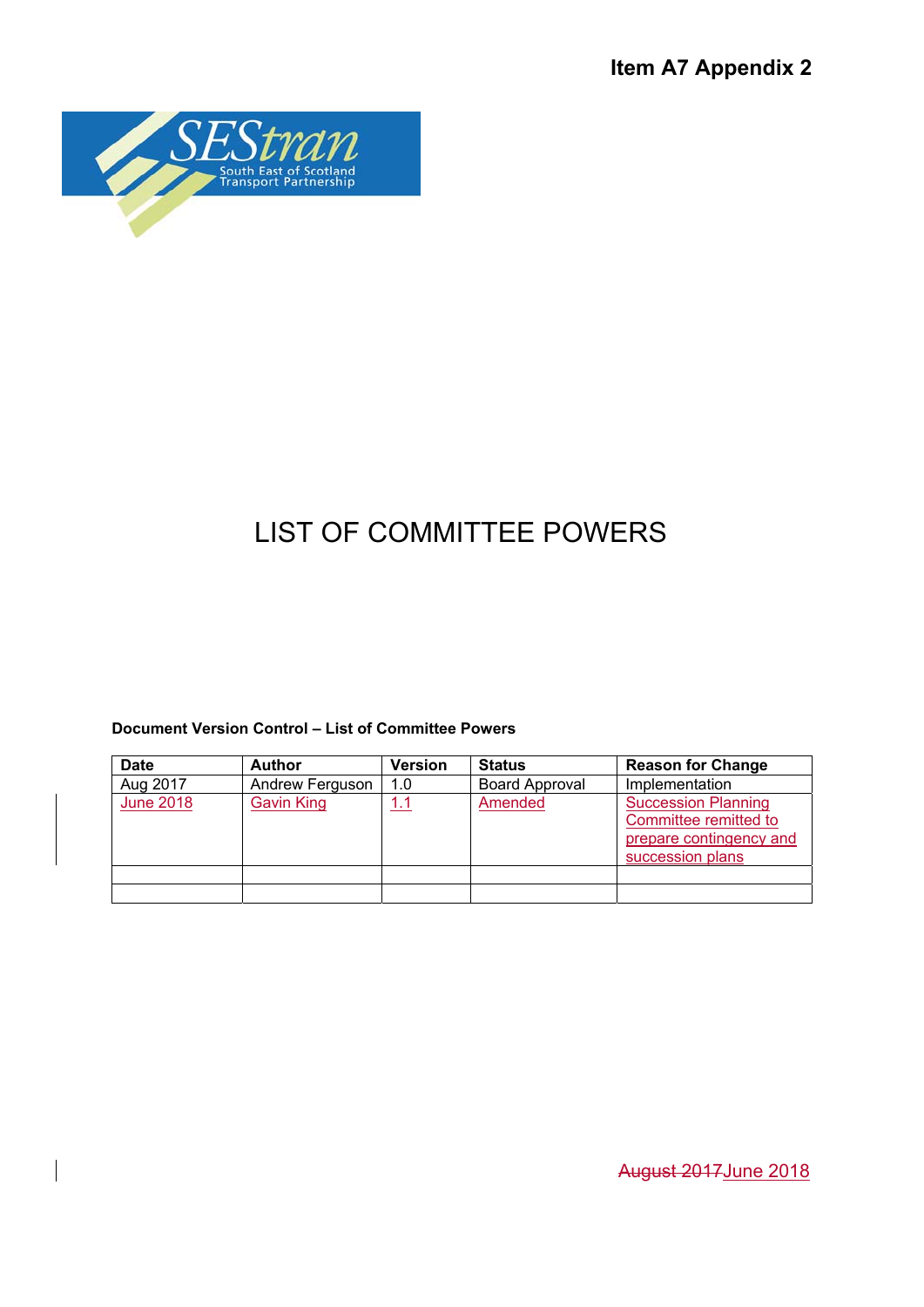# **List of Committee Powers**

# **CONTENTS**

| <b>Section</b> |                                        | Page |
|----------------|----------------------------------------|------|
| $1 \quad$      | Introduction                           |      |
| $\mathbf{2}$   | <b>Performance and Audit Committee</b> |      |
| 3 <sup>7</sup> | <b>Succession Planning Committee</b>   | 5    |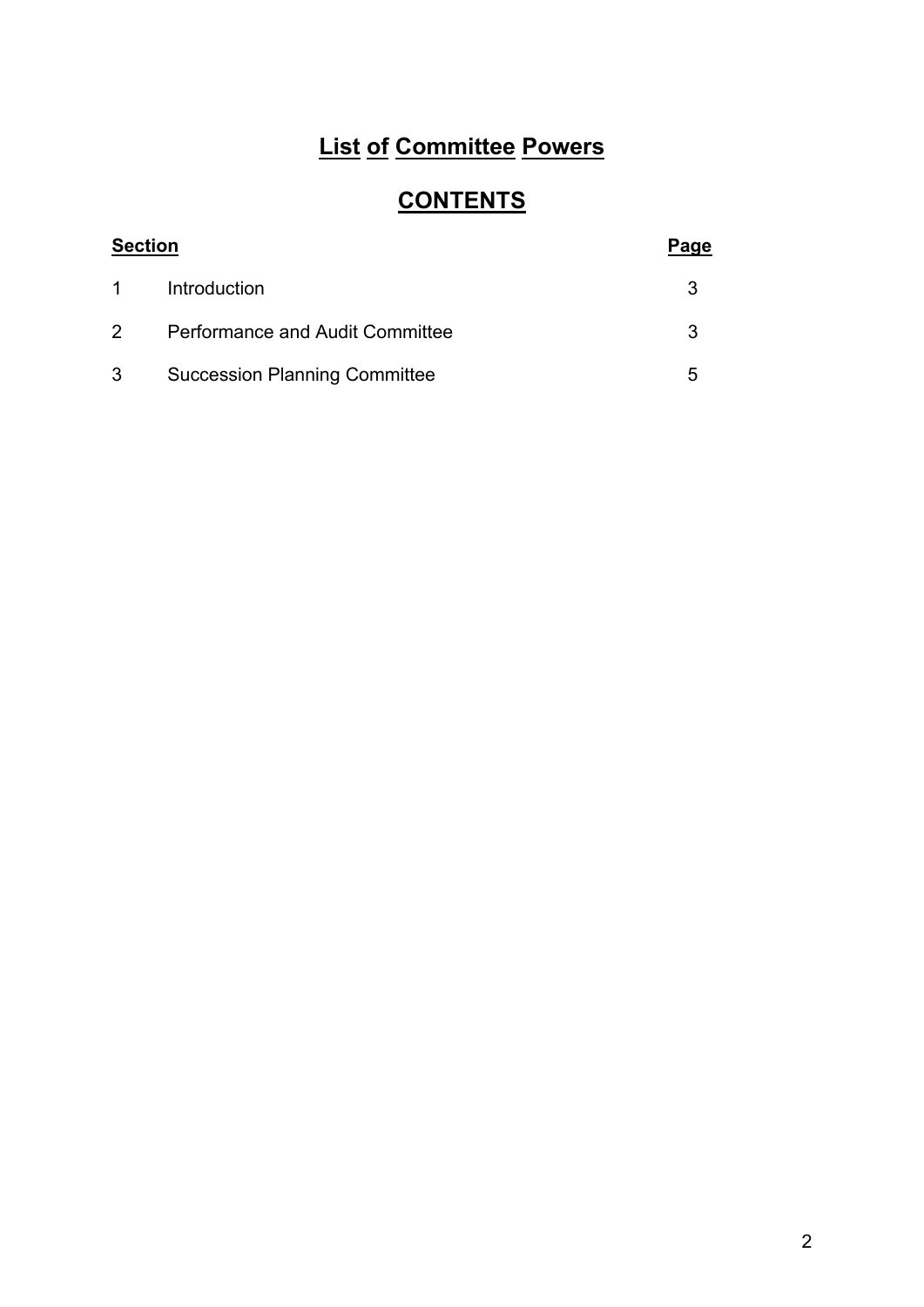#### **Introduction**

The following List of Committee Powers sets out what powers the South of Scotland Transport Partnership (SEStran) has delegated to specific committees. It should be read along with SEStran's Standing Orders and the other documents in the overall Governance Scheme.

#### **Performance and Audit Committee**

The Terms of Reference and functions of the Performance and Audit Committee are to deal with the following matters:-

## **1. SCRUTINY**

**1.1.** To scrutinise any matter relating to the Partnership having regard to the Partnership's responsibility for Best Value and continuous improvement.

## **2. STAFFING**

- **2.1.** To take decisions on all staffing matters which are not otherwise delegated to the Partnership Director, including performance appraisal and remuneration matters related to the Partnership Director, and changes to terms and conditions.
- **2.2.** To consider and determine, with powers, appeals submitted by any employee who is entitled to appeal to the Partnership under any statutory provision. contract of employment, condition of service or any partnership policy or procedure on employment.
- **2.3.** To act as the Disputes Committee of the Partnership in determining, with powers, the Partnership's position on any matter which is the subject for the formal dispute (except in so far as the decision has already been taken by the Partnership).

## **3. STANDARDS**

- **3.1.** Promoting and maintaining high standards of conduct by members
- **3.2.** Assisting members and co-opted members to observe the Member's Code of Conduct and any Partnership Code of Conduct or protocol.
- **3.3.** Advising the Partnership on the adoption or revision of any Code of Conduct for members including training or arranging for training to be provided.
- **3.4.** Considering any report by the Standards Commission for Scotland and any Hearing held under the Ethical Standards in Public Life etc. (Scotland) Act.
- **3.5.** Considering all matters concerning the establishment, maintenance and public availability of a register of interests that have been declared by members or employees of the Partnership including guidance for the assistance of members and employees on the registration of interests, gifts and hospitality.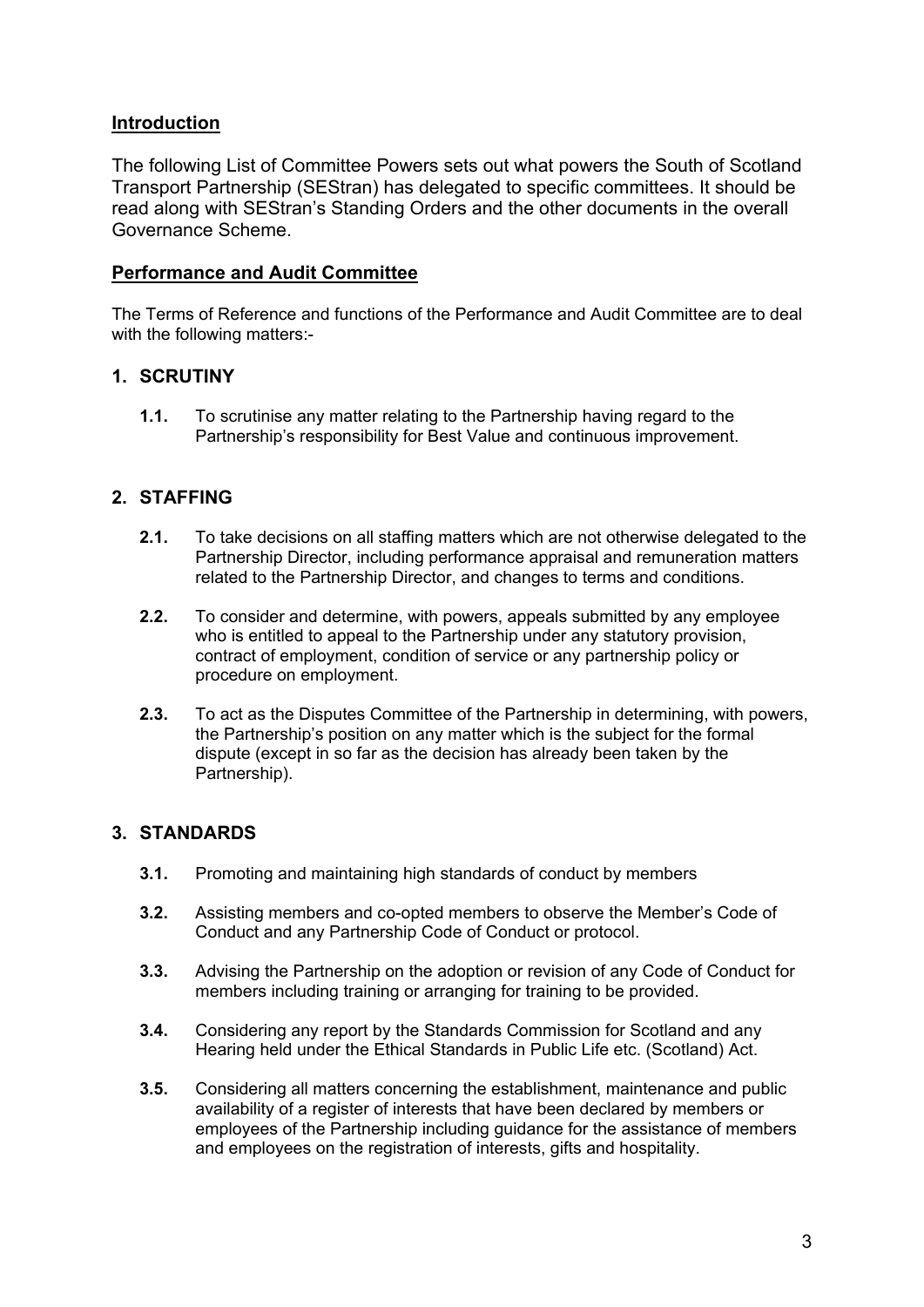- **3.6.** Considering and updating where appropriate the Partnership's Code of Conduct for employees.
- **3.7.** Considering any protocol to guide members and officers in their relations with one another.
- **3.8.** Considering guidelines on the standards of conduct required of agents and contractors acting for and on behalf of the Partnership.
- **3.9.** Considering the Partnership's Customer Care and Complaints policies.
- **3.10.** Considering all reports made by external bodies with a regulatory function in respect of the Partnership.

#### **4. AUDIT**

- **4.1.** Reviewing with management the adequacy of the following matters:-
	- **4.1.1.** internal control systems;
	- **4.1.2.** policies and practices to ensure compliance with relevant statutes, directions, guidance and policies;
	- **4.1.3.** financial information presented to the Partnership;
	- **4.1.4.** risk assessment arrangements and procedures.
- **4.2.** Reviewing with management the Partnership's financial statements, management letters or reports in compliance with Codes of Corporate Governance.
- **4.3.** Ensuring that the internal audit function is properly resourced and has appropriate standing within the Partnership.
- **4.4.** Reviewing the activities of the internal audit function, including its annual work programme, co-ordination with the external auditors, the reports setting out the investigations and the responses of management to specific recommendations.
- **4.5.** Scrutinising and investigating any particular matter which the Committee consider requires further examination.

#### **Membership**

The Committee shall comprise 8 councillor members, one from each authority; and 4 non-councillor members, chosen (in the event of disagreement) by the Partnership. Each councillor member shall be entitled to nominate a substitute from their own authority. The Chair of the Partnership shall be entitled to substitute for any member of the committee.

The Committee's quorum shall be 4.

#### **Succession Planning Committee**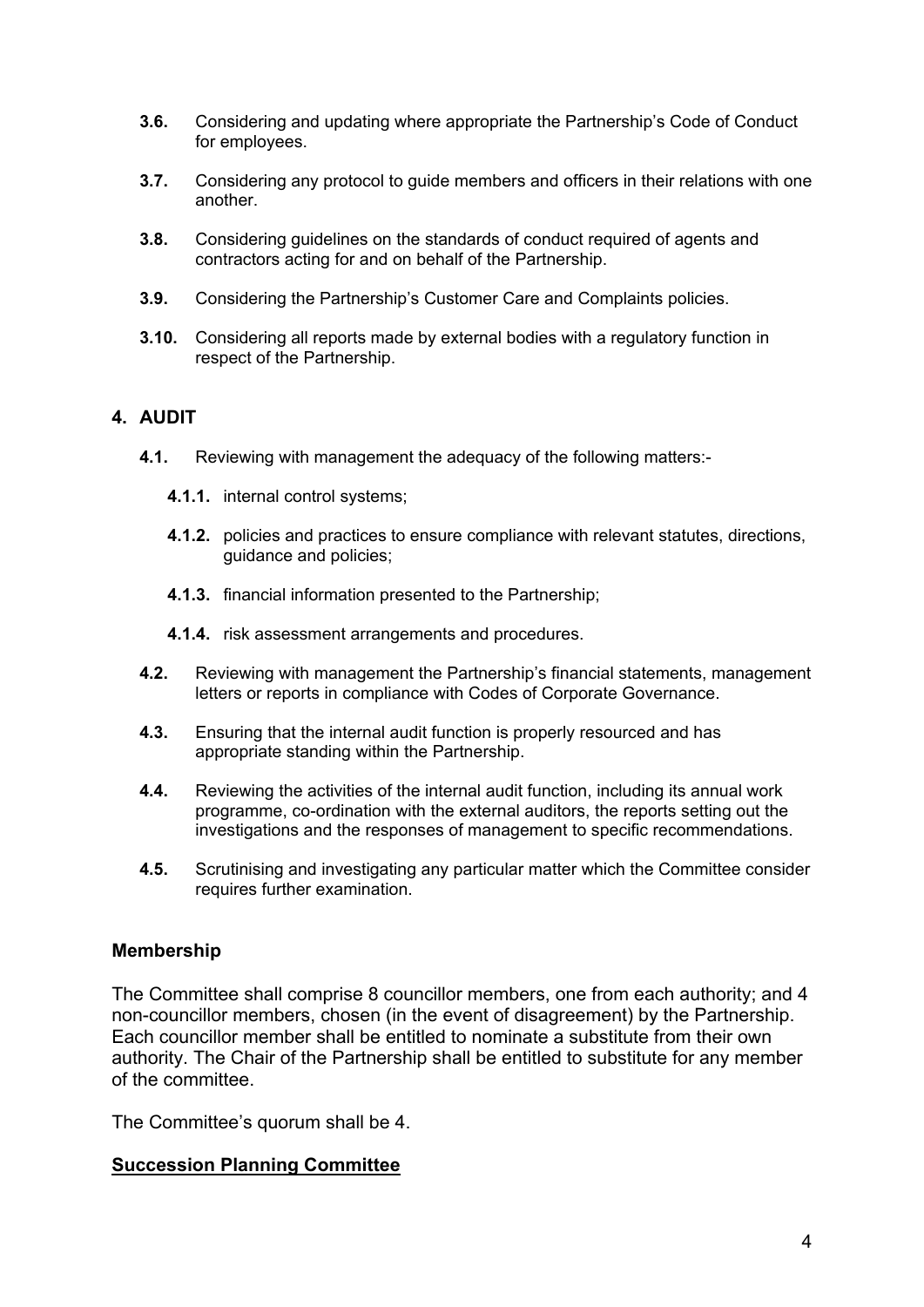## **Purpose**

Inclusive and diverse Boards are more likely to be effective, to be better able to understand their stakeholders and benefit from fresh perspectives, new ideas, vigorous challenge and broad experience.

The role of the SEStran Succession Planning Committee is to:

- **7** lead on meeting the Board's responsibilities in relation to planning for succession through appointments and Board member development;
- $\pi$  offer advice to the Board on future appointments and reappointments;
- **7** review and evaluate the skills, knowledge, expertise, diversity (including protected characteristics) of current Board members, and requirements of future members, on an annual basis; and
- **7** monitor the development and continuous improvement a succession plan that can be presented to the Board.
- **7** to prepare, for Partnership Board approval, operational contingency and succession plans for the Partnership.

## **Constitution**

- 1. The Succession Planning Committee shall consist of the Chair, two Board members, the Partnership Director, the Secretary and representative from SEStran's Human Resources advisers. Other officers may be invited to attend for all or part of any meeting as and when appropriate.
- 2. The Chair of the Committee will be the Chair of the Board.
- 3. The quorum required to be present at any meeting of the Committee shall comprise no fewer than three members.
- 4. The Committee will meet at least biennially. The meeting will be timed to align with the Board planning cycle. The Committee will also convene on an ad hoc basis to deal with issues such as unanticipated Board member departures and changes to the operating environment.
- 5. The Committee will report to the Board. A copy of the minutes will normally form the basis of the report.
- 6. The Committee will review its own effectiveness and provide an overview report to the Board annually on the Committee's work and key considerations.
- 7. The Succession Planning Committee may co-opt additional members for a period not exceeding one year to provide specialist input.

## **Remit**

- 1. Review and evaluate skills, knowledge, experience and diversity (including in relation to protected characteristics) of the Board including the attributes required for all or the majority of Board members (both now and in the future).
- 2. Identify skills and diversity gaps and shortages in light of Sestran's long-term strategy.
- 3. Further develop, monitor and continuously improve a succession plan in response to the skills and diversity needs that have been identified, and in so doing, ensuring that new members appointed to the Board reflect the needs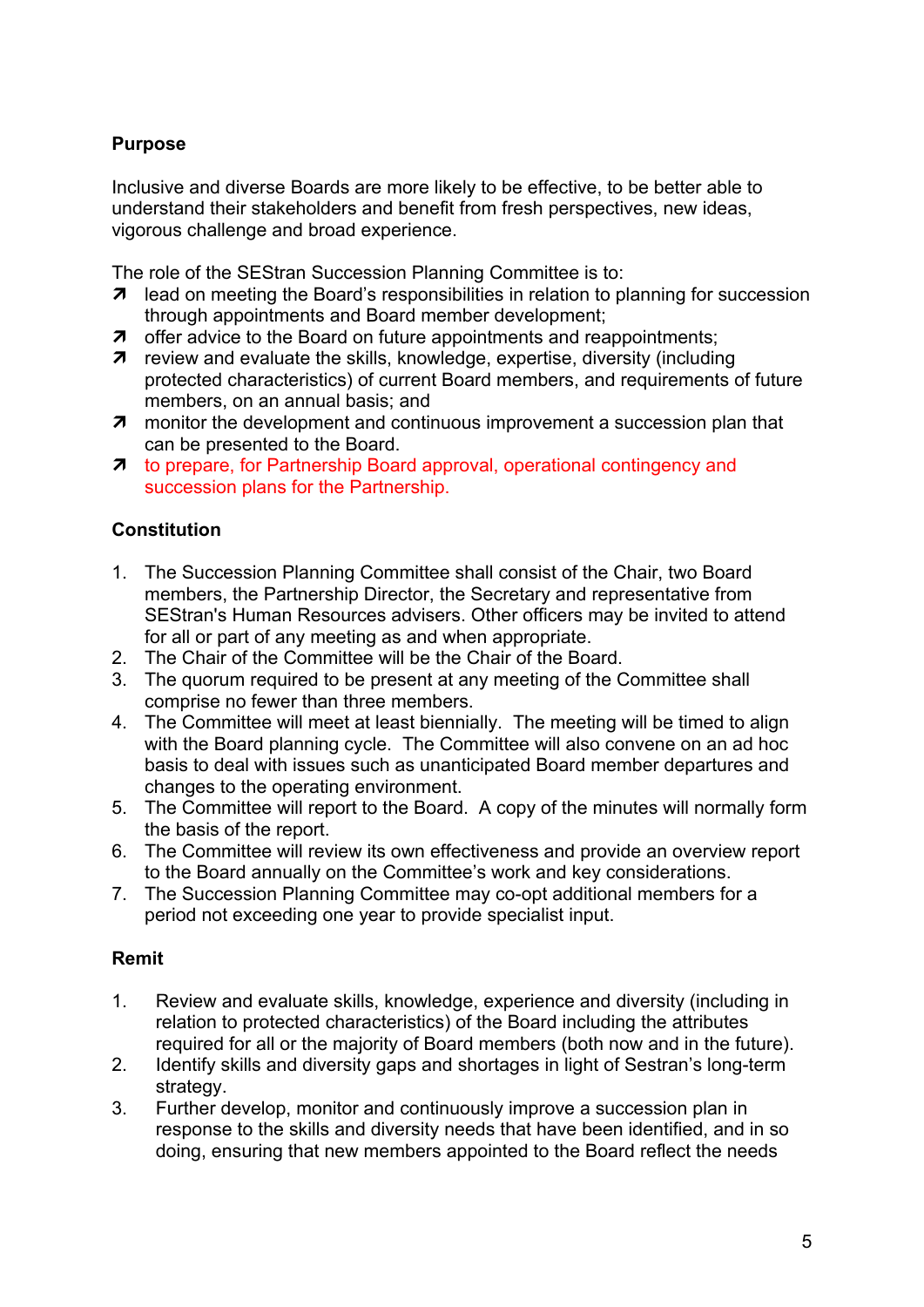identified, thus avoiding appointments being made in the image of the current Board members.

- 4. Consider how SEStran can best meet its obligations under the Equalities Act 2010 and subsidiary regulations.
- 5. Consult and seek advice from various sources on ways of attracting the type of applicant required, identify and advise on different methods and approaches to recruitment including the application process, information pack and interviews.
- 6. Give consideration to participation of users of services or members of the SEStran Equalities/Healthcare Forum in the recruitment process.
- 7. Consider recommending one or more committee members taking part in the assessment of applicants.
- 8. Keep the Board apprised of the committee's work and prepare an annual report to the Board.
- 9. Involve, as appropriate, the executive resources of the body such as HR and legal professionals, to enhance and support appointment activity and to ensure that it is aligned with the body's brand, values and other corporate communications.
- 10. Adhere at all times to the relevant Code of Practices and appropriate guidance and advice from the office of the Commissioner for Ethical Standards in Public Life in Scotland.

## **General**

- 1. The work of the Committee needs to be fully informed by:
	- 7 Strategic planning,
	- **7** Business planning,
	- **7** Risk register,
	- **7** Information presented to the Board on its composition in accordance with the Equality Act 2010 (Specific Duties) (Scotland) Amendment Regulations 2016, and
	- **7** Performance assessment (which will also be linked to external and internal audit).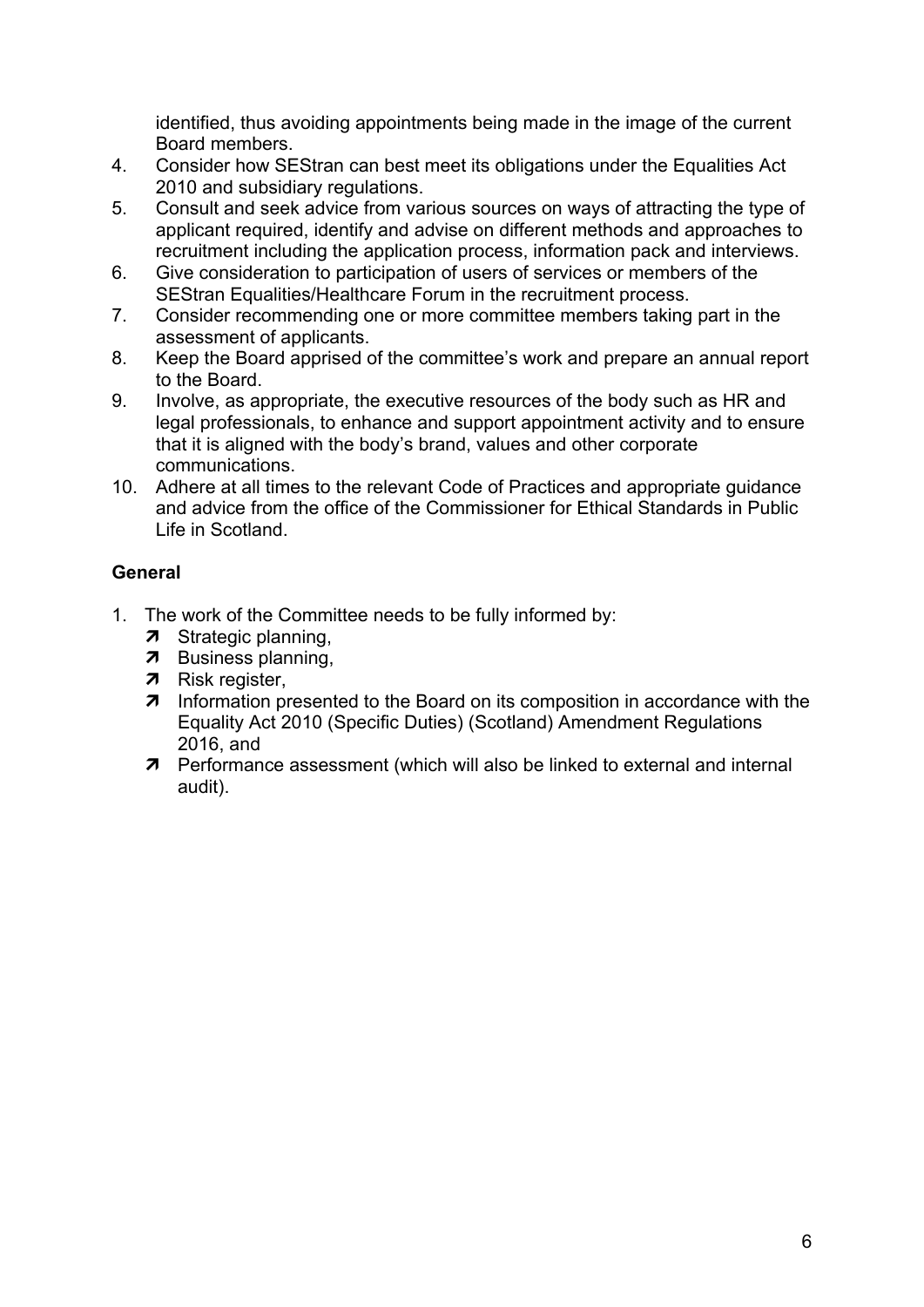**Item A7 Appendix 3**



# LIST OF OFFICER POWERS

#### **Document Version Control – List of Officer Powers**

 $\overline{\phantom{a}}$ 

| Date             | <b>Author</b>      | Version | <b>Status</b>         | <b>Reason for Change</b>                                               |
|------------------|--------------------|---------|-----------------------|------------------------------------------------------------------------|
| August 2017      | Andrew<br>Ferguson | 1.0     | <b>Board Approval</b> | Implementation                                                         |
| <b>June 2018</b> | <b>Gavin King</b>  | 1.1     | Amended               | Inclusion of section 7 and<br>amendments to Use of<br>delegated powers |
|                  |                    |         |                       |                                                                        |
|                  |                    |         |                       |                                                                        |

August 2017June 2018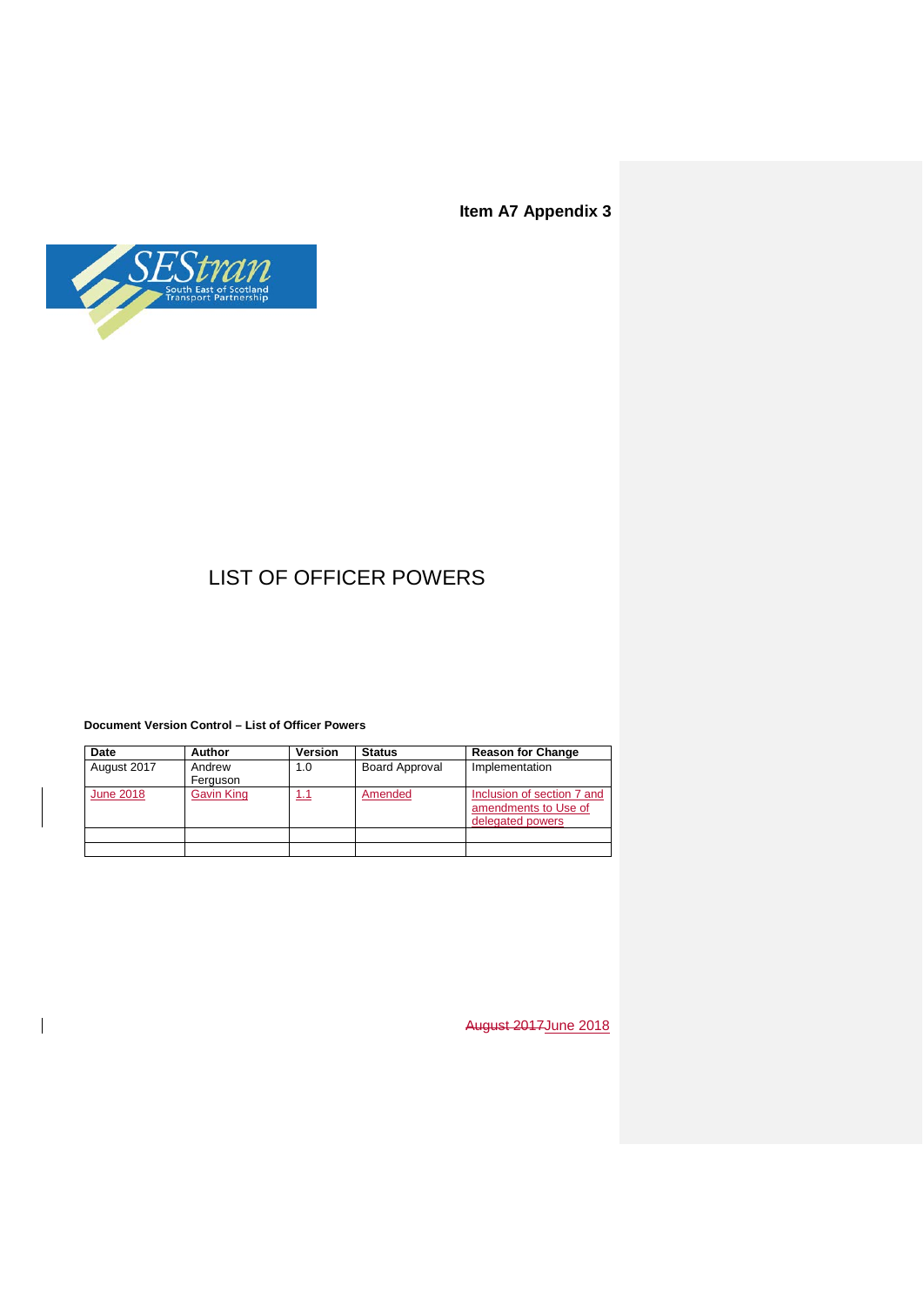# **List of Officer Powers**

## **CONTENTS**

| <b>Section</b> |                                                 | Page |
|----------------|-------------------------------------------------|------|
| 1              | Application of List of Officer Powers           | 1    |
| 2              | Delegation to Partnership Director              | 3    |
| 3              | Specific Delegation to Partnership Director     | 8    |
| 4              | Delegation to Secretary                         | 9    |
| 5              | Delegation to Treasurer                         | 9    |
| 6              | Delegation to Solicitor                         | 10   |
|                | <b>Partnership Operational Contingency Plan</b> | 11   |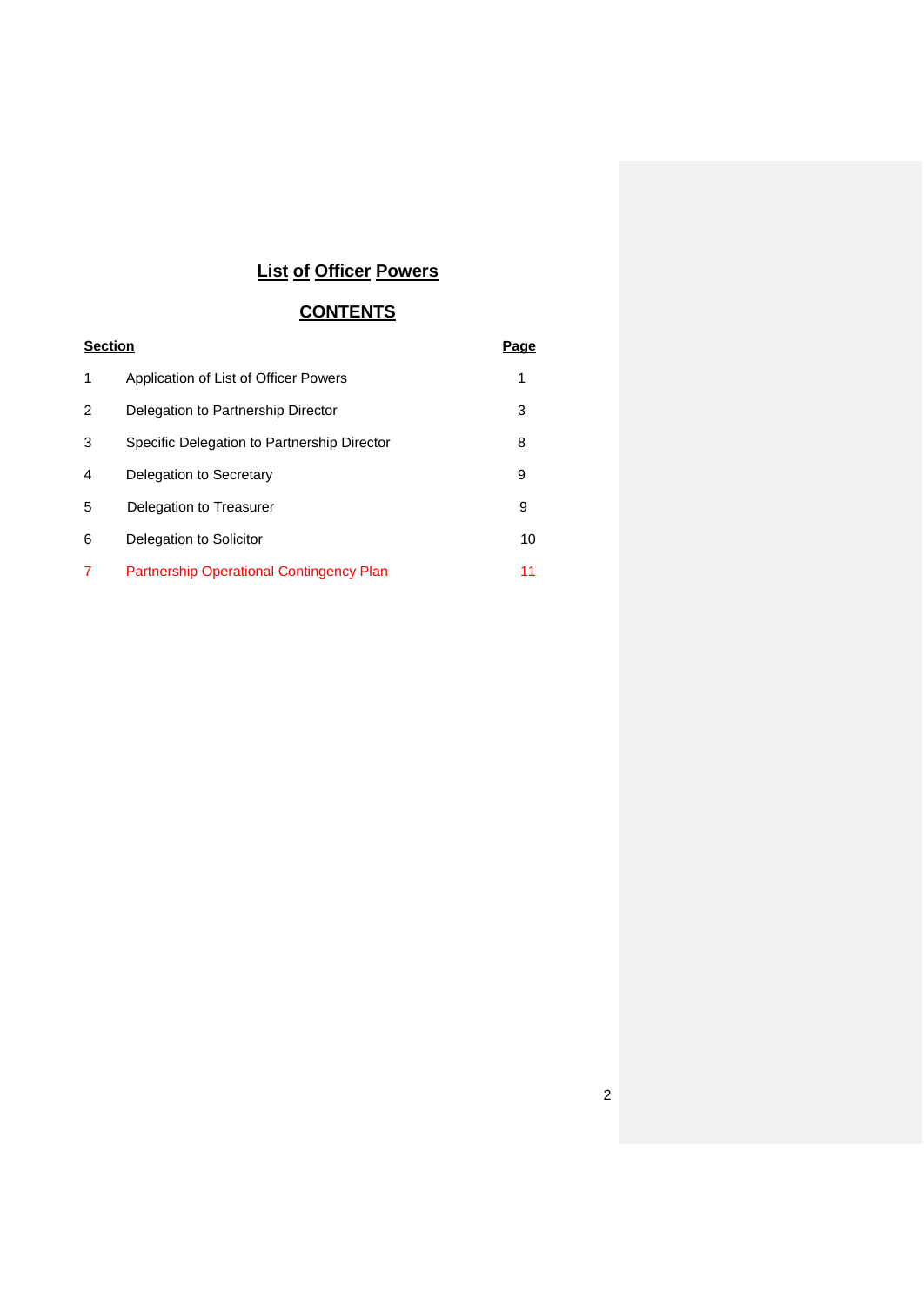#### 1.0 **APPLICATION OF LIST OF OFFICER POWERS**

#### 1.1 **Commencement**

This List of Officer Powers replaces SEStran's Scheme of Delegation and shall have effect from 22nd August, 2017.

#### 1.2 **Interpretation**

1.2.1 In this document the following words shall have the meanings assigned to them, that is to say:-

"Act" means the Transport (Scotland) Act 2005;

"Sestran" means the South East of Scotland Transport Partnership, constituted in terms of the Act and having their principal offices at Area 3D (Bridge) Victoria Quay, Edinburgh EH6 6QQ;

"Officer" means an official employed to carry out a function of Sestran, whether directly employed, seconded, or otherwise;

"Partnership Director," "Treasurer," Secretary," "Solicitor," "Chairperson" and "Deputy Chairperson" have the meanings ascribed to them respectively by the Standing Orders;

"Standing Orders" means the current Standing Orders of Sestran as from time to time amended.

"Contract Standing Orders" means the current Contract Standing Orders of Sestran as from time to time amended.

- 1.2.2 Any reference to any Act of Parliament shall be construed as a reference to the Act of Parliament as from time to time amended, extended or reenacted and to include any byelaws, statutory instruments, rules, regulations, orders, notices, directions, consents or permissions made thereunder. Any reference to any statutory instrument, regulation or order shall be construed as a reference to that instrument, regulation or order (as the case may be) as from time to time amended, extended or re-enacted.
- 1.2.3 Subject to the foregoing provisions of this paragraph, the Interpretation Act 1978 shall apply to this document's interpretation as it applies to the interpretation of an Act of Parliament.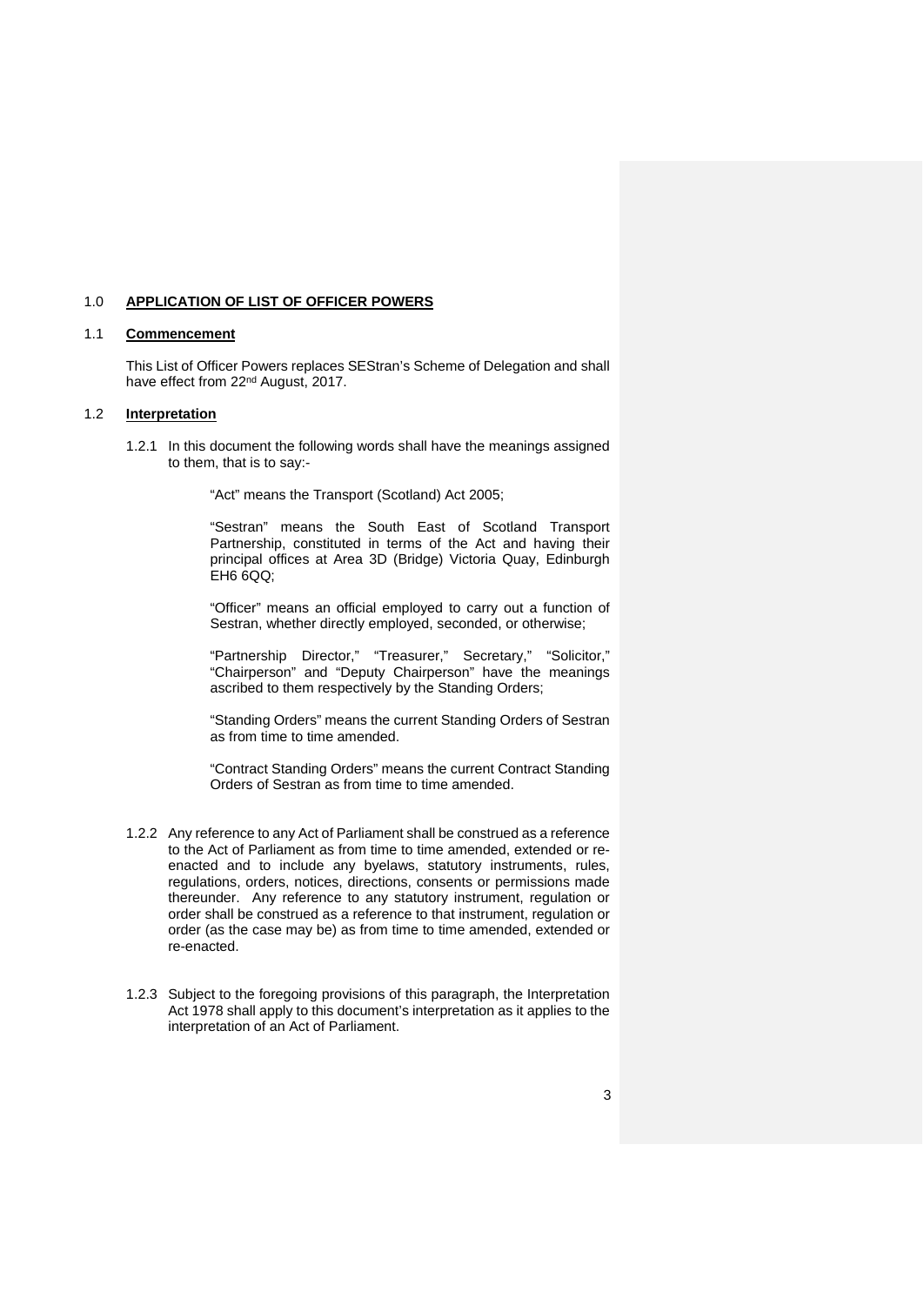#### 1.3 **Alteration**

Subject to the provisions of the Act, Sestran shall be entitled to amend, vary or revoke this List of Officer Powers from time to time.

#### 1.4 **Rules Regulating Use of Delegated Powers**

- 1.4.1 Officers must use the authority delegated to them according to the policies of Sestran. Sestran will decide new policy.
- 1.4.2 Where the Partnership Director has delegated authority the principle of subsidiarity should be applied and decisions should be further delegated to as close to the point of service delivery as is appropriate in the circumstances.
- 1.4.2 If the Partnership Director is not available, his or her nominated depute or other senior officer(s) can use the authority delegated, unless they cannot do so by law or because of this document.
- 1.4.3 All delegated powers must be exercised subject to adequate budgetary provision being available and having regard to the terms of Sestran's statutory powers, Standing Orders, Financial Rules and current policies.
- 1.4.4 An officer must not make any decision or take any action in accordance with powers conferred by this List of Officer Powers if the decision or outcome could create the perception that an officer is not strictly adhering to the key principles of public life as set out in the relevant Code of Conduct. These principles are selflessness, integrity, objectivity, accountability, openness, honesty, respect and leadership. Delegated powers must not be used where either the interests of the officer, the matter to which the decision relates or the identity of any other person involved could lead a member of the public to conclude that the powers had been used to avoid scrutiny by Sestran or a Committee of Sestran. If an officer is in any doubt as to whether they should make use of delegated powers then they should seek guidance from their line manager or the Solicitor.
- 1.4.5 The provisions of this List of Officer Powers to officers are intended to assist in the efficient and effective management of Sestran's activities and to foster a culture of responsiveness to customers and service users. In applying it, it is important that officers pay due regard to the need for appropriate periodic reporting of delegated decisions to members of Sestran, both for information purposes and to allow Members to properly discharge their scrutiny role.
- 1.4.6 Interpreting policy: if there is a question on whether a decision taken by or action authorised by an officer sets up or alters policy on any matter, it will be decided by the Partnership Director in consultation with the Chairperson. Any such decision shall be subject to review by the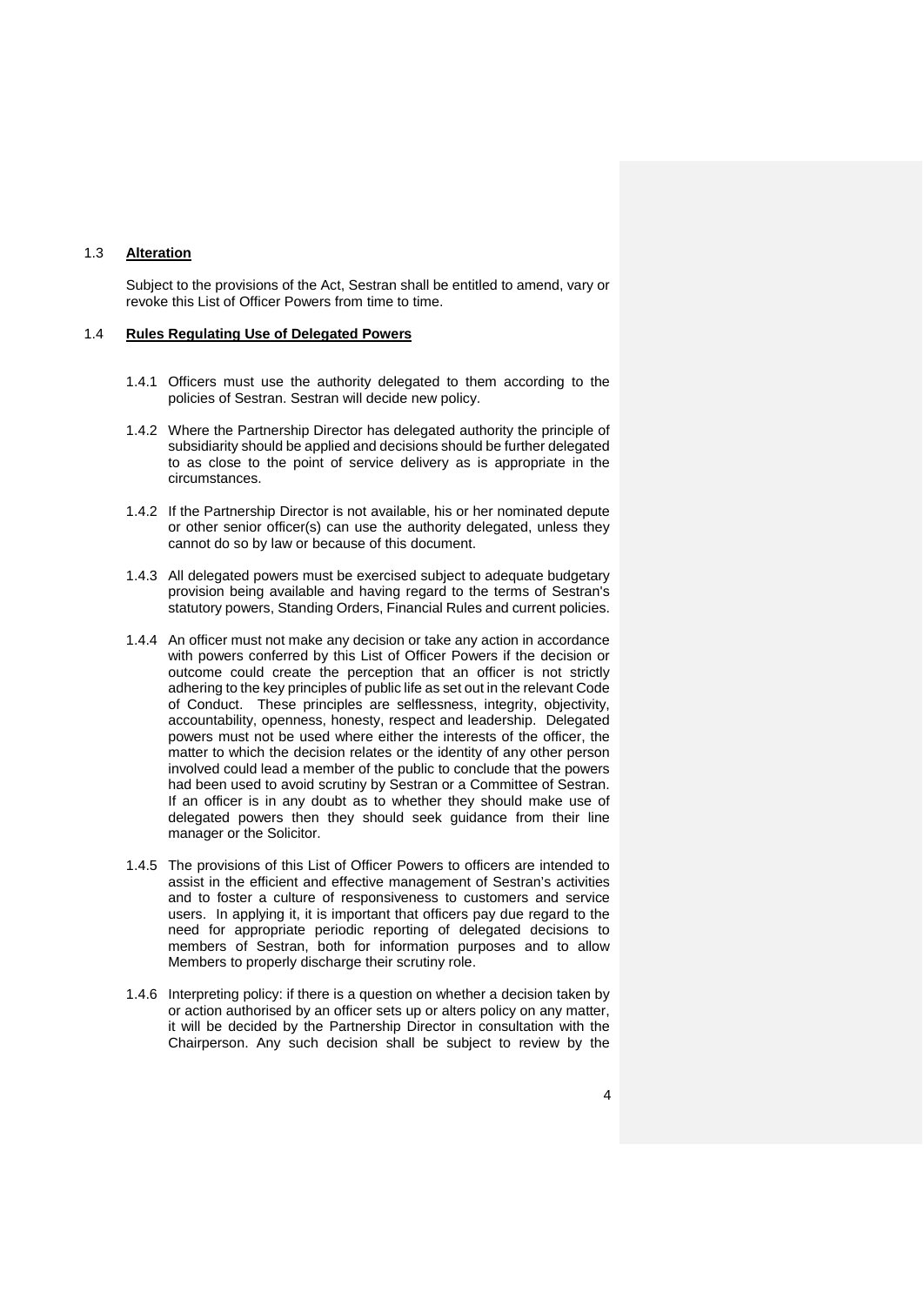Performance and Audit Committee, who will report their findings to Sestran for approval.

- 1.4.7 Disputes: The Partnership Director in consultation with the Chairperson will decide on all disputes on whether an issue is delegated to a particular officer. Any such decision shall be subject to review by the Performance and Audit Committee.
- 1.4.8 Reports will be submitted to Sestran on substantive decisions taken and actions authorised under delegated authority. These will be in the form and under the arrangements as determined by the Partnership Director.
- 1.4.9 Where a decision or action proposed to be taken under delegated powers is likely to be regarded as politically controversial or is a decision that will have or is likely to have:
	- i) A significant effect on financial, reputational or operational risk; and/or
	- ii) A significant impact on service delivery or performance
- 1.4.9 The Chair and Vice-Chairs will be consulted before any decision is made.

#### **2. DELEGATION TO PARTNERSHIP DIRECTOR:**

#### **GENERAL DELEGATION**

#### **The Partnership Director is authorised:-**

#### 2.1 **Urgent matters**

If a decision which would normally be made by the Partnership requires to be made urgently between meetings of the Board, to take, in consultation with the Chairperson (whom failing, a Deputy Chairperson), action subject to the matter being reported to the next meeting of the Partnership. Where such action involves incurring expenditure, the Treasurer shall be consulted. In appropriate circumstances the Solicitor shall be consulted in advance of taking action.

#### 2.2 **Appointments**

to appoint officers within agreed staffing and expenditure levels.

#### 2.3 **Discipline**

to conduct disciplinary and grievance proceedings for officers under Sestran's approved procedures.

#### 2.4 **Changes to the Establishment**

**Formatted:** List Paragraph, Left, Right: 0 cm, Line spacing: single, No bullets or numbering, Tab stops: Not at 1.27 cm

**Formatted:** No bullets or numbering, Tab stops: Not at 1.27 cm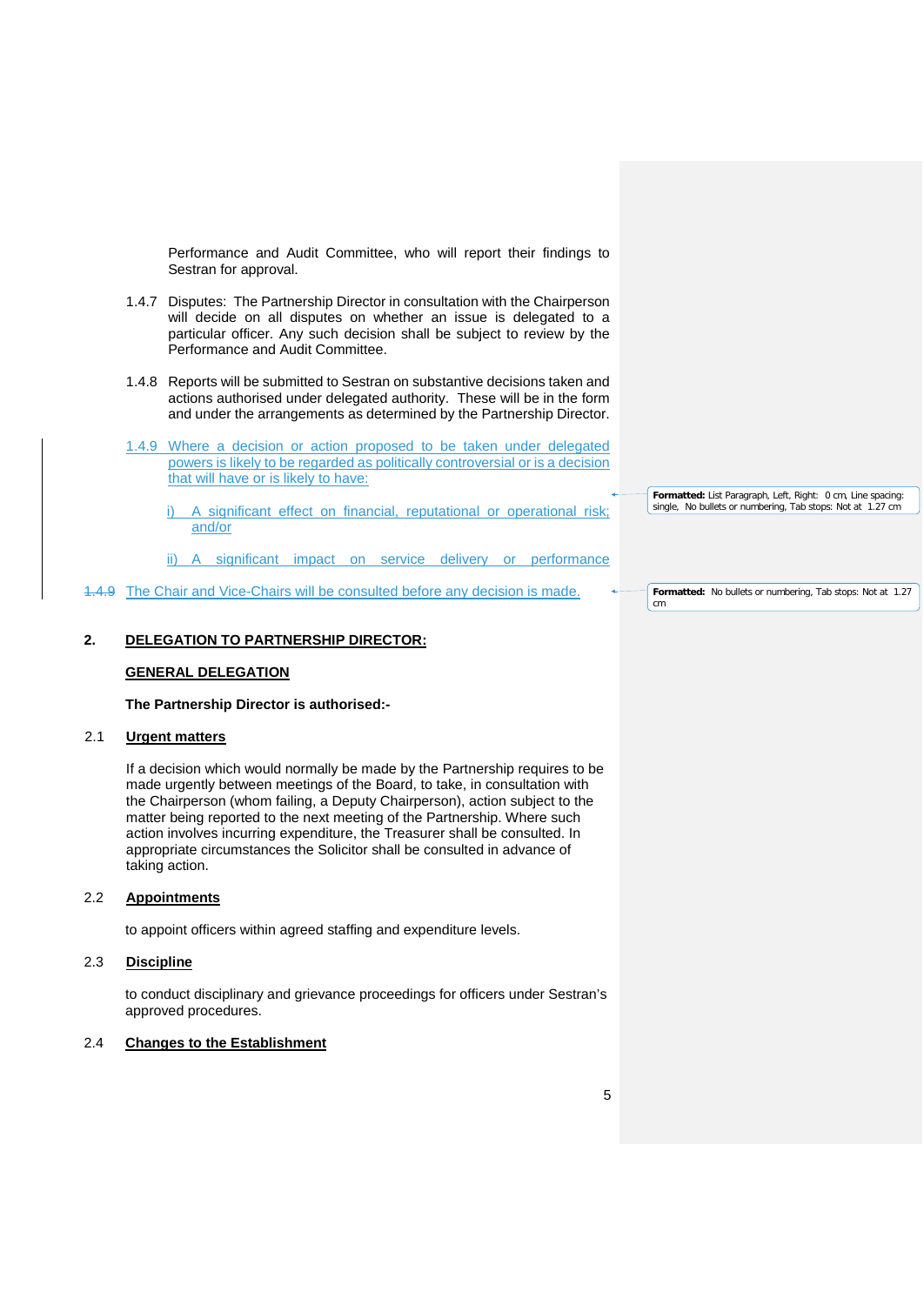to amend structures or gradings below the level of Partnership Director.

#### 2.5 **Performance Appraisal and Pay Scales**

Within agreed staffing and expenditure levels, and subject to existing terms and conditions, carry out such performance appraisals and implement such performance related pay schemes as from time to time may be appropriate.

#### 2.6 **Other Personnel Matters**

- (a ) in relation to staffing matters, to instruct the immediate implementation of any circular from any officially recognised body which allows no discretion to Sestran. Where there is a choice of action, the circular should normally be referred to Sestran.
- (b) to decide in accordance with approved schemes and to take such decisions relating to terms & conditions e.g.:
- paid or unpaid leave for special circumstances, secondment or leave to work or visit abroad
- closing down early for a festive season/ public holiday
- approval of transfer of annual leave
- extending sickness allowance
- approval of applications for car loans/leasing schemes
- to approve the voluntary termination, early retiral or ill-health retiral of any officer in Sestran's service provided the terms and conditions relating to the termination or retirement are in accordance with the relevant Partnership policy
- to administer and manage the various approved policies and procedures including disciplinary, grievance and absence management.

#### 2.7 **Health & Safety Legislation**

to manage Sestran's Health & Safety policy and arrangements.

#### 2.8 **Transferring funds (Virements)**

Subject to any policies and directions issued by the Treasurer, to authorise:-

(a) transfer of funds between headings within their approved revenue budgets.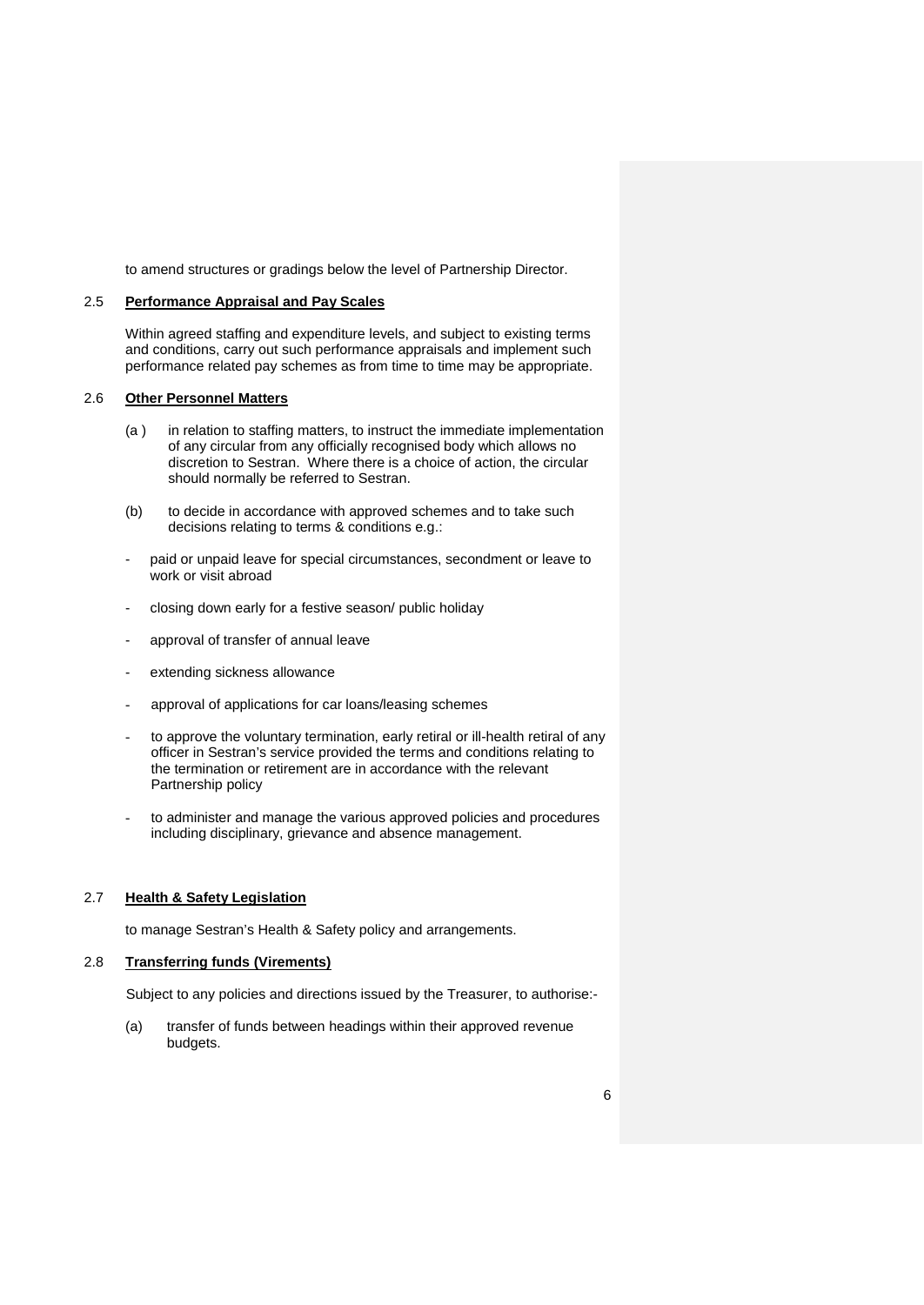(b) transfer of funds between capital budgets included in the capital budget.

In carrying out transfers, the Partnership Director must

- (1) report to Sestran if a change in Partnership policy is involved.
- (2) report to the Treasurer if the transfer will affect revenue or capital budgets for future years.
- (3) tell the Treasurer when a transfer is approved under delegated powers.

#### 2.9 **Contracts**

- (a) to exercise the powers conferred on him contained in Contract Standing Orders.
- (b) subject to compliance with Contract Standing Orders, to appoint consultants/ specialist advisers as appropriate.

#### **2.10 Other Delegations in terms of Standing Orders**

In addition to the delegations in relation to Contracts referred to in the immediately preceding paragraph, to exercise the powers conferred on him elsewhere in the Standing Orders, and specifically (but without prejudice to the generality):

- Paragraph 38 Execution of Deeds etc., under Section 190, 191 and 193 of the Local Government (Scotland) Act 1973;
- $\triangleright$  Paragraph 79 Execution and authentication of Deeds relating to financial instruments or instruments affecting the transfer of any securities etc.

Reference is made to the requirements in the Standing Orders to take advice from the appropriate officers.

#### 2.11 **Miscellaneous**

(a) Hospitality

to approve reasonable hospitality to representatives of other authorities, external organisations and for official internal/staff functions e.g. Long Service Awards in accordance with the Financial Rules.

(b) Use of Land and Buildings

to approve, subject to compliance with any approved scheme of charges, the use, by appropriate organisations and bodies, of any land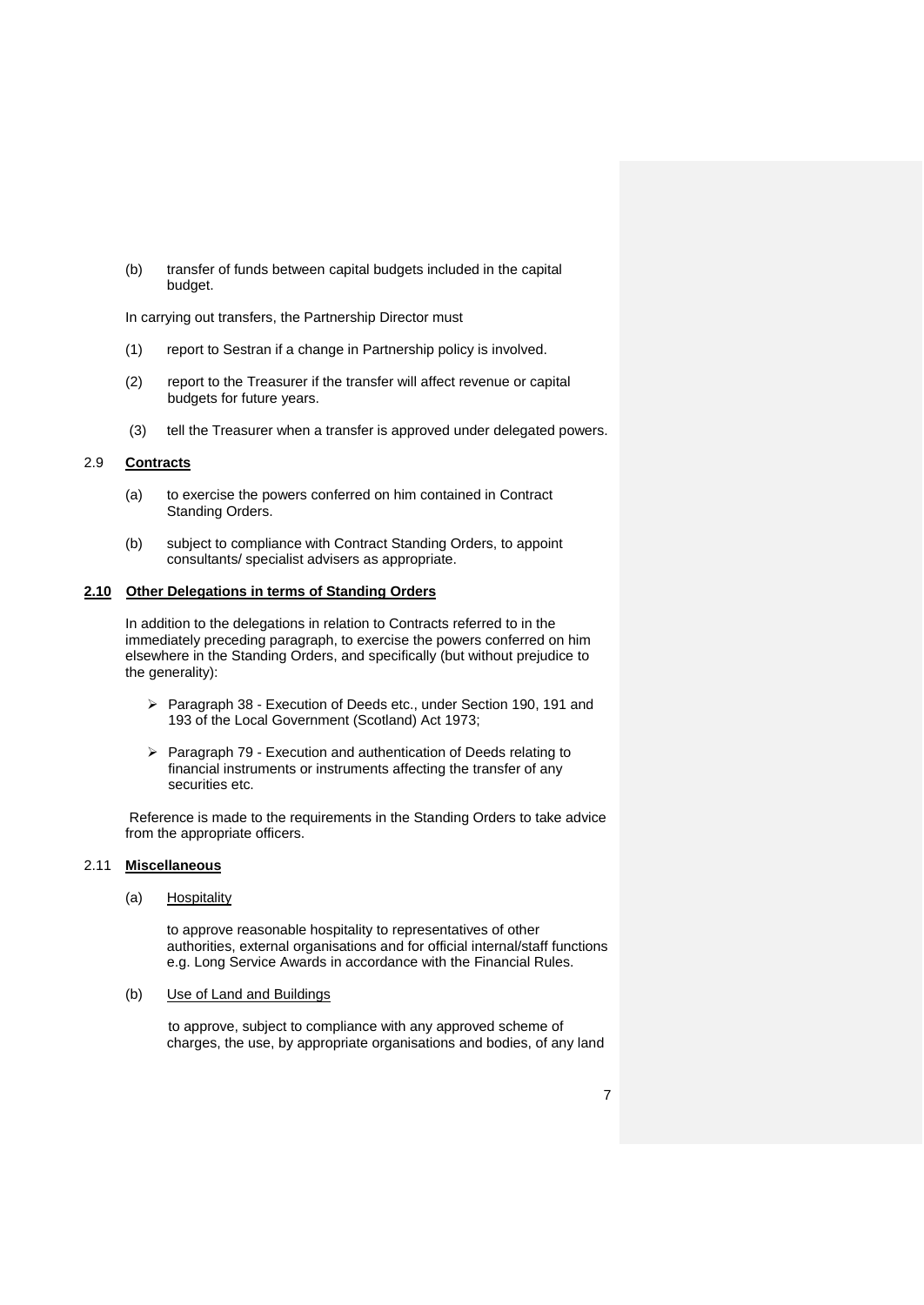or premises owned by Sestran and under their sole operational control.

#### (c) Access

to regulate the use and conduct of persons on or in any land owned, occupied or managed by Sestran or otherwise under its control and to which the public have access, whether on payment or not.

(d) Stock "Write-off"

In general, to be responsible for the management of stocks and equipment, and to write off of any such stores, plant, furniture and equipment which has become unfit for use and are unsaleable after consultation with the Treasurer.

(e) Stock Re-Valuations

following consultation with the Treasurer, to write down value of obsolete or slow moving stock to a realistic value, lower of cost or net realisable value.

(f) Disposal of capital items

following consultation with the Treasurer, to authorise obsolete plant items and equipment to be sold at public auction with the highest offer accepted.

#### **3. SPECIFIC DELEGATION TO THE PARTNERSHIP DIRECTOR:**

#### **The Partnership Director (which delegated power should not normally be delegated further) is authorised:-**

- 3.1 to represent the interests of Sestran in communications with the media.
- 3.2 to pay valid claims for damage to, or loss of, property of third parties in circumstances where Sestran is deemed to be liable and the amount involved is less than Sestran's insurance excess.
- 3.3 to terminate on behalf of Sestran any contract which Sestran is entitled to terminate under the appropriate conditions of contract and where he/she is satisfied that it is in the interests of Sestran to do so and following consultation with the Solicitor.
- 3.4 to assess which capital projects are submitted to Sestran's capital budget plans.
- 3.5 in consultation with the Treasurer, to prepare reports on procurement and funding of transport projects (including the most appropriate method of procurement and funding) for Sestran.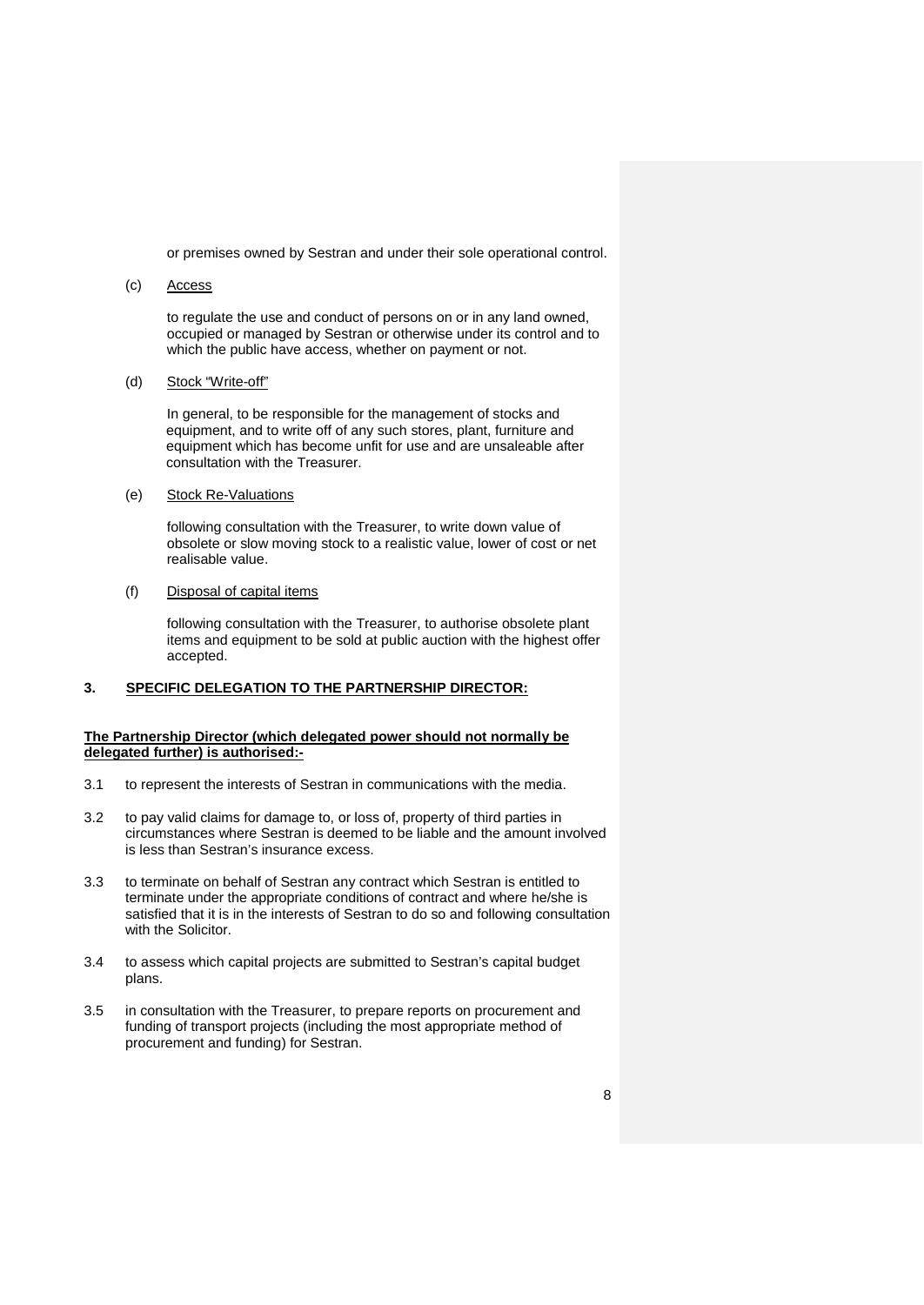- 3.6 in consultation with the Treasurer, to develop criteria to determine the form of agreement for delivery of contracts and the financial relationships flowing from these.
- 3.7 to expend the approved budget.
- 3.8 to make payment of all sums to all creditors subject to the certification and authorisation of appropriate officers, and to make arrangements for further delegation to other officers for payment of invoices up to limits to be specified by the Partnership Director, notifying the Treasurer in terms of the Financial Rules.
- 3.9 Where a claim for compensation has been submitted to Sestran then it must be assessed by the Solicitor or by Sestran's claim handlers to determine whether Sestran has any legal liability to meet the claim. In those cases where Sestran has no legal liability, the Partnership Director may decide that the circumstances giving rise to the claim merit the making of an ex gratia payment. The Partnership Director is authorised to make such payments up to the value of £5,000. Such payments require to be made in consultation with the Solicitor.
- 3.10 to authorise the acceptance of sponsorship and/or advertising in respect of Partnership controlled media in accordance with approved Partnership policies.
- 3.11 to delegate authority to allow monitoring of start/leave dates, performance and timekeeping, in terms of the Financial Rules.
- 3.12 to approve all technical decisions in relation to operational matters.
- 3.13 to respond as required to consultations from the Scottish or U.K. Government, local authorities or other bodies on matters relevant to SEStran, where Members have not indicated a preference to consider matters at a Partnership meeting. In each case the Partnership Director shall so far as possible take into account the views of individual Members, and consult with the Chairperson and Deputy Chairperson(s).

#### 4. SECRETARY

The Secretary is authorised:-

- 4.1 to act as the proper officer for the following purposes of the Local Government (Scotland) Act 1973 –
- Section 43 and Schedule 7 (Meetings and Proceedings)
- Section 50B (Access to agenda and connected reports)
- Section 50C (Inspection of Minutes and other documents)
- Section 50D (Inspection of Background Papers)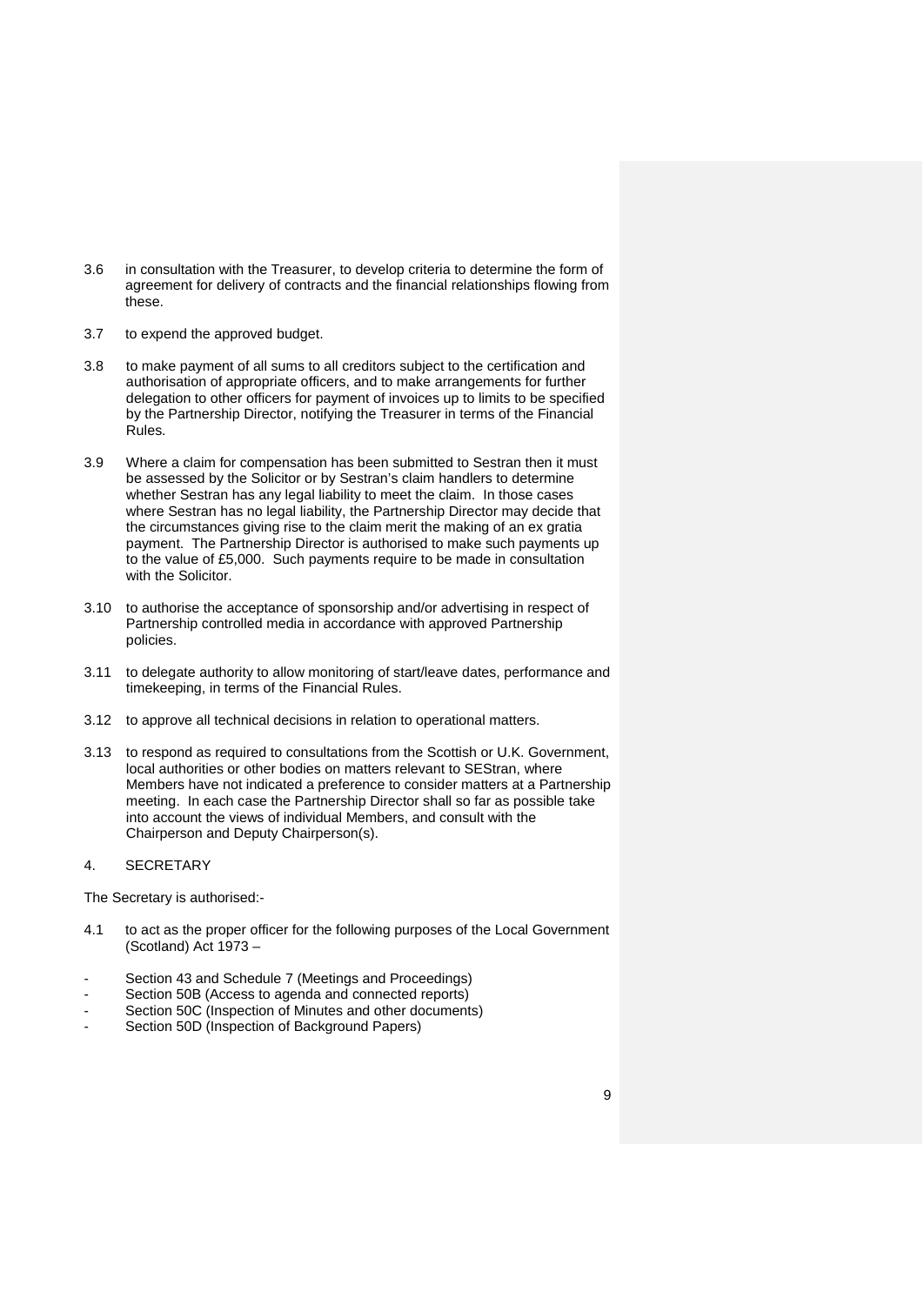- Section 50F (Additional rights of access to documents for members of the Partnership)
- Section 193 (Authentication of documents)
- 4.2 to act as Monitoring Officer for Sestran. To act as the designated officer for Ethical Standards in Public Life

#### 5. TREASURER

 $\overline{\phantom{a}}$ 

 $\overline{\phantom{a}}$ 

 $\overline{\phantom{a}}$ 

 $\overline{\phantom{a}}$ 

 $\overline{\phantom{a}}$ 

 $\overline{\phantom{a}}$ 

 $\overline{\phantom{a}}$ 

 $\overline{\phantom{a}}$ 

The Treasurer is authorised:

| 5.1  | to establish a financial framework, including Financial Rules, which provide for +<br>effective managerial control and review and satisfactory monitoring and<br>reporting procedures; and to maintain all financial records. Reference is made<br>to Standing Orders 61 to 81 and the Financial Rules.                                                                                                                                                                                                                                 | Formatted: Indent: Left: 0 cm, Hanging: 1.25 cm |
|------|-----------------------------------------------------------------------------------------------------------------------------------------------------------------------------------------------------------------------------------------------------------------------------------------------------------------------------------------------------------------------------------------------------------------------------------------------------------------------------------------------------------------------------------------|-------------------------------------------------|
| 5.2  | to establish proper arrangements in respect of Treasury Management,<br>Pensions and the safeguarding of assets including risk management and<br>insurance.                                                                                                                                                                                                                                                                                                                                                                              | Formatted: Indent: Left: 0 cm, Hanging: 1.25 cm |
| 5.3  | to authorise effective insurance cover in consultation with the Treasurer in<br>accordance with the Financial Rules.                                                                                                                                                                                                                                                                                                                                                                                                                    | Formatted: Indent: Left: 0 cm, Hanging: 1.25 cm |
| 5.4  | To act as proper officer for the purposes of the Local Government (Scotland) $\leftrightarrow$<br>Act 1973, section 95;                                                                                                                                                                                                                                                                                                                                                                                                                 | Formatted: Indent: Left: 0 cm, Hanging: 1.25 cm |
| 5.5  | to create, operate and close any bank accounts on behalf of Sestran.                                                                                                                                                                                                                                                                                                                                                                                                                                                                    |                                                 |
| 5.6  | to authorise bad debts to be written off in accordance with Standing Order 71.                                                                                                                                                                                                                                                                                                                                                                                                                                                          |                                                 |
| 5.7  | to deal with claims in sequestrations and liquidations (Section 191 of the Act<br>of 1973).                                                                                                                                                                                                                                                                                                                                                                                                                                             | Formatted: Indent: Left: 0 cm, Hanging: 1.25 cm |
| 5.8  | to review the financial limits given in Standing Orders or Financial Regulations<br>every year, in line with the relevant inflation indexes.                                                                                                                                                                                                                                                                                                                                                                                            | Formatted: Indent: Left: 0 cm, Hanging: 1.25 cm |
| 5.9  | to exercise all borrowing and lending that Sestran needs in accordance with<br>the Treasury Policy Statement. Any document or agreement which relates to,<br>is the security for, confirms the existence of or is a receipt for any loan/lease<br>arranged under the terms of the Treasury Policy statement will be signed by<br>those people who are nominated by Sestran to sign cheques. Mortgage<br>deeds in the name of Sestran will be signed and sealed according to Section<br>194 of the Local Government (Scotland) Act 1973. | Formatted: Indent: Left: 0 cm, Hanging: 1.25 cm |
| 5.10 | to use any suitable banking and advisory services and deciding on specific<br>purchases and sales of stocks, shares or any other allowable investments as<br>long as the Treasurer takes the appropriate advice where necessary.<br>Reference is made to Standing Order 80.                                                                                                                                                                                                                                                             | Formatted: Indent: Left: 0 cm, Hanging: 1.25 cm |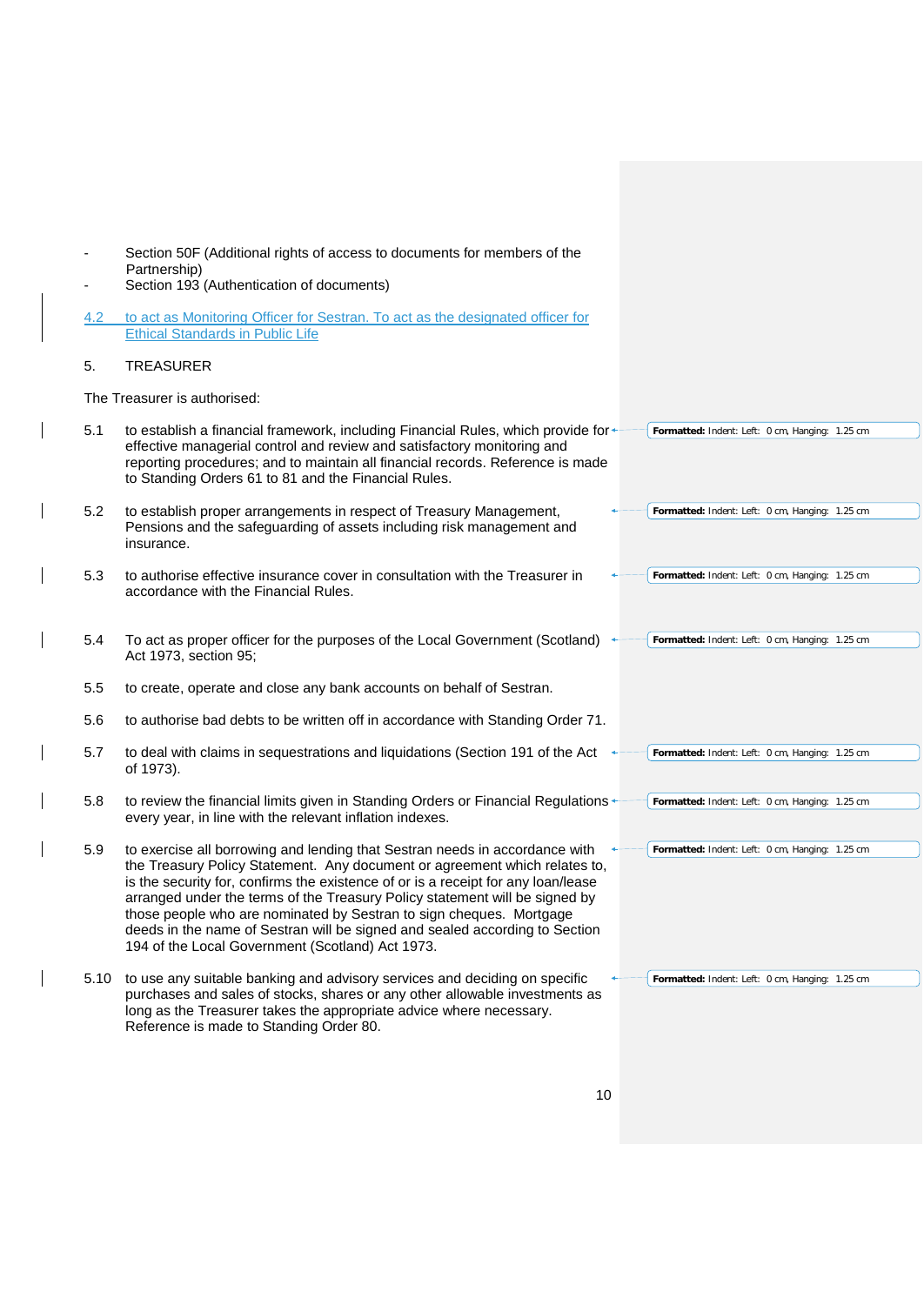|     | 5.11 to sign all claims, returns or written submissions relating to grants and<br>financial statistics.                                                                                             | Formatted: Indent: Left: 0 cm, Hanging: 0.82 cm |
|-----|-----------------------------------------------------------------------------------------------------------------------------------------------------------------------------------------------------|-------------------------------------------------|
|     | 5.12 To administer the Partnership's scheme of allowances and expenses in terms<br>of the Financial Rules.                                                                                          | Formatted: Indent: Left: 0 cm, Hanging: 1.25 cm |
| 6.  | <b>SOLICITOR</b>                                                                                                                                                                                    |                                                 |
|     | The Solicitor is authorised:-                                                                                                                                                                       |                                                 |
| 6.1 | to act as Monitoring Officer for Sestran. To act as the designated officer for<br>the Ethical Standards in Public Life, Public Interest Disclosure <sub>5</sub> and Data<br>Protection legislation. | Formatted: Indent: Left: 0 cm, Hanging: 1.25 cm |
| 6.2 | to carry out legal procedures necessary to implementing any matters<br>delegated to the Partnership Officers.                                                                                       | Formatted: Indent: Left: 0 cm, Hanging: 1.25 cm |
| 6.3 | to sign missives and other conveyancing documents and to sign notices and<br>orders in connection with compulsory purchase orders.                                                                  | Formatted: Indent: Left: 0 cm, Hanging: 1.25 cm |
| 6.4 | to accept tenders in terms of Contract Standing Orders.                                                                                                                                             |                                                 |
| 6.5 | to engage private legal firms or engage counsel when appropriate and it is in +<br>Sestran's interest.                                                                                              | Formatted: Indent: Left: 0 cm, Hanging: 1.25 cm |
| 6.6 | to start, defend and appear in any legal or tribunal proceedings or any inquiry $\triangleleft$<br>when appropriate and it is in Sestran's interest.                                                | Formatted: Indent: Left: 0 cm, Hanging: 1.25 cm |
| 6.7 | to settle any action or claim against Sestran up to the level of £1,000. This<br>power to be exercised in consultation with the Treasurer.                                                          | Formatted: Indent: Left: 0 cm, Hanging: 1.25 cm |
| 7.  | Partnership Operational Contingency Plan                                                                                                                                                            |                                                 |

7.1 To assign operational and procedural responsibilities to appropriate staff levels, in the event of absence at a senior level.

#### **Operational & Procedural Responsibilities**

 $\overline{\phantom{a}}$ 

 $\overline{\phantom{a}}$ 

 $\overline{\phantom{a}}$ 

 $\overline{\phantom{a}}$ 

 $\overline{\phantom{a}}$ 

 $\overline{\phantom{a}}$ 

| <b>Responsibility</b>         | <b>Currently Assigned to</b> | <b>Delegated Level</b>    |
|-------------------------------|------------------------------|---------------------------|
| See Scheme of                 |                              |                           |
| Delegation 2017               | <b>Partnership Director</b>  | <b>Head of Programmes</b> |
| All duties under part 3       |                              |                           |
| "Specific delegation to the   |                              |                           |
| <b>Partnership Director:"</b> |                              |                           |